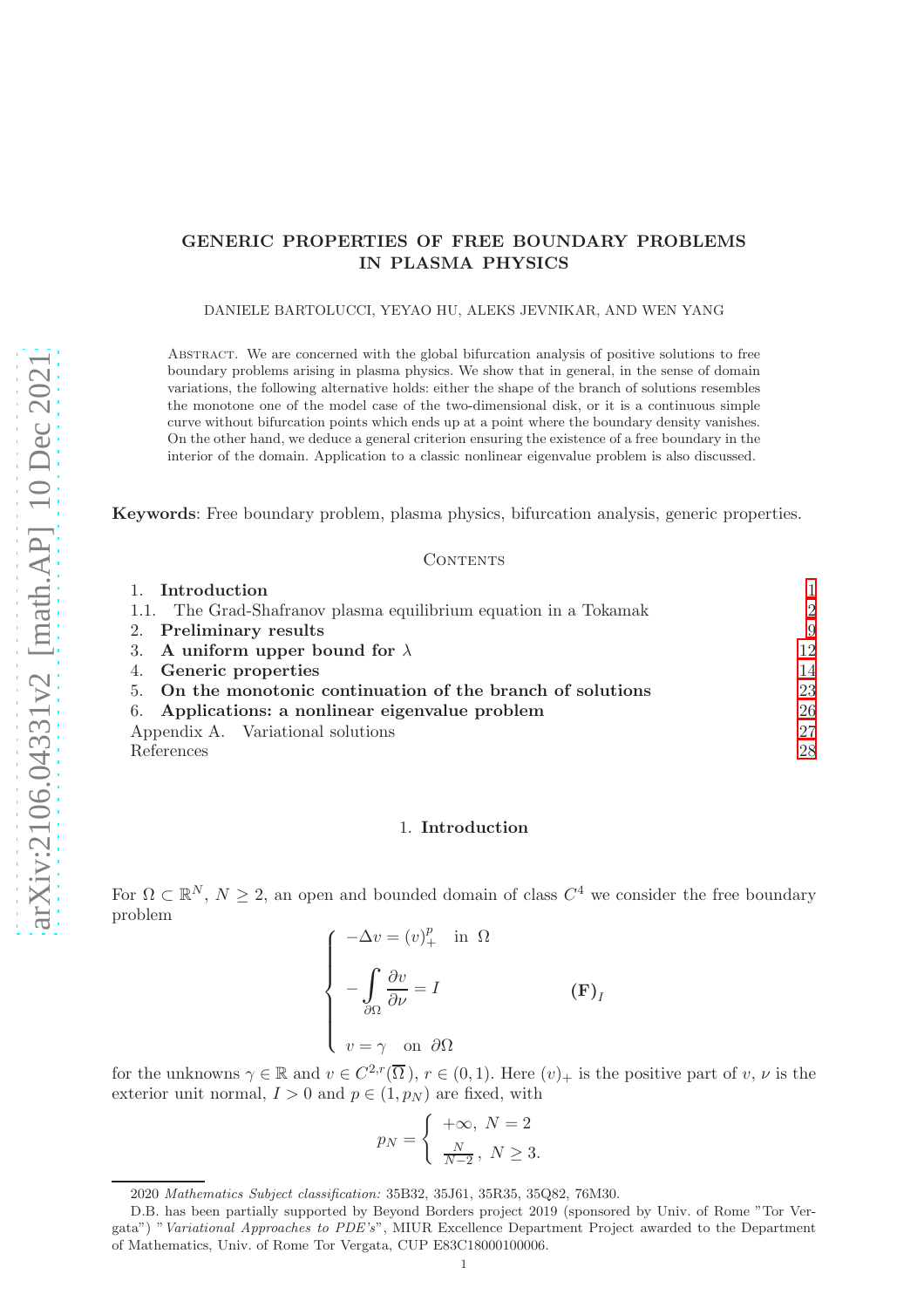If not empty, the set  $\Omega \cap \partial \{x \in \Omega \mid v(x) > 0\}$  is called the free boundary of the problem. For  $p = 1$  one needs a slightly different formulation which we skip here since such model case is by now fully understood. Up to a suitable scaling, one can assume without loss of generality that  $|\Omega| = 1$ . In particular, we could pick any positive constant to multiply  $(v)_+^p$ .

Problems like  $(F)<sub>I</sub>$  arise in modeling the plasma physics of Tokamak reactors [\[17,](#page-28-0) [25,](#page-28-1) [31,](#page-28-2) [45\]](#page-28-3). The rigorous mathematical analysis was first undertaken in [\[7,](#page-27-1) [42,](#page-28-4) [43\]](#page-28-5), see also [\[5\]](#page-27-2) for a complete list of references.

<span id="page-1-0"></span>1.1. The Grad-Shafranov plasma equilibrium equation in a Tokamak. In this subsection we first sketch the derivation of the Grad-Shafranov equation following [\[8\]](#page-27-3) and [\[42\]](#page-28-4), see [\[17,](#page-28-0) [45\]](#page-28-3) for more details and references. Then we will discuss its connection with problem  $(F)<sub>I</sub>$ and the physical motivations behind our results.

In fusion experiments a plasma of ions of deuterium and tritium and their electrons is confined to a toroidal region by a magnetic field. The vessel containing the plasma is itself a toroid and the magnetic field must be strong enough to guarantee that the high temperature (about 10 KeV which is about  $10 \times 10^7$  centigrade degree) plasma does not touch the vessel wall.

Let  $j$  be the plasma current density,  $B$  the magnetic field and  $p$  the kinetic pressure. Then the condition for equilibrium in the region occupied by the plasma requires that the magnetic force balances the force due to the plasma pressure,

<span id="page-1-3"></span>
$$
\mathbf{j} \times \mathbf{B} = \nabla p,\tag{1.1}
$$

to be solved together with Ampere's Theorem,

<span id="page-1-1"></span>
$$
\operatorname{curl} \mathbf{B} = \mu_0 \mathbf{j},\tag{1.2}
$$

where  $\mu_0$  is the vacuum magnetic permeability, and the conservation of magnetic induction,

<span id="page-1-2"></span>
$$
\text{div } \mathbf{B} = 0. \tag{1.3}
$$

On the other side, in the region which is not occupied by the plasma we have to solve [\(1.2\)](#page-1-1) with  $j = 0$  together with  $(1.3)$ .

The Grad-Shafranov equation is a rewriting of  $(1.1)$ ,  $(1.2)$ ,  $(1.3)$  in toroidal coordinates under axisymmetric assumptions. The tokamak is a torus obtained by the rotation around the vertical axis Oz of a two dimensional simply connected smooth and bounded domain  $\Omega$  lying in the plane  $Qxz$  with x positive. The plasma occupies the toroidal region defined by the rotation of  $\Omega_+ \subseteq \Omega$  around the vertical axis Oz, and we set  $\Omega_- = {\Omega \setminus \Omega_+} \subset \Omega$ .

Consider the cylindrical coordinate system  $\{e_r, e_\varphi, e_z\}$  where  $0 \leq \varphi < 2\pi$  and assume **B** =  $\mathbf{B}(r, z)$  to be independent by the toroidal angle  $\varphi$ . Then decompose  $\mathbf{B} = \mathbf{B}_{\perp} + \mathbf{B}_{\varphi}$ , where  **is the poloidal field and**  $**B**<sub>\varphi</sub> = B<sub>\varphi</sub>**e**<sub>\varphi</sub>$  **is the toroidal field. Next, introducing** the (normalized) poloidal flux

$$
\psi(r,z) = \int\limits_0^r B_z(t,z) t dt,
$$

we have

<span id="page-1-4"></span>
$$
B_z(r,z) = \frac{1}{r} \frac{\partial \psi}{\partial r}(r,z),\tag{1.4}
$$

and we deduce from [\(1.3\)](#page-1-2) that

<span id="page-1-5"></span>
$$
B_r(r,z) = -\frac{1}{r}\frac{\partial \psi}{\partial z}(r,z). \tag{1.5}
$$

As a consequence, putting  $\nabla = \left(\frac{\partial}{\partial r}, 0, \frac{\partial}{\partial z}\right)$ , we have  $\mathbf{B}_{\perp} = \frac{1}{r} \nabla \psi \times \mathbf{e}_{\varphi}$  and in particular  $\mathbf{B} \cdot \nabla \psi = 0$ . Also, from [\(1.1\)](#page-1-3), we see that  $\mathbf{B} \cdot \nabla p = 0$ . In other words the region inside the tokamak is foliated by a family of surfaces (called magnetic surfaces) and on each magnetic surface p and  $\psi$  are constant, which is why one assumes that  $p = p(\psi)$ . Since from [\(1.1\)](#page-1-3) we have div  $\mathbf{j} = 0$ , then it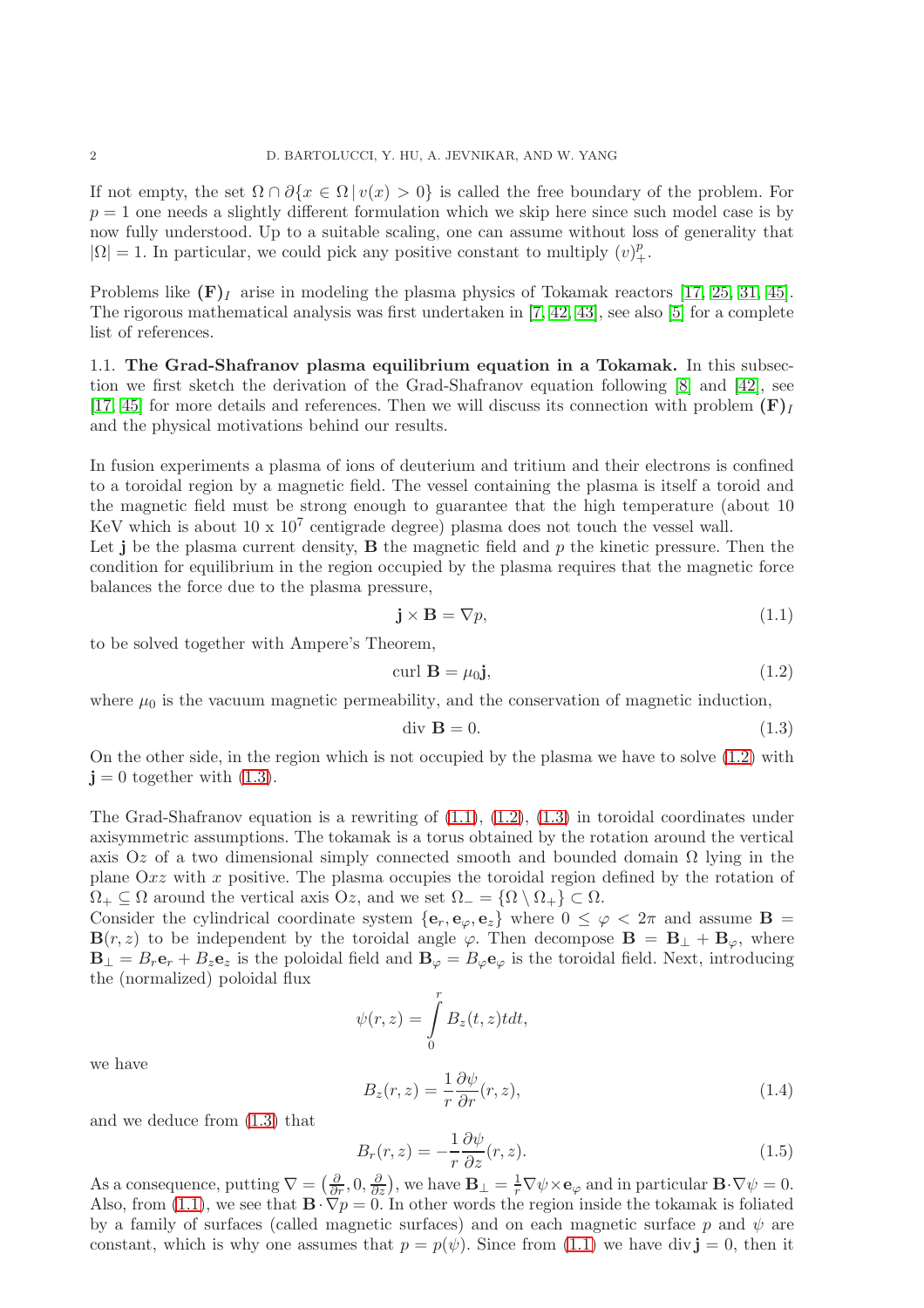is possible to work out the poloidal-toroidal decomposition for the current  $\mathbf{j} = \mathbf{j}_{\perp} + \mathbf{j}_{\varphi}$  as well. In particular there exists a function f such that  $\mu_0 \mathbf{j}_{\perp} = \frac{1}{r} \nabla f \times \mathbf{e}_{\varphi}$  and since from [\(1.1\)](#page-1-3) we have  $\mathbf{j} \cdot \nabla p = 0$ , then  $\nabla f \times \nabla p = 0$ . Therefore f is also constant on a magnetic surface and we can assume  $f = f(\psi)$ .

At this point we deduce from [\(1.2\)](#page-1-1) that  $B_{\varphi} = \frac{f}{r}$  $\frac{J}{r}{\bf e}_{\varphi}$  and

<span id="page-2-0"></span>
$$
-\Delta^*\psi = \mu_0 j_\varphi \text{ in } \Omega_+, \tag{1.6}
$$

where  $\Delta^* = \nabla \left(\frac{1}{r} \nabla\right) = \frac{\partial}{\partial r} \left(\frac{1}{r}\right)$ r  $\frac{\partial}{\partial r}\big)+\frac{1}{r}$ r  $\frac{\partial^2}{\partial z^2}$ . Next observe that,

$$
(\mathbf{j}_{\perp} + j_{\varphi} \mathbf{e}_{\varphi}) \times (\mathbf{B}_{\perp} + B_{\varphi} \mathbf{e}_{\varphi}) = -\frac{1}{\mu_0 r} B_{\varphi} \nabla f + \frac{1}{r} j_{\varphi} \nabla \psi = -\frac{1}{\mu_0 r^2} f \nabla f - \frac{1}{\mu_0 r} \Delta^* \psi \nabla \psi.
$$

By using  $\nabla f = f' \nabla \psi$ ,  $\nabla p = p' \nabla \psi$  and substituting in [\(1.1\)](#page-1-3) we conclude that,

$$
\left(-\Delta^* \psi - \frac{1}{r} f f' - \mu_0 r p'\right) \nabla \psi = 0,
$$

which we solve setting

<span id="page-2-1"></span>
$$
-\Delta^*\psi = \frac{1}{r}ff' + \mu_0 r p' \text{ in } \Omega.
$$
 (1.7)

However recall from [\(1.6\)](#page-2-0) that the right hand side of [\(1.7\)](#page-2-1) is  $j_{\varphi}$  in  $\Omega_{+}$ , whence more exactly we have

<span id="page-2-2"></span>
$$
-\Delta^* \psi = -\frac{1}{r} f f' + \mu_0 r p' \text{ in } \Omega_+, \quad -\Delta^* \psi = 0 \text{ in } \Omega_-, \tag{1.8}
$$

which is the Grad-Shafranov equilibrium equation.

Concerning the boundary conditions let  $\nu$  and  $\tau$  denote unit outer normal and tangent vector respectively to  $\partial\Omega$  or  $\partial\Omega_+$ . Then we impose the natural boundary conditions,

## $\mathbf{B}_{\perp} \cdot \nu = 0$  on  $\partial \Omega$

 $\mathbf{B}_{\perp} \cdot \nu = 0$  and  $\mathbf{B}_{\perp} \cdot \tau$  is continuous on  $\partial \Omega_+$ 

and then, because of  $(1.4)$ ,  $(1.5)$ , we also have,

$$
\mathbf{B}_{\perp} \cdot \nu = \frac{1}{r} \frac{\partial \psi}{\partial \tau}, \quad \mathbf{B}_{\perp} \cdot \tau = \frac{1}{r} \frac{\partial \psi}{\partial \nu}.
$$

Therefore  $\frac{\partial \psi}{\partial \tau} = 0$  locally on  $\partial \Omega_+$  and  $\partial \Omega$ , whence  $\psi$  is single valued in  $\Omega$ , constant on  $\partial \Omega_+$  and  $\partial\Omega$  and we fix

<span id="page-2-3"></span>
$$
\psi = \gamma \text{ on } \partial \Omega. \tag{1.9}
$$

Also  $\frac{\partial \psi}{\partial \nu}$  must be continuous on  $\Omega_+$  and then, since  $\Delta^* = \nabla \left( \frac{1}{r} \nabla \right)$ , then the total current I of the plasma satisfies,

<span id="page-2-4"></span>
$$
I = \mu_0 \int_{\Omega_+} j_{\varphi} = -\int_{\Omega_+} \Delta^* \psi = -\int_{\partial \Omega_+} \frac{1}{r} \frac{\partial \psi}{\partial \nu} = \int_{\partial \Omega_-} \frac{1}{r} \frac{\partial \psi}{\partial \nu} = -\int_{\partial \Omega} \frac{1}{r} \frac{\partial \psi}{\partial \nu},
$$
(1.10)

where we used that  $\Delta^*\psi = 0$  on  $\Omega$ <sub>-</sub>.

At last, since  $\Omega$  is a bounded, smooth simply connected domain whose closure is contained in the halfplane  $\{x > 0\}$ , then the operator  $\Delta^*$  is smooth and uniformly elliptic in  $\Omega$  and setting  $(x_1, x_2) = (r, z)$  and  $g(x_1, x_2, \psi) = \frac{1}{x_1} f(\psi) f'(\psi) + \mu_0 x_1 p'(\psi)$  we have that [\(1.8\)](#page-2-2) is the same as

<span id="page-2-5"></span>
$$
-\Delta^*\psi = [g(x_1, x_2, \psi)]_+ \text{ in } \Omega,
$$
\n(1.11)

where  $[g]_+ = \max\{g, 0\}$ , which is to be solved together with the boundary conditions [\(1.9\)](#page-2-3),[\(1.10\)](#page-2-4).

The exact forms of  $p', f, f'$  and consequently of g are unknowns of the problem and we refer to [\[8\]](#page-27-3) and the references quoted therein for a detailed historical account of the so called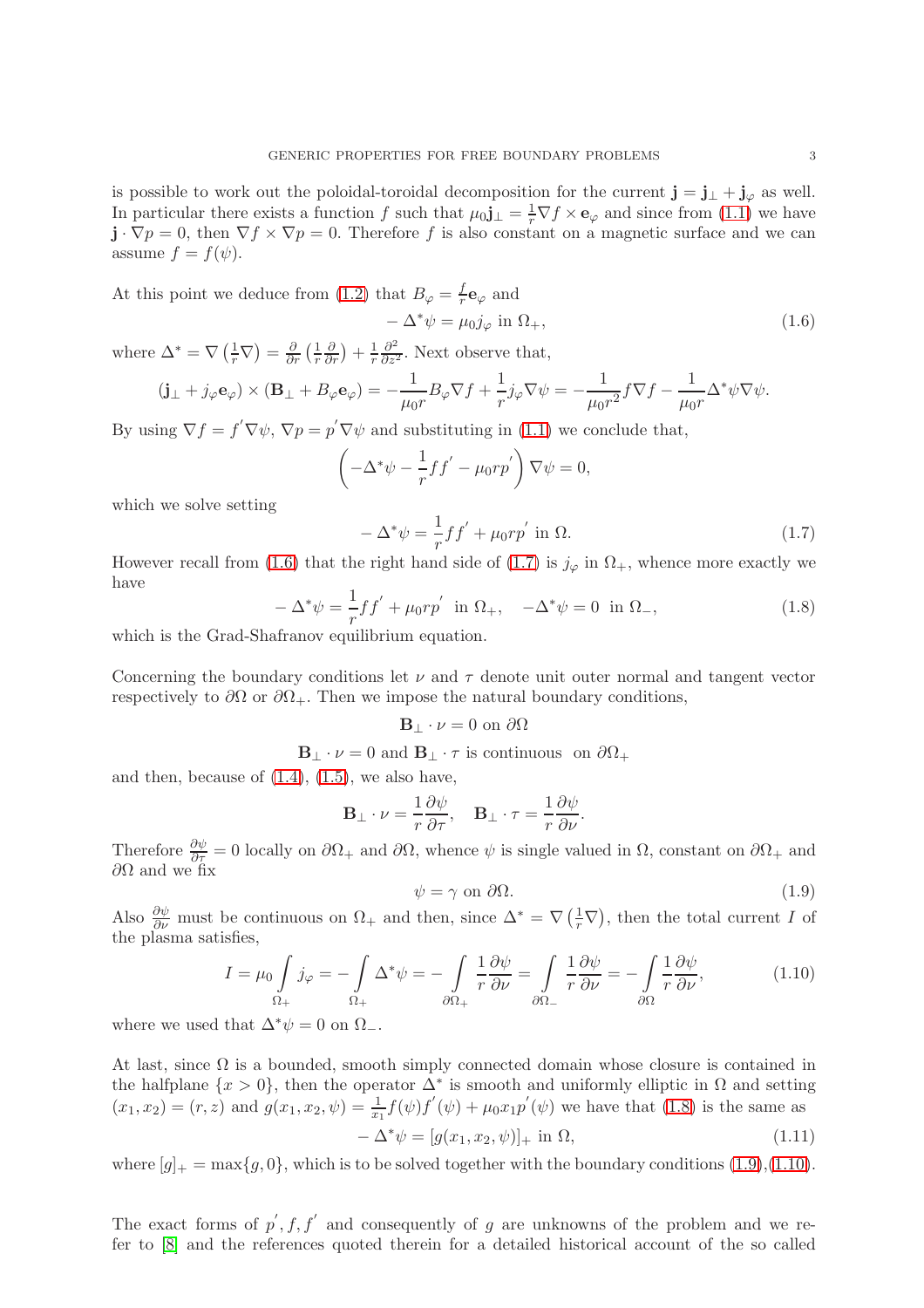"reconstruction problem" of these structure functions. As a consequence the analytical results used in the physical literature are often dictated by various assumptions and approximations depending by the specific problem at hand, see [\[12,](#page-27-4) [15,](#page-28-6) [17,](#page-28-0) [34\]](#page-28-7) and the references quoted therein.

This was the initial motivation to pursue the rigorous analysis of [\(1.11\)](#page-2-5) with boundary conditions  $(1.9)$ ,  $(1.10)$  under very general assumptions both on the uniformly elliptic operator and on g  $([1, 3, 7, 42])$  $([1, 3, 7, 42])$  $([1, 3, 7, 42])$  $([1, 3, 7, 42])$  $([1, 3, 7, 42])$  $([1, 3, 7, 42])$ .However, while general existence results are available  $([7, 42])$  $([7, 42])$  $([7, 42])$ , the understanding of the more physically relevant global structure of the solutions set and the related bifurcation diagram is in general a challenging open problem. In particular, uniqueness is known in general only for g uniformly Lipschitz in  $\psi$  ([\[7,](#page-27-1) [43\]](#page-28-5)), whence of at most linear growth. This is our first motivation to tackle a detailed study of the bifurcation diagram for  $(F)_I$ , that is, in the more involved case where  $g$  is of superlinear growth, while, as a standard simplifying assumption (the large aspect ratio approximation [\[17,](#page-28-0) [41\]](#page-28-8)), the operator  $\Delta^*$  is replaced by the standard Laplace operator  $\Delta = \frac{\partial^2}{\partial x^2}$  $\frac{\partial^2}{\partial x_1^2} + \frac{\partial^2}{\partial x_2^2}$  $\frac{\partial^2}{\partial x_2^2}$ . Of course, we think at this as a first step toward the analysis of the more general problem [\(1.9\)](#page-2-3), [\(1.10\)](#page-2-4), [\(1.11\)](#page-2-5). Besides,  $(F)_I$  naturally arises by a suitably defined variational principle([\[7\]](#page-27-1), see also Appendix A below) in the same spirit of the well known mean field theories classically adopted in the statistical mechanics description of bounded plasmas and vortex systems([\[10,](#page-27-7) [32,](#page-28-9) [33,](#page-28-10) [40,](#page-28-11) [41\]](#page-28-8)). These entropy maximization principles are concerned with two-dimensional plasmas described by a problem of the form  $(F)$ <sub>I</sub> (with exponential nonlinearity) whence suitable to describe the above mentioned large aspect ratio limit.

For the model problem  $(F)<sub>I</sub>$  a uniqueness result has been recently obtained by the first and third author up to a certain threshold([\[5\]](#page-27-2), see Theorem B below). In this paper we make a further progress in that direction and provide an alternative about the global bifurcation diagram, see Theorem [1.4.](#page-6-0) It is well known that Tokamaks with vertically elongated and D-shaped cross sections have better performances than the standard ones with circular shapes, see [\[22,](#page-28-12) [30\]](#page-28-13) and references therein. Therefore, it seems also interesting that the alternative about the bifurcation diagram presented here holds for "most domains" in a suitably defined sense, see Definition [1.3.](#page-6-1) Another result of physical relevance is (see Theorem [1.2\)](#page-5-0) that for high enough values of the current I it happens that  $\gamma < 0$ , showing that indeed the plasma does not touch the boundary of the vessel in this range.

We will focus here on positive solutions of  $(F)<sub>I</sub>$ . To explain our goals we first move to the well knowndual formulation ([\[7,](#page-27-1) [43\]](#page-28-5)) of  $(F)<sub>I</sub>$  which, for positive solutions, consists of the constrained problem,

$$
\begin{cases}\n-\Delta \psi = (\alpha + \lambda \psi)^p & \text{in } \Omega \\
\int_{\Omega} (\alpha + \lambda \psi)^p = 1 \\
\psi > 0 & \text{in } \Omega, \quad \psi = 0 \quad \text{on } \partial \Omega \\
\alpha \ge 0\n\end{cases}
$$
\n(P)<sub>λ</sub>

for the unknowns  $\alpha \in \mathbb{R}$  and  $\psi \in C^{2,r}_{0,+}(\overline{\Omega})$ . Here,  $\lambda \geq 0$  and  $p \in [1, p_N)$  are fixed and for  $r \in (0,1)$ we set

$$
C_0^{2,r}(\overline{\Omega}) = \{ \psi \in C^{2,r}(\overline{\Omega}) : \psi = 0 \text{ on } \partial\Omega \}, C_{0,+}^{2,r}(\overline{\Omega}) = \{ \psi \in C_0^{2,r}(\overline{\Omega}) : \psi > 0 \text{ in } \Omega \}.
$$

We remark that, as far as we assume  $|\Omega| = 1$ , and since  $\lambda \geq 0$  by assumption, then if  $(\alpha_{\lambda}, \psi_{\lambda})$ solves  $(P)$ <sub>λ</sub> we necessarily have,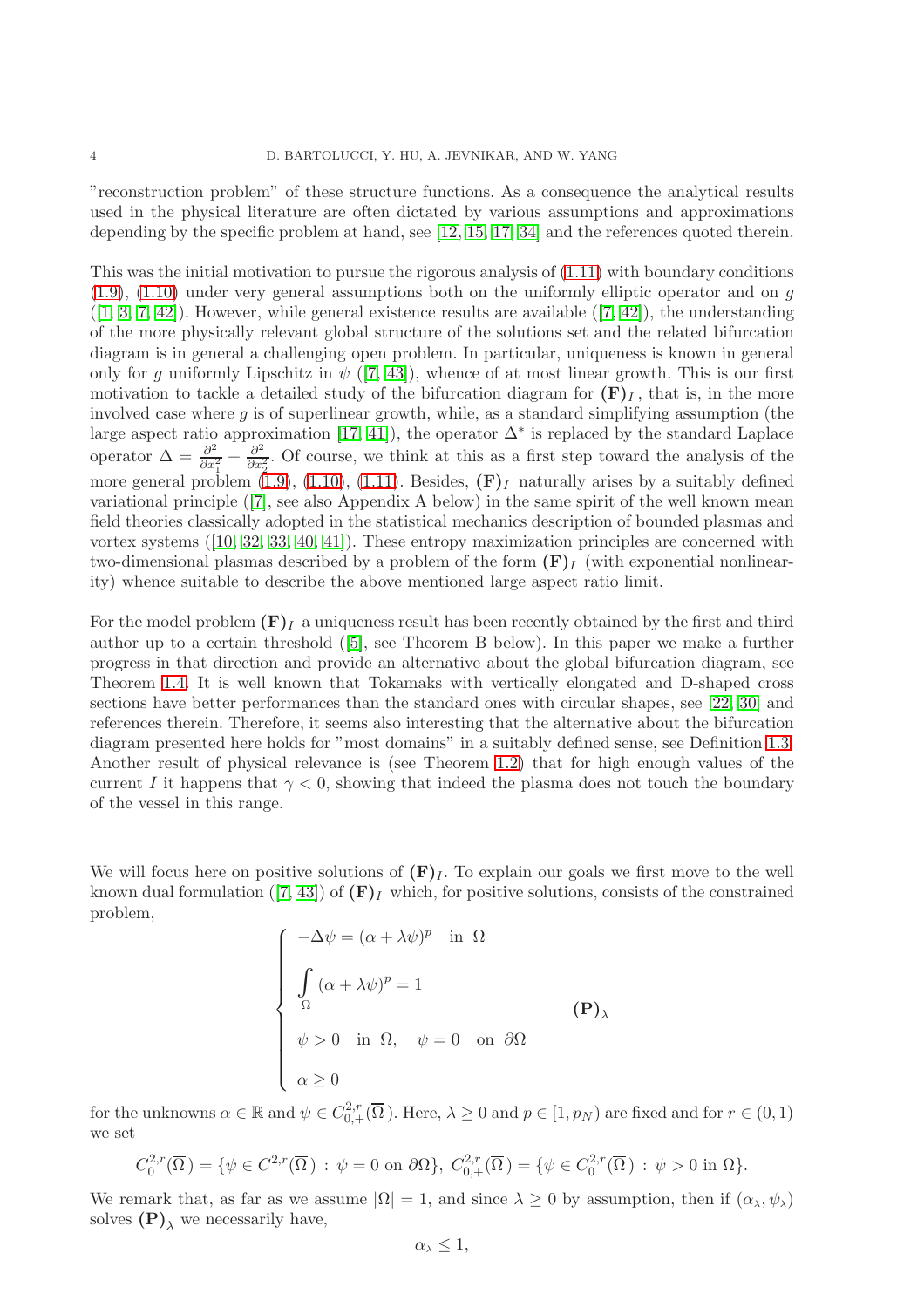and the equality holds if and only if  $\lambda = 0$ . We will frequently use this fact without further comments.

We define positive solutions as follows.

**Definition.** We say that  $(\gamma_I, v_I)$  is a positive solution of  $(\mathbf{F})_I$  if  $\gamma_I > 0$ . We say that  $(\alpha_\lambda, \psi_\lambda)$ is a positive solution of  $(\mathbf{P})_{\lambda}$  if  $\alpha_{\lambda} > 0$ .

<span id="page-4-0"></span>Remark 1.1. Let q be the conjugate index of p, that is

$$
\frac{1}{p} + \frac{1}{q} = 1.
$$

For any fixed  $\lambda > 0$  and  $p > 1$ ,  $(\alpha_{\lambda}, \psi_{\lambda})$  is a solution of  $(\mathbf{P})_{\lambda}$  if and only if, for  $I = I_{\lambda} = \lambda^{q}$ ,  $(\gamma_I, v_I) = (\lambda^{\frac{1}{p-1}} \alpha_{\lambda}, \lambda^{\frac{1}{p-1}} (\alpha_{\lambda} + \lambda \psi_{\lambda}))$  is a solution of  $(F)_I$ . Therefore, in particular, if  $(\gamma_I, v_I)$  is a solution of  $(\mathbf{F})_I$  with  $\gamma_I \geq 0$ , then  $(\alpha_\lambda, \psi_\lambda) = (I^{-\frac{1}{p}} \gamma_I, I^{-1}(v_I - \gamma_I))$  solves  $(\mathbf{P})_\lambda$  and the identity  $I^{-\frac{1}{p}}v_I = \alpha_\lambda + \lambda \psi_\lambda$  holds.

Itis well known ([\[7\]](#page-27-1)) that for  $p \in [1, p<sub>N</sub>]$  a solution of  $(F)<sub>I</sub>$  exists for any  $I > 0$ . In particular solutions of  $(F)_I$  are found in [\[7,](#page-27-1) [43\]](#page-28-5) also as solutions of suitably defined variational problems. For $p > 1$  there exists a one to one correspondence ([\[7\]](#page-27-1)) between variational solutions of  $(F)<sub>I</sub>$ with  $\gamma_I \geq 0$  and variational solutions of  $(P)_{\lambda}$ , see [A](#page-26-0)ppendix A for further details. Actually, concerning variational solutions, as a consequence of the results in [\[3\]](#page-27-6) (see also [\[5\]](#page-27-2) and references therein), the following holds true.

### Theorem A. ([\[3\]](#page-27-6))

Let  $p \in (1, p_N)$  and  $(\gamma_I, v_I)$  be a variational solution of  $(\mathbf{F})_I$ . There exists  $I^{**}(\Omega, p) \in (0, +\infty)$ such that  $\gamma_I > 0$  if and only if  $I \in (0, I^{**}(\Omega, p))$  and  $\gamma_I = 0$  if and only if  $I = I^{**}(\Omega, p)$ .

For  $p \in (1, p_N)$  define  $\lambda^{**}(\Omega, p) = (I^{**}(\Omega, p))^{\frac{1}{q}}$  and let  $(\alpha_\lambda, \psi_\lambda)$  be a variational solution of  $(\mathbf{P})_\lambda$ . Then  $\alpha_{\lambda} > 0$  if and only if  $\lambda \in [0, \lambda^{**}(\Omega, p))$  and  $\alpha_{\lambda} = 0$  if and only if  $\lambda = \lambda^{**}(\Omega, p)$ .

In particular Theorem A shows that for any  $\lambda < \lambda^{**}(\Omega, p)$  there exists at least one (variational) solution of  $(P)_{\lambda}$ . The first and third author have recently proved a uniqueness and monotonicity result([\[5\]](#page-27-2)). For fixed  $t \geq 1$  we denote

<span id="page-4-1"></span>
$$
\Lambda(\Omega, t) = \inf_{w \in H_0^1(\Omega), w \neq 0} \frac{\int_{\Omega} |\nabla w|^2}{\left(\int_{\Omega} |w|^t\right)^{\frac{2}{t}}},\tag{1.12}
$$

which provides the best constant in the Sobolev embedding  $||w||_p \leq S_p(\Omega) ||\nabla w||_2$ ,  $S_p(\Omega) =$  $\Lambda^{-2}(\Omega, p), p \in [1, 2p_N)$ . For  $(\alpha_\lambda, \psi_\lambda)$  a solution of  $(\mathbf{P})_\lambda$  we define the energy,

$$
E_{\lambda} := \frac{1}{2} \int_{\Omega} \rho_{\lambda} \psi_{\lambda} \equiv \frac{1}{2} \int_{\Omega} |\nabla \psi_{\lambda}|^2,
$$

and

$$
\lambda^*(\Omega,p)=\sup\Bigl\{\lambda>0\,:\,\alpha_\mu>0\,\,{\rm for\,\,any\,\, solution\,\,of}\,\,(\mathbf{P})_\mu,\,\forall\,\mu<\lambda\Bigr\},
$$

where  $\rho_{\lambda}$  is defined later in [\(2.1\)](#page-8-1). We denote by  $\mathbb{D}_N$  the ball of unit volume. For  $|\Omega|=1$ , let  $\mathcal{G}(\Omega)$  denote the set of solutions  $(\alpha_{\lambda}, \psi_{\lambda})$  of  $(\mathbf{P})_{\lambda}$  in  $[0, \frac{1}{p}]$  $\frac{1}{p}\Lambda(\Omega, 2p)$ . For the sake of clarity, we point out that if a map M from an interval  $[a, b] \subset \mathbb{R}$  to a Banach space X is said to be real analytic, then it is understood that  $\mathcal M$  can be extended in an open neighborhood of a and b where it admits locally a power series expansion, totally convergent in the X-norm.

Concerning the unique branch of positive solutions, the first author and third author recently proved the following result:

**Theorem B.** ([\[5\]](#page-27-2)) Let  $\Omega \subset \mathbb{R}^N$  be a bounded domain of class  $C^3$ ,  $|\Omega| = 1$  and  $p \in [1, p_N)$ . Then  $\lambda^*(\Omega, p) \geq \frac{1}{n}$  $\frac{1}{p}\Lambda(\Omega,2p)$  and the equality holds if and only if  $p=1$ . Moreover, we have: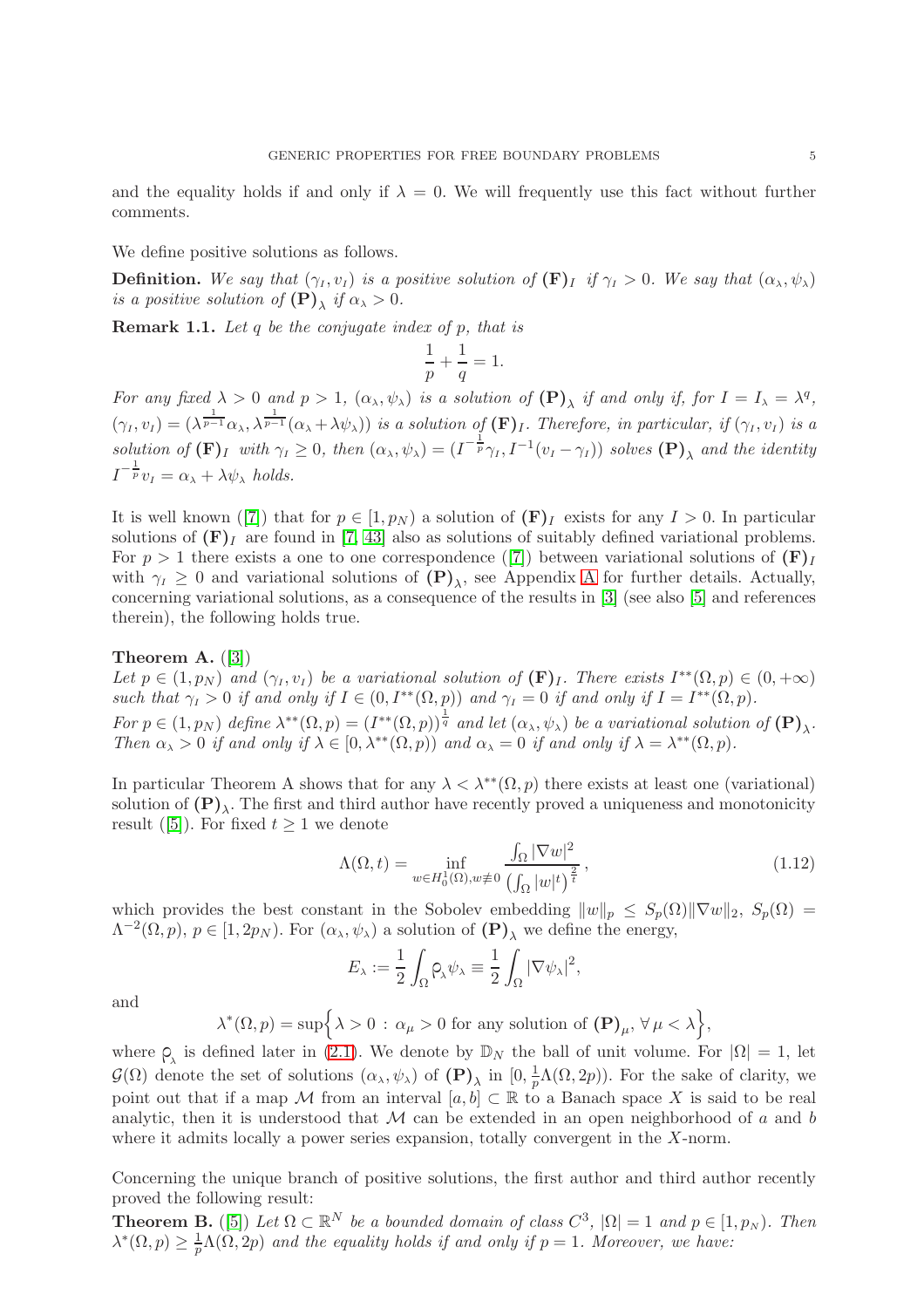- 1. (Uniqueness): for any  $\lambda \in [0, \frac{1}{p}\Lambda(\Omega, 2p))$  there exists a unique solution  $(\alpha_{\lambda}, \psi_{\lambda})$  of  $(\mathbf{P})_{\lambda}$ .
- 2. (Monotonicity):  $\mathcal{G}(\Omega)$  is a real analytic simple curve of positive solutions  $[0, \frac{1}{p}\Lambda(\Omega, 2p)) \ni$  $\lambda \mapsto (\alpha_{\lambda}, \psi_{\lambda})$  such that, for any  $\lambda \in [0, \frac{1}{p}\Lambda(\Omega, 2p)),$

$$
\frac{d\alpha_{\lambda}}{d\lambda} < 0 \quad \text{and} \quad \frac{dE_{\lambda}}{d\lambda} > 0,
$$

and

$$
\alpha_{\lambda} = 1 + O(\lambda), \quad \psi_{\lambda} = \psi_0 + O(\lambda), \quad E_{\lambda} = E_0(\Omega) + O(\lambda), \quad \text{as } \lambda \to 0^+,
$$

where,

$$
E_0(\Omega) = \frac{1}{2} \int_{\Omega} \int_{\Omega} G_{\Omega}(x, y) dx dy \le E_0(\mathbb{D}_N) = \frac{|B_1|^{-\frac{2}{N}}}{4(N+2)}.
$$

In particular  $\mathcal{G}(\Omega)$  can be extended continuously on  $\lambda \in [0, \frac{1}{p}\Lambda(\Omega, 2p)]$  with  $(\alpha_{\lambda}, \psi_{\lambda}) \to$  $(\overline{\alpha}, \overline{\psi})$  as  $\lambda \to \frac{1}{p}\Lambda(\Omega, 2p)^{-}$  and  $\overline{\alpha} = 0$  if and only if  $p = 1$ .

Observe that from Theorems A and B we have  $\lambda^{**}(\Omega, p) \geq \lambda^{*}(\Omega, p) > \frac{1}{p}\Lambda(\Omega, 2p)$ , for  $p > 1$ . On the other hand, the set of positive variational solutions of  $(P)_{\lambda}$  is not empty for any  $\lambda \in (\frac{1}{p}\Lambda(\Omega, 2p), \lambda^{**}(\Omega, p))$ , see [\[2,](#page-27-8) [7\]](#page-27-1). Our main concern here is with respect to the continuation of the curve of solutions  $\mathcal{G}(\Omega)$ , under generic assumptions, beyond  $\frac{1}{p}\Lambda(\Omega, 2p)$ , enjoying uniqueness and monotonicity properties.

Our first result is about the existence of a free boundary in the interior of  $\Omega$  for solutions of  $(F)<sub>I</sub>$  with  $p \in (1, p<sub>N</sub>)$  (the case  $p = 1$  is fully understood, see [\[7,](#page-27-1) [35,](#page-28-14) [43\]](#page-28-5)). The point here is that one would like to know whether or not, for a given  $I, \gamma_I$  is negative, which implies in particular that  $\Omega_{-} := \{x \in \Omega : v_1 < 0\}$  is not empty. For  $p > 1$  the existence of a multiply connected free boundary has been proved in [\[44\]](#page-28-15) for I large and under some assumptions about the existence of non degenerate critical points of a suitably defined Kirchoff-Routh type functional. Still for I large, but only for  $N = 2$  and for domains with non trivial topology, a similar result has been obtained in [\[29\]](#page-28-16). Other sufficient conditions for the existence of solutions with  $\gamma < 0$  has been found in [\[1\]](#page-27-5), which however assume the nonlinearity  $v^p_+$  to be replaced by  $g_+(x,v)$  satisfying  $g(x, t) \geq ct$ , for some  $c > 0$ , which therefore does not fit our problem. As mentioned above, for variationalsolutions we have  $\gamma < 0$  if and only if  $I > I^{**}(\Omega, p)$  ([\[3\]](#page-27-6)).

We prove here that in fact this is always true, in the sense that for any  $\Omega$  and  $p \in (1, p_N)$  we have that for any I large enough it holds  $\gamma < 0$ . More exactly we show that there are no solutions of  $(\mathbf{P})_{\lambda}$  with  $\alpha_{\lambda} \geq 0$  for  $\lambda$  large.

<span id="page-5-0"></span>**Theorem 1.2.** Let  $\Omega \subset \mathbb{R}^N$  be a bounded domain of class  $C^3$  and  $p \in (1, p_N)$ .

(a) There exists  $\overline{\lambda} = \overline{\lambda}(\Omega, p) > 0$  depending only on p, N and  $\Omega$  such that if  $(\lambda, \psi_{\lambda})$  is a solution of  $(\mathbf{P})_{\lambda}$ , then  $\lambda \leq \lambda$ . p

(b) Let 
$$
\overline{I} = \overline{I}(\Omega, p) = \overline{\lambda}^{\overline{p-1}}(\Omega, p)
$$
, then  $\gamma_I < 0$  for any solution  $(\gamma_I, v_I)$  of  $(\mathbf{F})_I$  with  $I > \overline{I}$ .

Observe that the existence of a free boundary is obtained with no assumptions on the domain.

We come now to the continuation of the curve of solutions  $\mathcal{G}(\Omega)$ . It has been shown in [\[5\]](#page-27-2) that if  $\Omega = \mathbb{D}_2$ , then  $\mathcal{G}(\mathbb{D}_2)$  can be continued on the maximal interval  $\lambda \in [0, \lambda^*(\mathbb{D}_2, p)]$  where  $\alpha_{\lambda}$  is monotonic decreasing and  $\alpha_{\lambda} \to 0^+$  as  $\lambda \to \lambda^*(D_2, p)^-$  while  $E_{\lambda}$  is monotonic increasing and  $E_{\lambda} \to E_*(\mathbb{D}_2, p) := \frac{p+1}{16\pi}$  as  $\lambda \to \lambda_*(\mathbb{D}_2, p)$ . Interestingly enough, for  $N = 2$  and  $|\Omega| = 1$  one always has  $E_{\lambda}(\Omega, p) \leq E_*(\mathbb{D}_2, p)$ , as recently shown in [\[6\]](#page-27-9). The upper bound is optimal and the equality holds if and only if, up to a translation,  $\Omega = \mathbb{D}_2$ . The value of  $\lambda^*(\mathbb{D}_2, p)$  has also been evaluated explicitly in  $[6]$ , please see  $(j)$  in Theorem [1.6](#page-7-0) below. However, it is not trivial to come up with the maximal branch  $\mathcal{G}(\mathbb{D}_2)$  as one needs to rule out the existence of bifurcation points as well as the monotonicity of  $\alpha_{\lambda}, E_{\lambda}$  for  $\lambda > \frac{1}{p}\Lambda(\Omega, 2p)$ . In particular the uniqueness of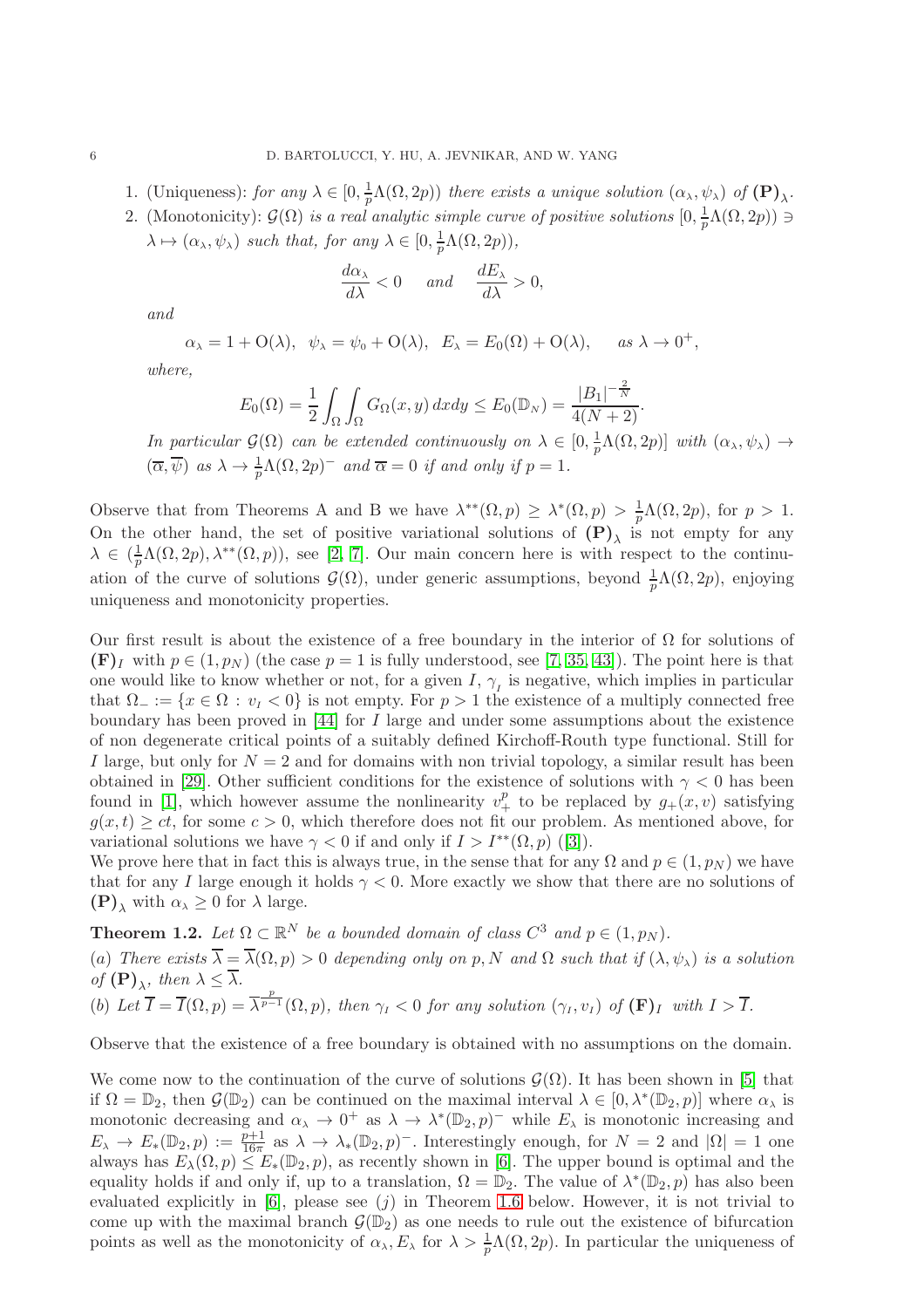solutions on  $\mathbb{D}_2$  ([\[4\]](#page-27-10)) was used in a crucial way in [\[5\]](#page-27-2), which also implies that  $\overline{\lambda}(\mathbb{D}_2, p)$ , as defined by Theorem [1.2,](#page-5-0) satisfies  $\overline{\lambda}(\mathbb{D}_2, p) = \lambda^*(\mathbb{D}_2, p)$ . In general the situation is much more difficult and we come up with an alternative, in a suitably defined generic sense.

For  $\Omega_0$  a bounded domain of class  $C^4$ , we denote by  $\text{Diff}^4(\Omega_0)$  the set of domains  $\Omega$  such that  $\Omega = h(\Omega_0)$  for some diffeomorphism  $h: \overline{\Omega_0} \to \overline{\Omega}$  of class  $C^4$ . We recall that a subset of a metric space is said to be:

- nowhere dense, if its closure has empty interior;

- meager (or of first Baire category), if it is the union of countably many nowhere dense sets.

<span id="page-6-1"></span>**Definition 1.3.** We say that a property holds for most bounded domains  $\Omega$  of class  $C^4$ ,  $|\Omega|$  = 1, if, given any bounded domain  $\Omega_0$  of class  $C^4$ , it holds on  $\Omega = |h(\Omega_0)|^{-\frac{1}{N}}h(\Omega_0)$  with  $h \in$  $\text{Diff}^4(\Omega_0) \setminus \mathcal{F}$  for some meager set  $\mathcal{F} \subset \text{Diff}^4(\Omega_0)$ .

Then we have,

<span id="page-6-0"></span>**Theorem 1.4.** Let  $p \in (1, p_N)$ . For most bounded domains  $\Omega \subset \mathbb{R}^N$  of class  $C^4$ ,  $|\Omega| = 1$ , see Definition [1.3,](#page-6-1) it holds, either:

(i) there exists  $\lambda_{\infty}(\Omega, p) \in (\frac{1}{p}\Lambda(\Omega, 2p), \overline{\lambda}(\Omega, p)]$  such that  $\mathcal{G}(\Omega)$  can be continued to a real analytic simple curve of positive solutions defined in  $[0, \lambda_{\infty}(\Omega, p))$  such that,

 $\alpha_{\lambda}$  is strictly decreasing and  $E_{\lambda}$  is strictly increasing in  $(0, \lambda_{\infty}(\Omega, p)),$ 

 $\alpha_{\lambda} \searrow 0^+, E_{\lambda} \nearrow E_{\infty}(\Omega, p), \text{ as } \lambda \nearrow \lambda_{\infty}(\Omega, p),$ 

and for any sequence  $\lambda_n \to \lambda_\infty^-(\Omega, p)$  there exists a subsequence  $\{\lambda_{k_n}\}\subseteq \lambda_n$  such that  $\psi_{\lambda_{k_n}} \to \psi_\infty$ in  $C_0^2(\overline{\Omega})$ , where  $\psi_{\infty}$  solves  $(\mathbf{P})_{\lambda}$  with  $\lambda = \lambda_{\infty}(\Omega, p)$  and  $\alpha = 0$  and  $E_{\infty}(\Omega, p) = E_{\lambda}|_{\lambda = \lambda_{\infty}(\Omega, p)}$ , or

(ii) there exists  $\lambda_{\infty}(\Omega, p) \in (\frac{1}{p}\Lambda(\Omega, 2p), \overline{\lambda}(\Omega, p)]$  such that  $\mathcal{G}(\Omega)$  can be continued to a continuous simple curve without bifurcation points,

$$
\mathbb{G}_\infty=\Big\{[0,s_\infty)\ni s\mapsto (\lambda(s),\alpha(s),\psi(s))\Big\}
$$

which has locally also the structure of a 1-dimensional real analytic manifold, such that for any s,  $(\alpha(s), \psi(s))$  is a positive solution of  $(P)_{\lambda}|_{\lambda=\lambda(s)}$  and, as  $s \to s_{\infty}$ , we have  $\alpha(s) \to 0^+$ ,  $\lambda(s) \to \lambda_{\infty}(\Omega, p)$  and for any sequence  $s_n \to s_{\infty}$ , there exists a subsequence  $\{t_n\} \subseteq \{s_n\}$ , such that  $\psi(t_n) \to \psi_{\infty}$  in  $C_0^2(\overline{\Omega})$ , which solves  $(\mathbf{P})_{\lambda}$  with  $\lambda = \lambda_{\infty}$  and  $\alpha = 0$ .

**Remark 1.5.** Interestingly enough, not only in a generic sense either  $(i)$  or  $(ii)$  hold but also the  $\lambda$ -limit set of the curve of solutions on the section  $\alpha = 0$  is a singleton. Besides, the proof shows in particular that it is well defined,

$$
\lambda_1 = \lambda_1(\Omega) := \sup \left\{ \mu > \frac{1}{p} \Lambda(\Omega, 2p) \, : \, \alpha_{\lambda} > 0 \, \text{ and } \sigma_1(\alpha_{\lambda}, \psi_{\lambda}) > 0, \, \forall (\alpha_{\lambda}, \psi_{\lambda}) \in \mathcal{G}_{\mu}, \, \forall \lambda < \mu \right\},
$$

where  $\mathcal{G}_{\mu}$  is the continuation of  $\mathcal{G}(\Omega)$ ,  $\sigma_1(\alpha_{\lambda}, \psi_{\lambda})$  is a suitably defined first eigenvalue (see [\(2.15\)](#page-10-0) below) and in particular that if  $\alpha_{\lambda_1(\Omega)} = 0$ , then (i) holds with  $\lambda_\infty(\Omega, p) = \lambda_1(\Omega)$ . It is a challenging open problem to understand under which conditions on  $\Omega$  this property holds.

Let us point out that by Theorem 1.4 in [\[5\]](#page-27-2) we know that (i) of Theorem [1.4](#page-6-0) holds for  $\Omega = \mathbb{D}_2$ . It turns out that under a natural connectivity assumption about the set of variational solutions,  $(i)$  of Theorem [1.4](#page-6-0) always holds. We refer to Section 5 for full details.

Moreover, for symmetric and convex domains the above generic property is fulfilled and then either (i) or (ii) of Theorem [1.4](#page-6-0) hold. Indeed, let  $\Omega \subset \mathbb{R}^2$  be symmetric and convex with respect to the coordinate directions or  $\Omega = B_R \subset \mathbb{R}^N$ ,  $N \geq 3$ . By some uniqueness results in [\[14\]](#page-27-11) we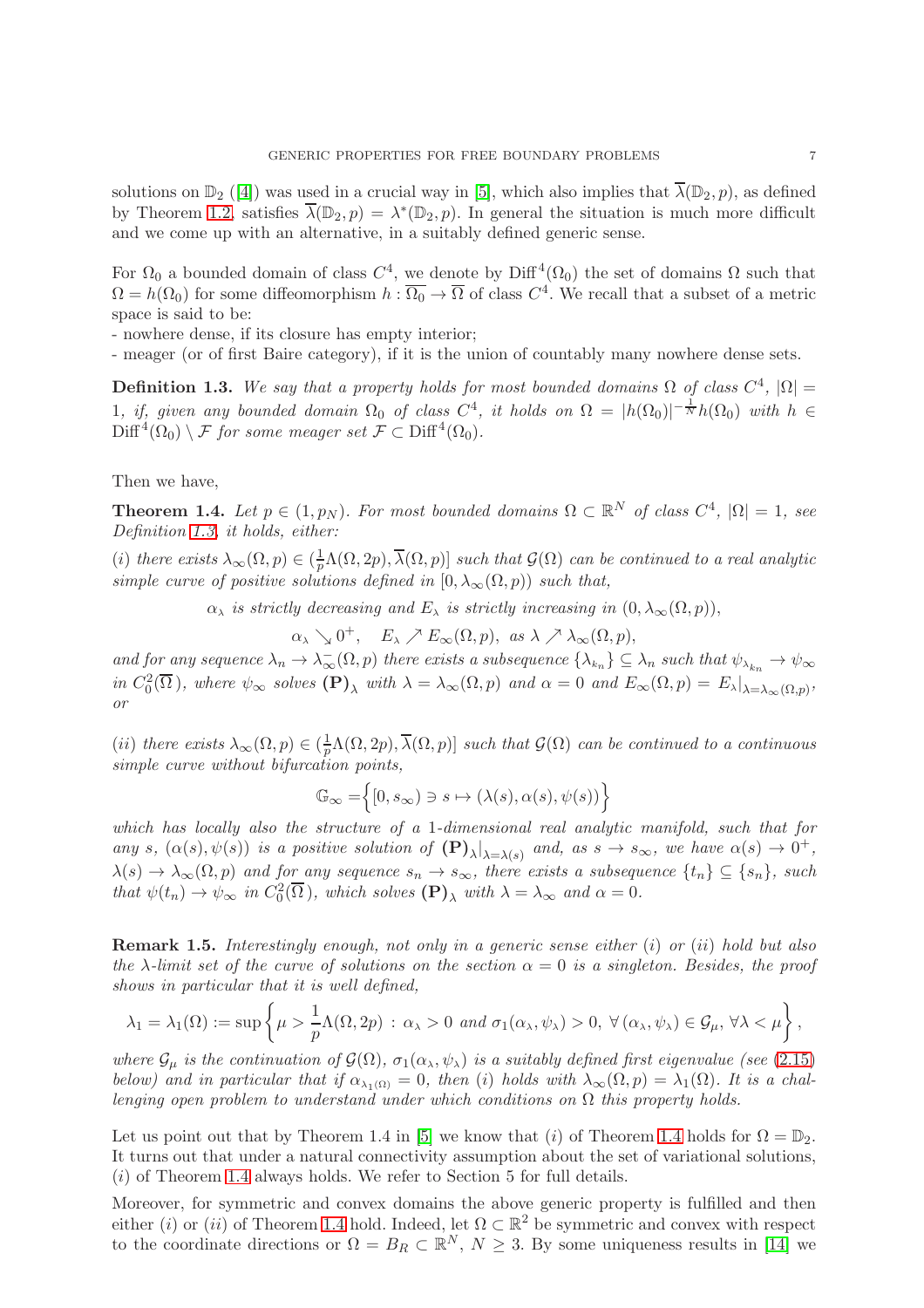know that there exists a unique value of  $\lambda$ , which we denote by  $\lambda_*(\Omega, p)$ , such that there exists a solution  $\psi_*$  of  $(P)_{\lambda}$  with  $\alpha = 0$ , see Theorem C at the end of Section 4. Then we have,

## <span id="page-7-0"></span>Theorem 1.6.

If  $\Omega \subset \mathbb{R}^2$ ,  $|\Omega| = 1$ , is symmetric and convex with respect to the coordinate directions or if  $\Omega = \mathbb{D}_N$ ,  $N \geq 3$ , then either (i) or (ii) of Theorem [1.4](#page-6-0) hold and  $\lambda_{\infty}(\Omega, p) = \lambda_{*}(\Omega, p)$ ,  $\psi_{\infty} = \psi_{*}$ . Moreover, it holds:

(j) If  $\Omega \subset \mathbb{R}^2$ ,  $|\Omega| = 1$ , is as in Theorem [1.4,](#page-6-0) then

$$
\lambda_{\infty}^{2p}(\Omega, p) \ge \left(\frac{8\pi}{p+1}\right)^{p-1} \Lambda^{p+1}(\Omega, p+1)
$$

and the equality holds if and only if up to a translation,  $\Omega = \mathbb{D}_2$ .

(jj) If  $\Omega \subset \mathbb{R}^2$ ,  $|\Omega|=1$ , is symmetric and convex with respect to the coordinate directions, then

<span id="page-7-1"></span>
$$
\left(\frac{8\pi}{p+1}\right)^{p-1}\Lambda^{p+1}(\Omega,p+1) \le \lambda_*^{2p}(\Omega,p) \le \frac{\left(\frac{p+1}{8\pi}\right)^{p+1}}{(2E_*(\Omega,p))^{2p}}\Lambda^{p+1}(\Omega,p+1) \tag{1.13}
$$

where  $E_*(\Omega, p)$  is the energy of the solution  $\psi_*$ . Moreover, the l.h.s. equality holds if and only if, up to a translation,  $\Omega = \mathbb{D}_2$ . If  $\Omega = \mathbb{D}_2$  the r.h.s. inequality is an equality.

The last estimate is a refinement of Theorem 1.2 in [\[6\]](#page-27-9), which states that if  $\Omega \subset \mathbb{R}^2$ ,  $p > 1$  and  $(\lambda, \psi_{\lambda})$  solves  $(\mathbf{P})_{\lambda}$  with  $\alpha_{\lambda} = 0$ , then  $\lambda^{2p} \geq \left(\frac{8\pi}{p+1}\right)^{p-1} \Lambda^{p+1}(\Omega, p+1)$ , where the equality holds if and only if, up to a translation,  $\Omega = \mathbb{D}_2$ .

Concerning Theorem [1.4,](#page-6-0) we handle the problem of possible bifurcation points by a generalization (see Proposition 2.7 in [\[5\]](#page-27-2)) of the Crandall-Rabinowitz([\[13\]](#page-27-12)) continuation Theorem to the constrained problem  $(P)_{\lambda}$ . A subtle point arises as we need a suitable transversality condition to be verified, which allows one to prove that critical values of  $\lambda$  are not bifurcation points. The fact that the tranversality condition is generic is not at all trivial and is proved by a careful adaptation to the constrained problem  $(P)_{\lambda}$  of the refined and simplified transversality theory with respect to domains variations developed in [\[24\]](#page-28-17).

Finally, we present an application of our approach for the problem

$$
\begin{cases}\n-\Delta u = \mu (1+u)^p & \text{in } \Omega \\
u = 0 & \text{on } \partial \Omega\n\end{cases}
$$

which, interestingly enough, yields a sort of refinement of a result in [\[18\]](#page-28-18) about its Rabinowitz unbounded continuum of solutions, see Section 6 for full details.

This paper is organized as follows: Section 2 includes the functional set-up and preliminaries of the bifurcation analysis which will be essentially used later in the proof of Theorem [1.4;](#page-6-0) Section 3 is devoted to the proof of Theorem [1.2](#page-5-0) concerning the existence of a free boundary; in Section 4 we derive Theorems [1.4](#page-6-0) and [1.6](#page-7-0) about the continuation of the branch of solutions, where a general transversality theorem comes into play; in Section 5, we refine the result of Theorem [1.4](#page-6-0) by imposing a natural connectedness assumption; a discussion on the application of this global bifurcation framework introduced here to a nonlinear eigenvalue problem is presented in Section 6.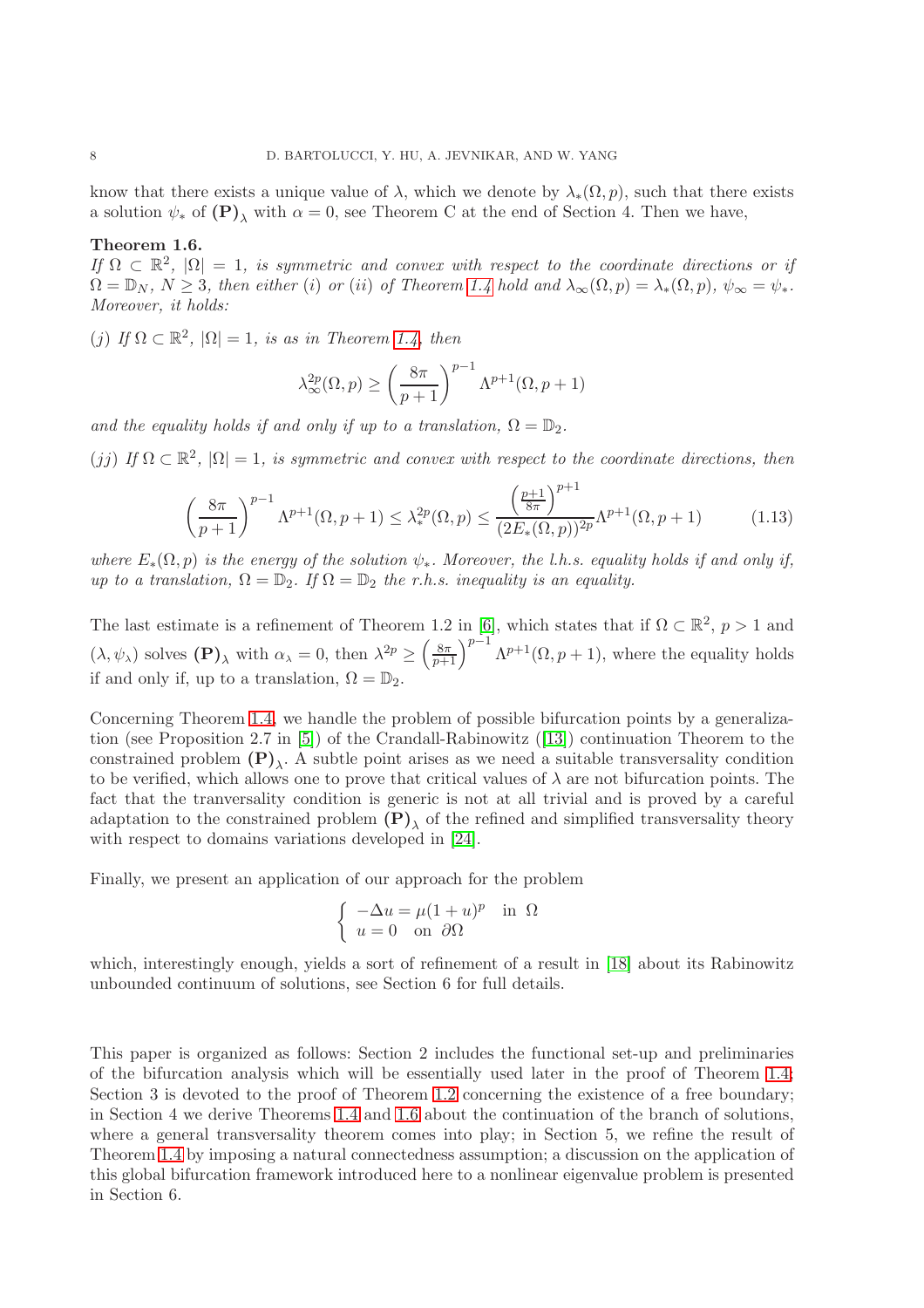#### 2. Preliminary results

<span id="page-8-0"></span>In this section we report some results in [\[5\]](#page-27-2) about the spectral and bifurcation analysis for solutions of  $(P)_{\lambda}$  with  $\lambda \geq 0$  and  $p \geq 1$ . We write  $\rho_{\lambda,\alpha} = \rho_{\lambda,\alpha}(\psi) = (\alpha + \lambda \psi)^p$  and

<span id="page-8-1"></span>
$$
\rho_{\lambda} = (\alpha_{\lambda} + \lambda \psi_{\lambda})^p, \tag{2.1}
$$

and then in particular,

$$
(\rho_{\lambda,\alpha}(\psi))^{\frac{1}{q}} = (\alpha + \lambda \psi)^{p-1}
$$
 and  $(\rho_{\lambda})^{\frac{1}{q}} = (\alpha_{\lambda} + \lambda \psi_{\lambda})^{p-1}$ , respectively,

where it is understood that  $(\rho_{\lambda,\alpha}(\psi))^{\frac{1}{q}} \equiv 1 \equiv (\rho_{\lambda})^{\frac{1}{q}}$  for  $p = 1$ . Whenever  $(\alpha_{\lambda}, \psi_{\lambda})$  is a solution of  $(\mathbf{P})_{\lambda}$  and  $\{\eta, \varphi\} \subset L^2(\Omega)$  we set,

$$
<\eta>_{\lambda}=\frac{\int_{\Omega}(\rho_{\lambda})^{\frac{1}{q}}\eta}{\int_{\Omega}(\rho_{\lambda})^{\frac{1}{q}}},\quad\text{and}\quad [\eta]_{\lambda}=\eta-<\eta>_{\lambda},
$$

and then we define,

$$
<\eta,\varphi>_{\lambda}:=\frac{\int_{\Omega}(\rho_{\lambda})^{\frac{1}{q}}\eta\varphi}{\int_{\Omega}(\rho_{\lambda})^{\frac{1}{q}}}\quad\text{and}\quad\|\varphi\|_{\lambda}^{2}:=<\varphi,\varphi>_{\lambda}=<\varphi^{2}>_{\lambda}=\frac{\int_{\Omega}(\rho_{\lambda})^{\frac{1}{q}}\varphi^{2}}{\int_{\Omega}(\rho_{\lambda})^{\frac{1}{q}}}.
$$

Clearly for non negative solutions  $\rho_{\lambda}$  is strictly positive in  $\Omega$ . Therefore it is easy to see that  $\langle \cdot, \cdot \rangle_{\lambda}$  defines a scalar product on  $L^2(\Omega)$  whose norm is  $\|\cdot\|_{\lambda}$ . We will also adopt when needed the useful shorthand notation,

$$
m_{\lambda} = \int_{\Omega} (\rho_{\lambda})^{\frac{1}{q}}.
$$
\n(2.2)

<span id="page-8-2"></span>Remark 2.1. We will use the fact that,

$$
\int_{\Omega} (\rho_{\lambda})^{\frac{1}{q}} [\eta]_{\lambda}^2 = \int_{\Omega} (\rho_{\lambda})^{\frac{1}{q}} (\eta - \langle \eta \rangle_{\lambda})^2 \ge 0,
$$

where the equality holds if and only if  $\eta$  is constant, whence in particular, in case  $\eta \in H_0^1(\Omega)$ , if and only if  $\eta$  vanishes identically. Also, since obviously  $\langle \eta | \chi \rangle_{\lambda} = 0$ , then,

 $<[\varphi]_{\lambda}\eta>_{\lambda}=<\varphi,[\eta]_{\lambda}>_{\lambda}=<[\varphi]_{\lambda}[\eta]_{\lambda}>,\forall{\{\eta,\varphi\}}\subset L^2(\Omega).$ 

We will use these properties time to time when needed without further comments.

In the sequel we aim to describe branches of solutions of  $(P)_{\lambda}$  around a positive solution, i.e. with  $\alpha_{\lambda} > 0$ . To this end we will use the following:

<span id="page-8-3"></span>**Remark 2.2.** It is not difficult to construct an open subset  $A_{\Omega}$  of the Banach space of triples  $(\lambda, \alpha, \psi) \in \mathbb{R} \times \mathbb{R} \times C_0^{2,r}$  $\mathcal{C}_0^{2,r}(\overline{\Omega})$  such that, on  $A_{\Omega}$ , the density  $\varphi_{\lambda,\alpha} = \varphi_{\lambda,\alpha}(\psi) = (\alpha + \lambda \psi)^p$  is well defined and

$$
\alpha_{\lambda} + \lambda \psi_{\lambda} \ge \frac{\alpha_{\lambda}}{2} \quad in \quad \overline{\Omega},
$$

in a sufficiently small open neighborhood in  $A_{\Omega}$  of any triple of the form  $(\lambda, \alpha_{\lambda}, \psi_{\lambda})$  whenever  $(\alpha_\lambda,\psi_\lambda)$  is a positive solution of  $({\bf P})_\lambda$ . As a consequence, relying on known techniques about real analytic functions on Banach spaces ([\[9\]](#page-27-13)), one can see that the map  $\Phi(\lambda, \alpha, \psi)$  below is jointly real analytic in an open neighborhood of  $A_{\Omega}$  around any such triple  $(\lambda, \alpha_{\lambda}, \psi_{\lambda})$ .

At this point we can introduce the maps,

$$
F: A_{\Omega} \to C^{r}(\overline{\Omega}), \quad F(\lambda, \alpha, \psi) := -\Delta \psi - \rho_{\lambda, \alpha}(\psi), \tag{2.3}
$$

$$
\Phi: A_{\Omega} \to \mathbb{R} \times C^{r}(\overline{\Omega}), \quad \Phi(\lambda, \alpha, \psi) = \begin{pmatrix} F(\lambda, \alpha, \psi) \\ -1 + \int_{\Omega} \rho_{\lambda, \alpha} \end{pmatrix},
$$
\n(2.4)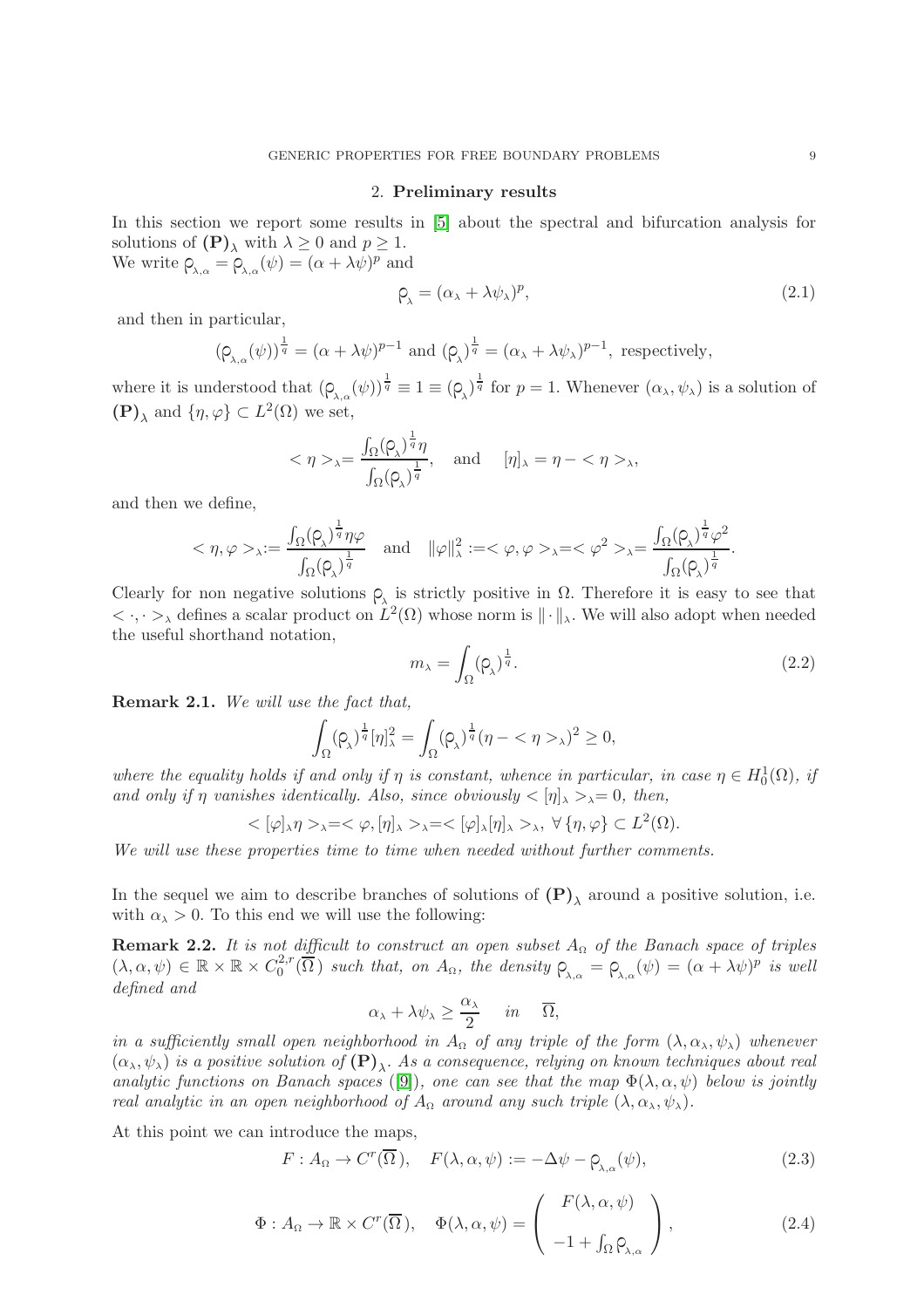and, for a fixed  $(\lambda, \alpha, \psi) \in A_{\Omega}$ , its differential with respect to  $(\alpha, \psi)$ , that is the linear operator,

$$
D_{\alpha,\psi}\Phi(\lambda,\alpha,\psi): \mathbb{R} \times C_0^{2,r}(\overline{\Omega}) \to \mathbb{R} \times C^r(\overline{\Omega}),
$$

which acts as follows,

$$
D_{\alpha,\psi}\Phi(\lambda,\alpha,\psi)[s,\phi] = \begin{pmatrix} D_{\psi}F(\lambda,\alpha,\psi)[\phi] + d_{\alpha}F(\lambda,\alpha,\psi)[s] \\ \int_{\Omega} \left( D_{\psi}\rho_{\lambda,\alpha}[\phi] + d_{\alpha}\rho_{\lambda,\alpha}[s] \right) \end{pmatrix},
$$

where we have introduced the differential operators,

$$
D_{\psi}F(\lambda,\alpha,\psi)[\phi] = -\Delta\phi - \lambda p(\rho_{\lambda,\alpha})^{\frac{1}{q}}\phi, \quad \phi \in C_0^{2,r}(\overline{\Omega}),
$$
\n(2.5)

$$
D_{\psi} \rho_{\lambda,\alpha}[\phi] = \lambda p(\rho_{\lambda,\alpha})^{\frac{1}{q}} \phi, \quad \phi \in C_0^{2,r}(\overline{\Omega}), \tag{2.6}
$$

and

$$
d_{\alpha}F(\lambda,\alpha,\psi)[s] = -p(\rho_{\lambda,\alpha})^{\frac{1}{q}}s, \quad s \in \mathbb{R},
$$
\n(2.7)

$$
d_{\alpha} \mathsf{Q}_{\lambda,\alpha}[s] = p(\mathsf{Q}_{\lambda,\alpha})^{\frac{1}{q}} s, \quad s \in \mathbb{R}.
$$
\n(2.8)

For fixed  $\lambda \geq 0$  and  $p \geq 1$ , the pair  $(\alpha_{\lambda}, \psi_{\lambda})$  solves  $(\mathbf{P})_{\lambda}$  if and only if  $\Phi(\lambda, \alpha_{\lambda}, \psi_{\lambda}) = (0, 0)$  and we define the linear operator,

<span id="page-9-0"></span>
$$
L_{\lambda}[\phi] = D_{\psi} F(\lambda, \alpha_{\lambda}, \psi_{\lambda})[\phi] = -\Delta \phi - \lambda p(\rho_{\lambda})^{\frac{1}{q}}[\phi]_{\lambda}.
$$
 (2.9)

We say that  $\sigma = \sigma(\alpha_{\lambda}, \psi_{\lambda}) \in \mathbb{R}$  is an eigenvalue of  $L_{\lambda}$  if the equation,

$$
-\Delta\phi - \lambda p(\rho_\lambda)^{\frac{1}{q}}[\phi]_\lambda = \sigma(\rho_\lambda)^{\frac{1}{q}}[\phi]_\lambda,
$$
\n(2.10)

admits a non trivial weak solution  $\phi \in H_0^1(\Omega)$ . Let us define the Hilbert space,

$$
Y_0 := \{ \varphi \in \{ L^2(\Omega), < \cdot, \cdot >_{\lambda} \} : <\varphi >_{\lambda} = 0 \},
$$
\n(2.11)

and  $T(f) := G[(\rho_{\lambda})^{\frac{1}{q}}f],$  for  $f \in L^2(\Omega)$ . Since  $T(Y_0) \subset W^{2,2}(\Omega)$ , then the linear operator,

$$
T_0: Y_0 \to Y_0, T_0(\varphi) = G[\lambda p(\varphi_\lambda)^{\frac{1}{q}} \varphi] - \langle G[\lambda p(\varphi_\lambda)^{\frac{1}{q}} \varphi] \rangle_{\lambda}, \tag{2.12}
$$

is compact. By a straightforward evaluation we see that  $T$  is also self-adjoint. As a consequence, standard results concerning the spectral decomposition of self-adjoint, compact, linear operators on Hilbert spaces show that  $Y_0$  is the Hilbertian direct sum of the eigenfunctions of  $T_0$ , which can be represented as  $\varphi_k = [\phi_k]_{\lambda}, k \in \mathbb{N} = \{1, 2, \dots\},\$ 

$$
Y_0 = \overline{\text{Span}\left\{ [\phi_k]_\lambda, k \in \mathbb{N} \right\}},
$$

for some  $\phi_k \in H_0^1(\Omega)$ ,  $k \in \mathbb{N} = \{1, 2, \dots\}$ . In fact, the eigenfunction  $\varphi_k$ , whose eigenvalue is  $\mu_k \in \mathbb{R} \setminus \{0\}$ , satisfies,

$$
\mu_k \varphi_k = \left( G[\lambda p(\rho_\lambda)^{\frac{1}{q}} \varphi_k] - \langle G[\lambda p(\rho_\lambda)^{\frac{1}{q}} \varphi_k] \rangle_k \right).
$$

In other words, by defining,

$$
\phi_k := (\lambda p + \sigma_k) G[(\varphi_{\lambda})^{\frac{1}{q}} \varphi_k],
$$

it is easy to see that  $\varphi_k$  is an eigenfunction of  $T_0$  with eigenvalue  $\mu_k = \frac{\lambda p}{\lambda p + k}$  $\frac{\lambda p}{\lambda p + \sigma_k} \in \mathbb{R} \setminus \{0\}$  if and only if  $\phi_k \in H_0^1(\Omega)$  and weakly solves,

$$
-\Delta\phi_k = (\lambda p + \sigma_k)(\rho_\lambda)^{\frac{1}{q}}[\phi_k]_\lambda \quad \text{in} \quad \Omega.
$$
 (2.13)

In particular we will use the fact that  $\varphi_k=[\phi_k]_\lambda$  and

$$
\phi_k = (\lambda p + \sigma_k) G[(\rho_\lambda)^{\frac{1}{q}} [\phi_k]_\lambda], \quad k \in \mathbb{N} = \{1, 2, \cdots\}.
$$
 (2.14)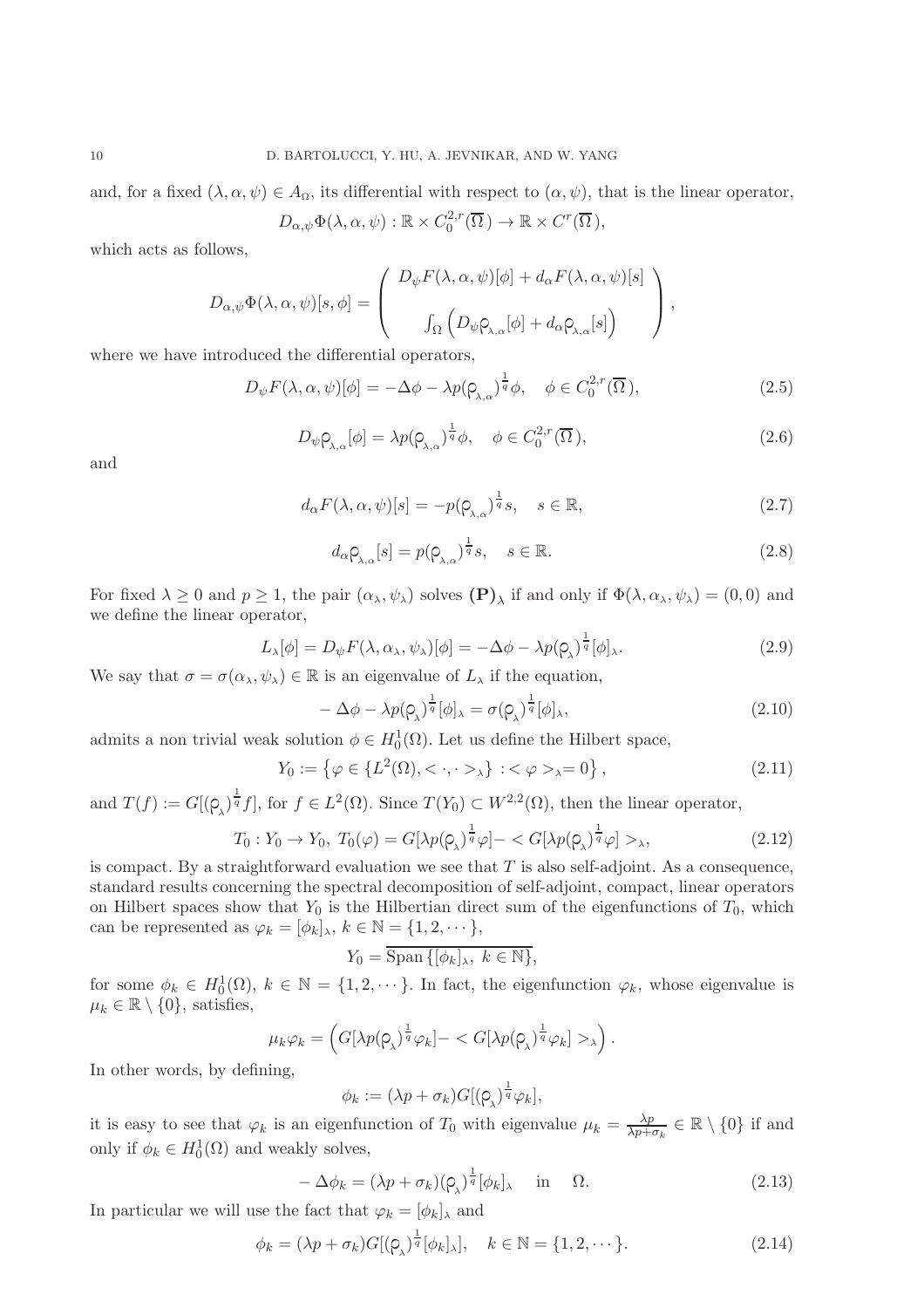At this point, standard arguments in the calculus of variations show that,

<span id="page-10-0"></span>
$$
\sigma_1 = \sigma_1(\alpha_\lambda, \psi_\lambda) = \inf_{\phi \in H_0^1(\Omega) \setminus \{0\}} \frac{\int_{\Omega} |\nabla \phi|^2 - \lambda p \int_{\Omega} (\rho_\lambda)^{\frac{1}{q}} [\phi]_\lambda^2}{\int_{\Omega} (\rho_\lambda)^{\frac{1}{q}} [\phi]_\lambda^2}.
$$
\n(2.15)

The ratio in the right hand side of [\(2.15\)](#page-10-0) is well defined because of Remark [2.1.](#page-8-2) Higher eigenvalues are defined inductively via the variational problems,

$$
\sigma_k(\alpha_\lambda, \psi_\lambda) = \inf_{\phi \in H_0^1(\Omega) \setminus \{0\}, \langle \phi, [\phi_m]_\lambda \rangle_\lambda = 0, \, m \in \{1, \dots, k-1\}} \frac{\int_{\Omega} |\nabla \phi|^2 - \lambda p \int_{\Omega} (\rho_\lambda)^{\frac{1}{q}} [\phi]_\lambda^2}{\int_{\Omega} (\rho_\lambda)^{\frac{1}{q}} [\phi]_\lambda^2}.
$$
 (2.16)

The eigenvalues form a numerable non decreasing sequence  $\sigma_1 \leq \sigma_2 \leq ... \leq \sigma_k \leq ...$  By the Fredholm alternative, if  $0 \notin {\{\sigma_j\}}_{j \in \mathbb{N}}$ , then  $I - T_0$  is an isomorphism of  $Y_0$  onto itself.

Concerning  $D_{\alpha,\psi}\Phi(\lambda,\alpha,\psi)$  we have,

**Proposition 2.3.** ([\[5\]](#page-27-2)) For any positive solution  $(\alpha_{\lambda}, \psi_{\lambda})$  of  $(P)_{\lambda}$  with  $\lambda \geq 0$ , the kernel of  $D_{\alpha,\psi}\Phi(\lambda,\alpha_\lambda,\psi_\lambda)$  is empty if and only if the equation,

$$
-\Delta \phi - \lambda p(\rho_\lambda)^{\frac{1}{q}} [\phi]_\lambda = 0, \quad \phi \in C_0^{2,r}(\overline{\Omega})
$$
\n(2.17)

admits only the trivial solution, or equivalently, if and only if 0 is not an eigenvalue of  $L_{\lambda}$ .

An easy to prove but relevant identity is satisfied by any eigenfunction, which we summarize in the following,

**Lemma 2.4.** ([\[5\]](#page-27-2)) Let  $(\alpha_{\lambda},\psi_{\lambda})$  be a solution of  $(P)_{\lambda}$  and let  $\phi_k$  be any eigenfunction of an eigenvalue  $\sigma_k = \sigma_k(\alpha_\lambda, \psi_\lambda)$ . Then the following identity holds,

<span id="page-10-2"></span>
$$
\frac{1}{m_{\lambda}} < \phi_k >_{\lambda} \equiv (\alpha_{\lambda} + \lambda < \psi_{\lambda} >_{\lambda}) < \phi_k >_{\lambda} = (\lambda(p-1) + \sigma_k) < \psi_{\lambda}[\phi_k]_{\lambda} >_{\lambda} \,. \tag{2.18}
$$

The implicit function theorem applies around a positive solution of  $(P)_{\lambda}$  in the following form: **Lemma 2.5.** ([\[5\]](#page-27-2)) Let  $(\alpha_{\lambda_0}, \psi_{\lambda_0})$  be a positive solution of  $(P)_{\lambda}$  with  $\lambda = \lambda_0 \ge 0$ .

<span id="page-10-1"></span>If 0 is not an eigenvalue of  $L_{\lambda_0}$ , then:

(i)  $D_{\alpha,\psi}\Phi(\lambda_0,\alpha_{\lambda_0},\psi_{\lambda_0})$  is an isomorphism;

(ii) There exists an open neighborhood  $\mathcal{U} \subset A_{\Omega}$  of  $(\lambda_0, \alpha_{\lambda_0}, \psi_{\lambda_0})$  such that the set of solutions of  $(P)_{\lambda}$  in U is a real analytic curve of positive solutions  $J \ni \lambda \mapsto (\alpha_{\lambda}, \psi_{\lambda}) \in B$ , for suitable neighborhoods J of  $\lambda_0$  and B of  $(\alpha_{\lambda_0}, \psi_{\lambda_0})$  in  $(0, +\infty) \times C^{2,r}_{0,+}(\overline{\Omega})$ .

(iii) In particular if  $|\Omega| = 1$  and  $(\alpha_{\lambda_0}, \psi_{\lambda_0}) = (\alpha_0, \psi_0) = (1, G[1])$ , then  $(\alpha_{\lambda}, \psi_{\lambda}) = (1, \psi_0) + O(\lambda)$ as  $\lambda \to 0$ .

Next we state a generalization of the bending result of [\[13\]](#page-27-12) for solutions of  $(P)_{\lambda}$ , which is an improvement of Lemma [2.5](#page-10-1) in case of simple and vanishing eigenvalues satisfying a suitable transversality condition.

<span id="page-10-3"></span>**Proposition 2.6.** ([\[5\]](#page-27-2)) Let  $(\alpha_{\lambda}, \psi_{\lambda})$  be a positive solution of  $(P)_{\lambda}$  with  $\lambda > 0$  and suppose that the k-th eigenvalue  $\sigma_k(\alpha_\lambda, \psi_\lambda) = 0$  is simple, that is, it admits only one eigenfunction,  $\phi_k \in$  $C_0^{2,r}$  $\int_0^{2,r}(\Omega)$ . If  $\lt \phi_k > \to \neq 0$ , then there exists  $\varepsilon > 0$ , an open neighborhood U of  $(\lambda, \alpha_\lambda, \psi_\lambda)$  in  $A_\Omega$  and a real analytic curve  $(-\varepsilon, \varepsilon) \ni s \mapsto (\lambda(s), \alpha(s), \psi(s))$  such that  $(\lambda(0), \alpha(0), \psi(0)) = (\lambda, \alpha_\lambda, \psi_\lambda)$ and the set of solutions of  $(P)_{\lambda}$  in U has the form  $(\lambda(s), \alpha(s), \psi(s))$ , where  $(\alpha(s), \psi(s))$  is a solution of  $(\mathbf{P})_\lambda$  for  $\lambda = \lambda(s)$  for any  $s \in (-\varepsilon, \varepsilon)$ , with  $\psi(s) = \psi_\lambda + s\phi_k + \xi(s)$ , and

$$
\langle [\phi_k]_{\lambda(s)}, \xi(s) \rangle_{\lambda(s)} = 0, \quad s \in (-\varepsilon, \varepsilon). \tag{2.19}
$$

Moreover it holds,

<span id="page-10-4"></span>
$$
\xi(0) \equiv 0 \equiv \xi'(0), \quad \alpha'(0) = -\lambda < \phi >_{\lambda}, \quad \lambda'(0) = 0, \quad \psi'(0) = \phi_k,\tag{2.20}
$$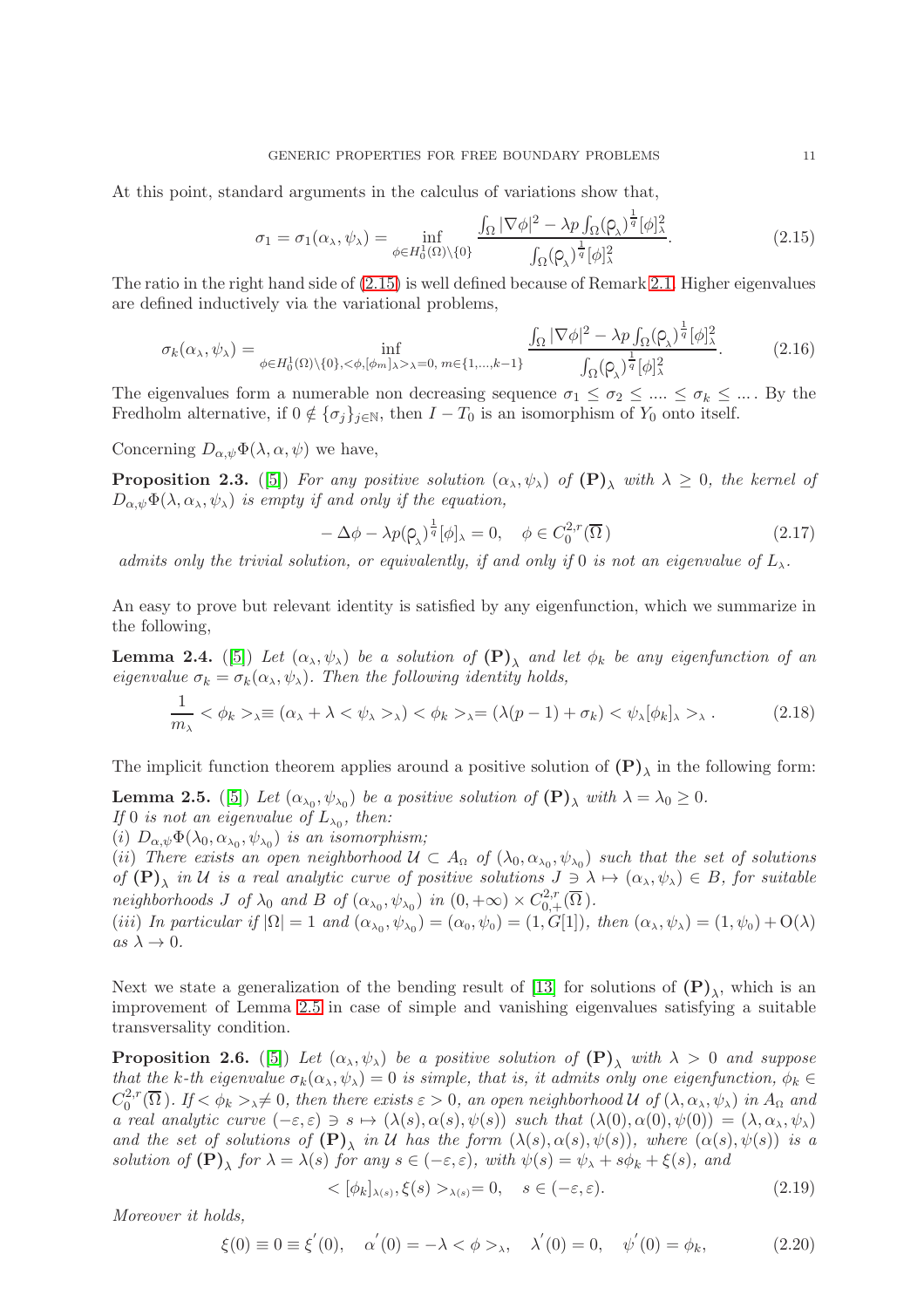and either  $\lambda(s) = \lambda$  is constant in  $(-\varepsilon, \varepsilon)$  or  $\lambda'(s) \neq 0$ ,  $\sigma_k(s) \neq 0$  in  $(-\varepsilon, \varepsilon) \setminus \{0\}$ ,  $\sigma_k(s)$  is simple in  $(-\varepsilon, \varepsilon)$  and

<span id="page-11-6"></span>
$$
\langle \phi_k |_{\lambda}, \psi_{\lambda} \rangle_{\lambda} \neq 0 \text{ and } \langle \phi_k |_{\lambda}, \psi_{\lambda} \rangle_{\lambda} \text{ has the same sign as } \langle \phi_k \rangle_{\lambda}, \tag{2.21}
$$

<span id="page-11-5"></span>
$$
\frac{\sigma_k(s)}{\lambda'(s)} = \frac{p < [\phi_k]_\lambda, \psi_\lambda >_\lambda + o(1)}{\langle [\phi_k]_\lambda^2 >_\lambda + o(1)}, \text{ as } s \to 0. \tag{2.22}
$$

The next result is about the transversality condition.

<span id="page-11-1"></span>**Theorem 2.7.** ([\[5\]](#page-27-2)) Let  $(\alpha_{\lambda}, \psi_{\lambda})$  be a positive solution of  $(P)_{\lambda}$ . Suppose that any eigenfunction  $\phi_k$  of a fixed vanishing eigenvalue  $\sigma_k = \sigma_k(\alpha_\lambda, \psi_\lambda) = 0$  satisfies  $\langle \phi_k \rangle_{\lambda} \neq 0$ . Then  $\sigma_k$  is simple, that is, it admits only one eigenfunction.

Let either  $\Omega \subset \mathbb{R}^2$  be symmetric and convex with respect to the coordinate directions  $x_i$ ,  $i = 1, 2$ or  $\Omega = B_R \subset \mathbb{R}^N$ ,  $N \geq 3$ , and let  $(\alpha_\lambda, \psi_\lambda)$  be a positive solution of  $(\mathbf{P})_\lambda$  with  $\lambda > 0$ . Suppose that  $\sigma_k = \sigma_k(\alpha_\lambda, \psi_\lambda) = 0$  and let  $\phi_k$  be any corresponding eigenfunction. Then:  $(i) < \phi_k >_{\lambda} \neq 0;$ 

(ii)  $\sigma_k(\alpha_\lambda, \psi_\lambda)$  is simple, that is, it admits at most one eigenfunction.

**Remark 2.8.** Actually the proof of Theorem [2.7](#page-11-1) in [\[5\]](#page-27-2) covers only the case where  $\Omega \subset \mathbb{R}^2$  is symmetric and convex with respect to the coordinate directions. However the proof is just an application of Theorem 3.1 in [\[14\]](#page-27-11) and it is straightforward to check that if  $\Omega = B_R \subset \mathbb{R}^N$ ,  $N \geq 3$  then the same argument works exactly in the same way just by using Remark 3.1 in [\[14\]](#page-27-11).

The following proposition states a monotonicity property of  $\alpha_{\lambda}, E_{\lambda}$ .

<span id="page-11-3"></span>**Proposition 2.9.** ([\[5\]](#page-27-2)) Let  $(\alpha_{\lambda_0}, \psi_{\lambda_0})$  be a positive solution of  $(P)_{\lambda}$  with  $\lambda_0 \geq 0$  and suppose that 0 is not an eigenvalue of  $L_{\lambda_0}$ . Then, locally near  $\lambda_0$ , the map  $\lambda \mapsto (\alpha_\lambda, \psi_\lambda)$  is a real analytic simple curve of positive solutions and if  $\sigma_1 = \sigma_1(\alpha_\lambda, \psi_\lambda) > 0$ , then

$$
\frac{d\alpha_{\lambda}}{d\lambda} < 0, \ \frac{dE_{\lambda}}{d\lambda} > 0.
$$

The following Lemma ensures that the first eigenvalue  $\sigma_1(\alpha_\lambda, \psi_\lambda)$  of a positive variational solution must be non-negative.

<span id="page-11-4"></span>**Lemma 2.10.** ([\[5\]](#page-27-2)) Let  $(\alpha_{\lambda}, \psi_{\lambda})$  be a positive variational solution of  $(P)_{\lambda}$ . Then  $\sigma_1(\alpha_{\lambda}, \psi_{\lambda}) \geq 0$ .

Wewill also need the following uniform estimate which is well known  $(7, 5]$  $(7, 5]$ ).

<span id="page-11-2"></span>**Lemma 2.11.** Let  $p \in [1, p_N)$ . For any  $\overline{\lambda} > 0$  there exists a positive constant  $C_1 = C_1(r, \Omega, \overline{\lambda}, p, N)$ depending only on  $\Omega$ ,  $\lambda$ ,  $p$ ,  $N$  and  $r \in [0,1)$  such that  $\|\psi_{\lambda}\|_{C^{2,r}_{0}(\overline{\Omega})} \leq C_1$  for any solution  $(\alpha_{\lambda}, \psi_{\lambda})$ of  $(\mathbf{P})$ <sub>λ</sub> with  $\lambda \in [0, \overline{\lambda}]$ .

### 3. A uniform upper bound for  $\lambda$

<span id="page-11-0"></span>We present the Proof of Theorem [1.2.](#page-5-0)

*Proof.* The claim  $(b)$  follows immediately from  $(a)$  and Remark [1.1.](#page-4-0) Indeed, in view of Remark [1.1,](#page-4-0) a solution of  $(\mathbf{F})_I$  with  $\gamma_I \geq 0$  exists if and only if a solution of  $(\mathbf{P})_\lambda$  exists with  $I = \lambda^q$ . It then follows from (a) that no solutions of  $(F)_I$  exists with  $\gamma_I \geq 0$  whose I is larger than  $\overline{\lambda}^{\frac{p}{p-1}}$ . Therefore we are left with the proof of  $(a)$ . We argue by contradiction and assume that there exists a sequence of solutions  $(\alpha_n, \psi_n)$  of  $(\mathbf{P})_\lambda|_{\lambda = \lambda_n}$  such that  $\lambda_n \to +\infty$ . We will need the following,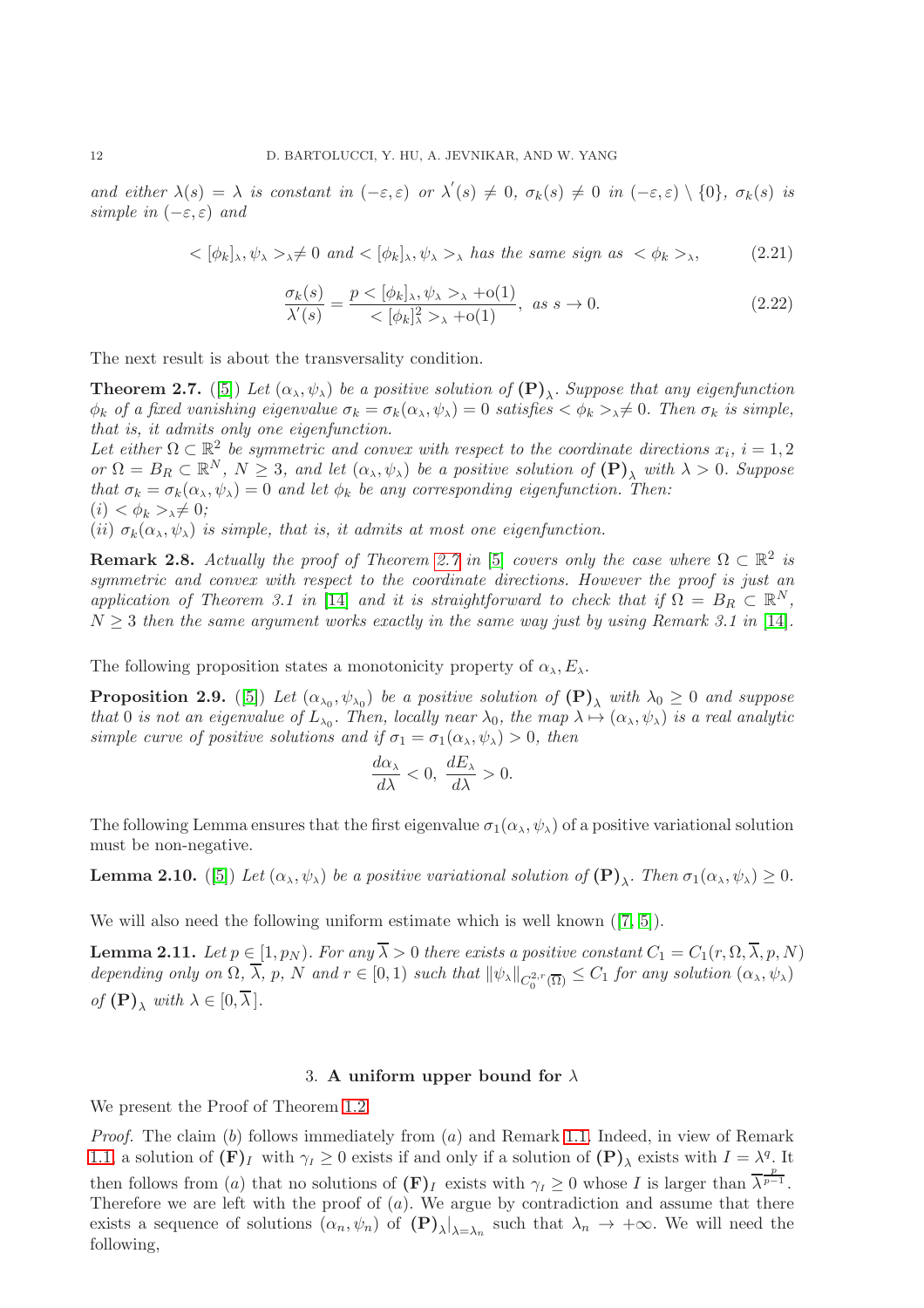<span id="page-12-0"></span>**Lemma 3.1.** Let  $\psi$  be any a solution of

$$
\begin{cases}\n-\Delta \psi = f & \text{in } \Omega \\
\psi = 0 & \text{on } \partial \Omega\n\end{cases}
$$

where  $\int_{\Omega} f = 1$  and  $\int_{\Omega} |f|^{N} \leq C$ . Then,

$$
\int_{\Omega} |\nabla \psi|^2 \ge c > 0,
$$

for some positive constant  $c > 0$  depending only by C, N and  $\Omega$ .

*Proof.* Since  $f \in L^N(\Omega)$  then by standard elliptic regularity theory  $\psi \in W_0^{2,N}$  $\mathcal{O}^{(2,N)}(\Omega)$  and in particular we have

$$
\int_{\Omega} |\nabla \psi|^2 = \int_{\Omega} f \psi = \int_{\Omega} f G[f],
$$

for any such  $\psi$  and  $f$ . Therefore we are left to prove that

$$
\inf \left\{ \int_{\Omega} f G[f] \, | \, \int_{\Omega} |f|^N \le C, \, \int_{\Omega} f = 1 \right\} \ge c > 0.
$$

We argue by contradiction. If the claim were false we could find a sequence  $f_n$  such that  $\int_{\Omega} |f_n|^N \leq C, \int_{\Omega} f_n = 1$  and  $\int_{\Omega} f_n G[f_n] \to 0^+$ . Since  $f_n$  is uniformly bounded in  $L^N(\Omega)$  we can pass to a subsequence such that  $f_n \to f_\infty$  weakly in  $L^N(\Omega)$ . Therefore, in particular we have  $\int_{\Omega} f_{\infty} = 1$ . Moreover, since  $G[f_n]$  is uniformly bounded in  $W_0^{2,N}$  $_{0}^{\mathcal{L},N}(\Omega)$ , then by the Sobolev embedding we can pass to a further subsequence (which we will not relabel) such that  $G[f_n] \to \psi_{\infty}$  in  $C^0(\overline{\Omega}) \cap W_0^{1,2}$ <sup>1,2</sup>( $\Omega$ ). On the other side, since for fixed  $x \in \Omega$  in particular we have  $G(x, \cdot) \in L^{\frac{N}{N-1}}(\Omega)$ ([\[38\]](#page-28-19)), and since  $f_n \rightharpoonup f_\infty$  weakly in  $L^N(\Omega)$ , then we see that  $G[f_n] \to G[f_\infty]$  pointwise in  $\Omega$ . Therefore  $G[f_{\infty}] \equiv \psi_{\infty}$  and in particular we conclude that

$$
0 = \lim_{n} \int_{\Omega} f_n G[f_n] = \int_{\Omega} f_{\infty} G[f_{\infty}], \quad f_{\infty} \in L^{N}(\Omega), \quad \int_{\Omega} f_{\infty} = 1.
$$

This is clearly impossible since it is easy to check that then  $\psi_{\infty} \neq 0, \psi_{\infty} \in W_0^{1,2}$  $_{0}^{\text{1,2}}(\Omega)$  would satisfy  $\int_{\Omega} |\nabla \psi_{\infty}|^2 = \int_{\Omega} f_{\infty} G[f_{\infty}] = 0.$  $\Box$ 

By Lemma [2.11,](#page-11-2) for any fixed *n* it holds  $\|\psi_n\|_{\infty} \leq C_n$ . Let  $m_n = \sup_{\Omega} (\alpha_n + \lambda_n \psi_n)$ . If there exists  $C > 0$  such that  $m_n \leq C$ , then  $\psi_n \leq \frac{C}{\lambda_n}$  $\frac{C}{\lambda_n}$  and consequently

$$
\int_{\Omega} |\nabla \psi_n|^2 = \int_{\Omega} (\alpha_n + \lambda_n \psi_n)^p \psi_n \leq \frac{C}{\lambda_n} \to 0, \text{ as } n \to +\infty.
$$

This contradicts Lemma [3.1](#page-12-0) since  $f_n = (\alpha_n + \lambda_n \psi_n)^p$  would obviously satisfy the needed assumptions in this case. Therefore we deduce that, passing to a subsequence if necessary,  $m_n \to +\infty$ . Let  $x_n \in \Omega : m_n = \alpha_n + \lambda_n \psi_n(x_n)$ , we have only two possibilities: either there exists a subsequence  $x_n$  such that  $x_n \to \overline{x} \in \Omega$ , or  $dist(x_n, \partial \Omega) \to 0$ . The second alternative can be ruled out by a well known moving plane argument based on [\[19,](#page-28-20) Theorem 2.1 ] and the Kelvin transform as in [\[16,](#page-28-21) p. 52]. Concerning the first alternative without loss of generality we assume  $x_n = 0$ and define  $\delta_n = \frac{1}{\sqrt{m}}$  $\frac{1}{\lambda_n m_n^{p-1}} \to 0$ , and

$$
v_n(y) = m_n^{-1}(\alpha_n + \lambda_n \psi_n(\delta_n y)), \quad y \in \Omega_n = (\delta_n)^{-1} \Omega
$$

which satisfies

$$
\begin{cases}\n-\Delta v_n = v_n^p \text{ in } \Omega_n \\
\inf_{\Omega_n} v_n \ge m_n^{-1} \alpha_n \\
\sup_{\Omega_n} v_n \le v_n(0) = 1\n\end{cases}
$$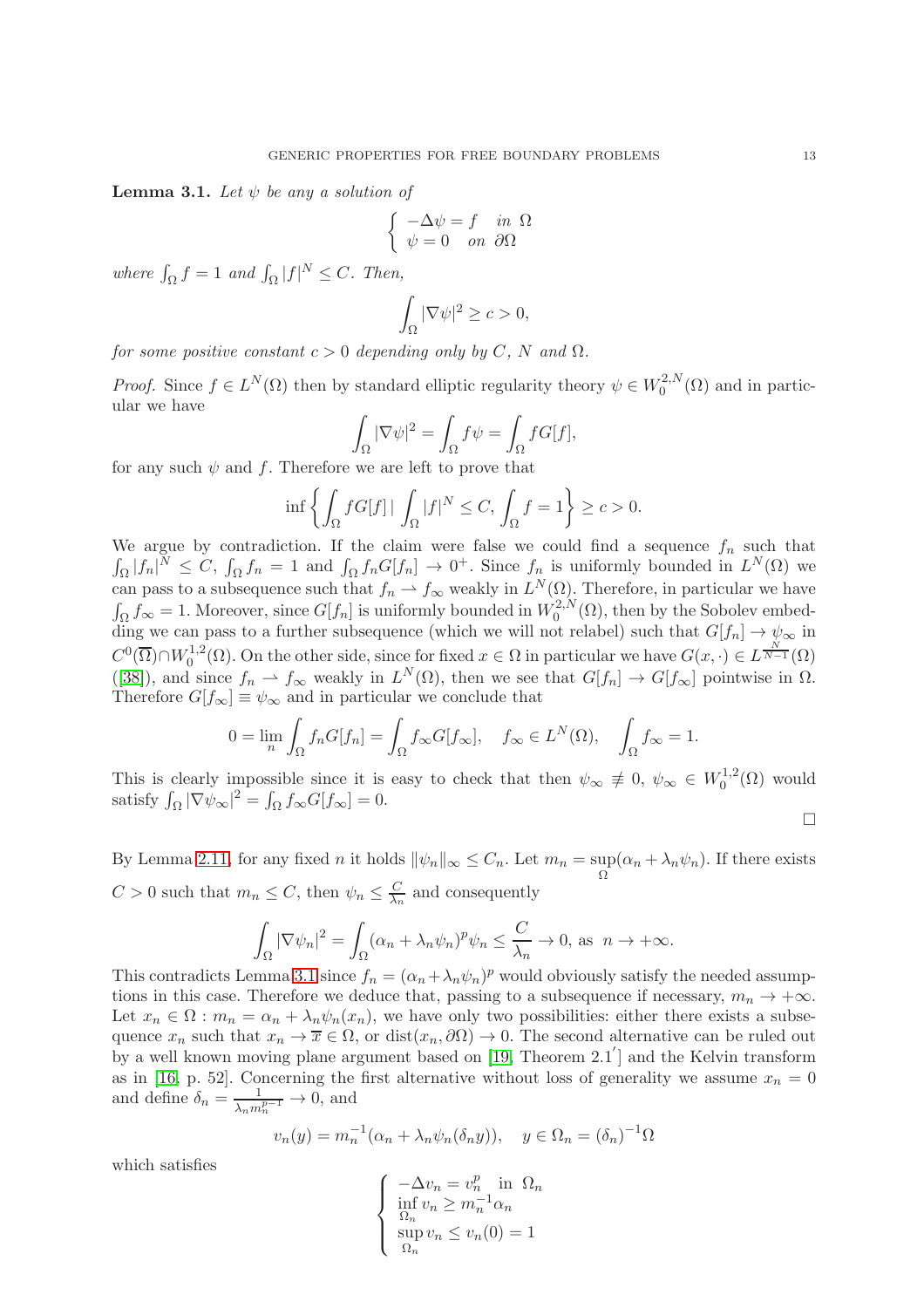Clearly for any  $R \geq 1$ , we have  $R < \frac{\text{dist}(0, \partial \Omega_n)}{\delta_n}$ , for *n* large enough. Therefore, passing to a subsequence if necessary,  $v_n$  converges uniformly on compact subsets of  $\mathbb{R}^N$  to a solution of

$$
\begin{cases}\n-\Delta v = v^p \text{ in } \mathbb{R}^N \\
v \ge 0 \text{ in } \mathbb{R}^N \\
\sup_{\mathbb{R}^N} v \le v(0) = 1\n\end{cases}
$$

Thereforein particular  $v \in C^2(\mathbb{R}^N)$ . This is clearly impossible since it is well known ([\[20\]](#page-28-22)) that the unique  $C^2(\mathbb{R}^N)$ ,  $N \geq 3$ , non negative solution of  $-\Delta v = v^p$  in  $\mathbb{R}^N$  is  $v \equiv 0$ . The same holds for  $N = 2$  as it is well known that a superharmonic function which is also bounded from below in  $\mathbb{R}^2$  must be constant, which is the desired contradiction.

## 4. Generic properties

<span id="page-13-0"></span>In this section we prove Theorems [1.4](#page-6-0) and [1.6.](#page-7-0) As a first step, by an adaptation of some arguments in [\[24\]](#page-28-17), we will prove the following,

<span id="page-13-1"></span>**Theorem 4.1.** For any  $\Omega_0 \subset \mathbb{R}^N$  of class  $C^4$  there exists a meager set  $\mathcal{F} \subset \text{Diff}^4(\Omega_0)$ , depending also on N and p, such that if  $h \in \text{Diff}^4(\Omega_0) \setminus \mathcal{F}$  then, for any positive solution  $(\alpha_\lambda, \psi_\lambda)$  of  $(\mathbf{P})_\lambda$ on  $\Omega := h(\Omega_0)$  with  $\lambda > 0$ , it holds: either (a)  $V_{\text{conf}}(L_n) =$ 

$$
(a) \ \text{Ker}(L_{\lambda}) = \emptyset, \text{ or}
$$

(b)  $Ker(L_{\lambda}) = \text{span}\{\phi\}$  is one dimensional and  $\langle \phi \rangle_{\lambda} \neq 0$ .

Let us recall few definitions and set some notations first.

**Definition 4.2.** A domain  $\Omega$  is of class  $C^k(C^{k,r})$ ,  $k \geq 1$ , if for each  $x_0 \in \partial\Omega$  there exists a ball  $B = B_r(x_0)$  and a one to one map  $\Theta : B \mapsto U \subset \mathbb{R}^2$  such that  $\Theta \in C^k(B)(C^{k,r}(B)), \Theta^{-1} \in$  $C^{k}(U)(C^{k,r}(U))$  and the following holds:

$$
\Theta(\Omega \cap B) \subset \mathbb{R}^2_+ \quad \text{and} \quad \Theta(\Omega \cap B) \subset \partial \mathbb{R}^2_+.
$$

It is well known (see for example [\[24\]](#page-28-17)) that this is equivalent to say that there exists  $r > 0$  and  $M > 0$  such that, given any ball  $B_r(x_0)$ ,  $x_0 \in \mathbb{R}^2$  then, after suitable rotation and translations, it holds:

$$
\Omega \cap B = \{(x_1, x_2) : x_2 < f(x_1)\} \cap B \quad \text{and} \quad \partial \Omega \cap B = \{(x_1, x_2) : x_2 = f(x_1)\} \cap B,
$$

for some  $f \in C^k(\mathbb{R})$  ( $C^{k,r}(\mathbb{R})$ ) whose norm is not larger than M.

**Definition 4.3.** Let  $\Omega \subset \mathbb{R}^2$  be an open and bounded domain of class  $C^m$ ,  $m \geq 1$ .  $C^m(\overline{\Omega}; \mathbb{R}^2)$ , is the Banach space of continuous and m-times differentiable maps on  $\Omega$ , whose derivatives of order  $j = 0, 1, \dots, m$  extend continuously on  $\overline{\Omega}$ . Diff<sup>m</sup>( $\Omega$ )  $\subset C^m(\overline{\Omega}; \mathbb{R}^2)$  is the open subset of  $C^m(\overline{\Omega};\mathbb{R}^2)$  whose elements are  $C^m$  imbeddings on  $\overline{\Omega}$ , that is, of maps  $h:\overline{\Omega}\mapsto\mathbb{R}^2$  which are diffeomorphisms of class  $C^m$  on their images  $h(\overline{\Omega})$ .

We recall that if X, Z are Banach spaces and  $T : X \to Z$  is linear and continuous, then T is Fredholm (semi-Fredholm) if  $R(T)$  (the range of T) is closed and both (at least one of)  $\dim(\text{Ker}(T))$  and  $\text{codim}(R(T))$  are finite. If T is Fredholm, then the index of T is

$$
ind(T) = dim(Ker(T)) - codim(R(T)).
$$

Also, a semi-Fredholm operator with finite index is a Fredholm operator. We refer to [\[26\]](#page-28-23) for details and proofs. Given a Banach space X and  $x \in X$ , we will denote by  $T_xX$  the tangent space at  $x$ .

**Definition 4.4.** Let X, Z be Banach spaces,  $A \subset X$  an open set and  $F : A \to Z$  a  $C^1$  map. Suppose that for any  $x \in A$  the Fréchet derivative  $D_xF(x) : T_xX \to T_nZ$  is a Fredholm operator. A point  $x \in A$  is a regular point if  $D_x F(x)$  is surjective, is a singular point otherwise. The image of a singular point  $\overline{\eta} = \overline{F(x)} \in Z$  is a singular value. The complement of the set of singular values in Z is the set of regular values.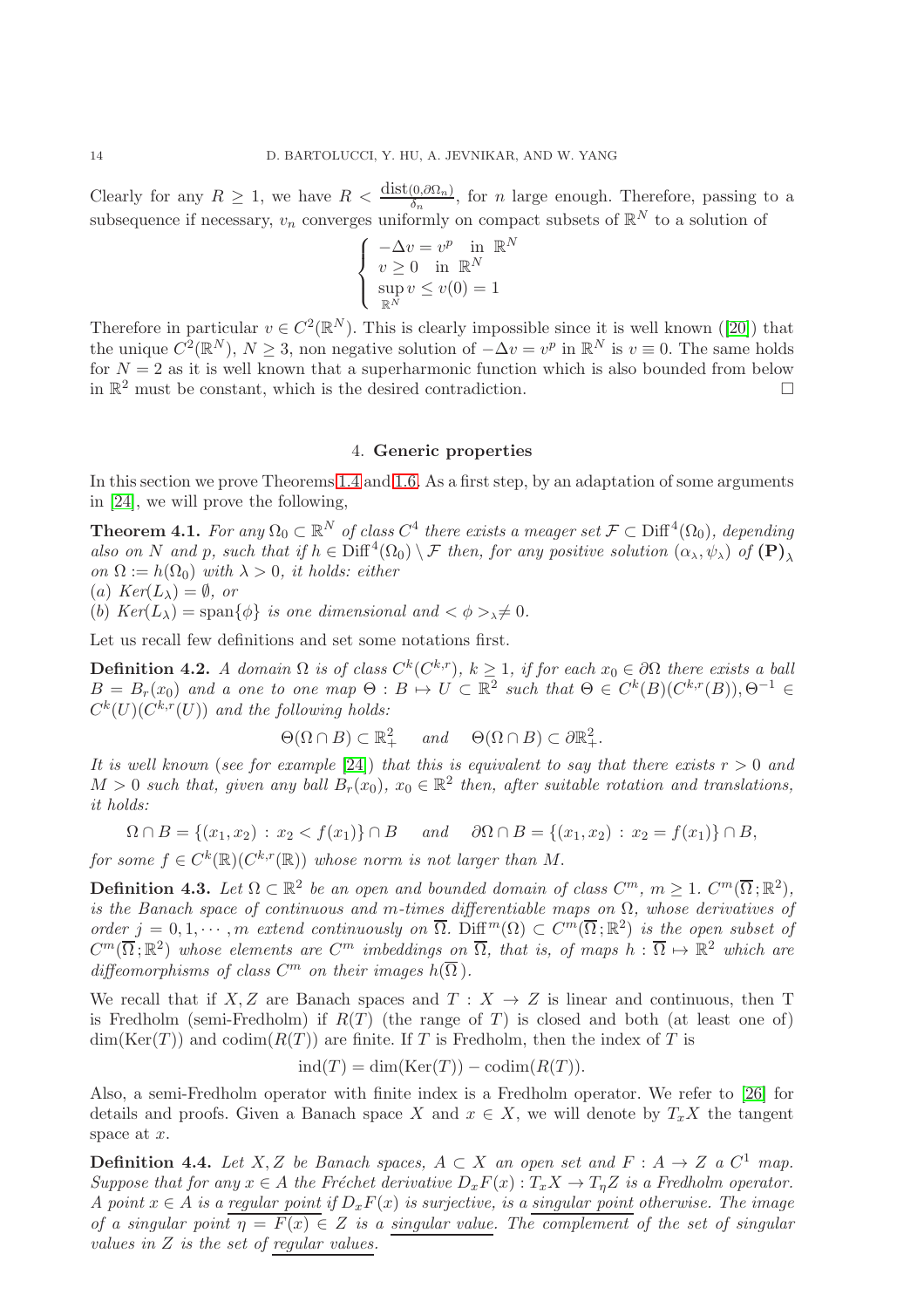The following Theorem is a particular case of a more general transversality result proved in [\[24\]](#page-28-17), see also [\[39\]](#page-28-24).

<span id="page-14-0"></span>**Theorem 4.5** ([\[24\]](#page-28-17)). Let X, H, Z be separable Banach spaces,  $A \subseteq X \times H$  an open set,  $\widetilde{\Phi}: \mathcal{A} \to Z$  a map of class  $C^k$  and  $\eta \in Z$ . Suppose that for each  $(x, h) \in \widetilde{\Phi}^{-1}(\eta)$  it holds:

$$
(i)D_x\Phi(x,h):T_xX\to T_\eta Z \text{ is a Fredholm operator with index } < k;
$$

$$
(ii) D\tilde{\Phi}(x,h) = (D_x \tilde{\Phi}(x,h), D_h \tilde{\Phi}(x,h)) : T_x X \times T_h \mathcal{H} \to T_\eta Z \text{ is surjective.}
$$

Let  $A_h = \{x : (x, h) \in \mathcal{A}\}\$ and

$$
\mathcal{H}_{\text{crit}} = \{ h : \eta \text{ is a singular value of } \Phi(\cdot, h) : A_h \to Z \}.
$$

Then  $\mathcal{H}_{\text{crit}}$  is meager in  $\mathcal{H}.$ 

We are ready to present the proof of Theorem [4.1.](#page-13-1) The Proof of Theorem [4.1](#page-13-1) Let  $\Omega_0$  as in the statement and let us define

$$
X_{\Omega_0} = \mathbb{R} \times \mathbb{R} \times C_0^{2,r}(\overline{\Omega_0}).
$$

As in section [2,](#page-8-0) see Remark [2.2,](#page-8-3) we denote by  $A_{\Omega_0}$  an open subset of the Banach space of triples  $(\lambda, \alpha, \psi) \in X_{\Omega_0}$  such that, on  $A_{\Omega_0}$ , the density  $\rho_{\lambda,\alpha} = \rho_{\lambda,\alpha}(\psi) = (\alpha + \lambda \psi)^p$  is well defined and

$$
\alpha_{\lambda} + \lambda \psi_{\lambda} \ge \frac{\alpha_{\lambda}}{2} \quad \text{ in } \overline{\Omega_0}
$$

in a sufficiently small open neighborhood in  $A_{\Omega_0}$  of any triple of the form  $(\lambda, \alpha_\lambda, \psi_\lambda)$  whenever  $(\alpha_{\lambda}, \psi_{\lambda})$  is a positive solution of  $(P)_{\lambda}$ . In what follows we write

$$
\rho_{\lambda,\alpha} = \rho_{\lambda,\alpha}(\psi) = (\alpha + \lambda \psi)^p, \quad (\lambda, \alpha, \psi) \in A_{\Omega_0}.
$$

We define the maps,

$$
F_{\Omega_0}: A_{\Omega_0} \to C^r(\overline{\Omega_0}), \quad F_{\Omega_0}(\lambda, \alpha, \psi) = \Delta \psi + \rho_{\lambda, \alpha}(\psi),
$$
  

$$
M_{\Omega_0}: A_{\Omega_0} \to \mathbb{R}, \quad M_{\Omega_0}(\lambda, \alpha, \psi) = \left(\int_{\Omega_0} \rho_{\lambda, \alpha}(\psi)\right) - 1.
$$

Next, for fixed  $h \in \text{Diff}^4(\Omega_0)$  and  $\psi \in C_0^{2,r}$  $\int_0^{2,r}(h(\Omega_0)),$  we define the pull back,

$$
h^*(\psi)(x) = \psi(h(x)), \ x \in \overline{\Omega_0}.
$$

Clearly  $h^*$  is an isomorphism of  $C_0^{2,r}$  $C_0^{2,r}(\overline{h(\Omega_0)})$  onto  $C_0^{2,r}$  $h^{2,r}(\overline{\Omega_0})$  with inverse  $h^{*-1} = (h^{-1})^*$ . For any such  $h$ , it is well defined the map

$$
F_{h(\Omega_0)}: A_{h(\Omega_0)} \to C^r(\overline{h(\Omega_0)})
$$

and then we can set,

$$
h^* F_{h(\Omega_0)} h^{*-1} : A_{\Omega_0} \times \text{Diff}^4(\Omega_0) \to C^r(\overline{\Omega_0}),
$$

and

$$
M^*_{\Omega_0}: A_{\Omega_0} \times \text{Diff}^4(\Omega_0) \to \mathbb{R},
$$

where  $M^*$  is defined as follows,

$$
M_{\Omega_0}^*(\lambda, \alpha, \psi, h) = M_{h(\Omega_0)}(\lambda, \alpha, (h^*)^{-1}(\psi)).
$$

Putting  $\mathcal{H} = \text{Diff}^4(\Omega_0)$ ,  $\eta = 0 \in Z = C^r(\overline{\Omega_0})$ , we will apply Theorem [4.5](#page-14-0) to the map  $\widetilde{\Phi} =$  $\widetilde{\Phi}(\lambda, \alpha, \psi, h)$  defined as follows

$$
\widetilde{\Phi}: \mathcal{A} \to \mathbb{R} \times C^r(\overline{\Omega_0}), \qquad \mathcal{A} = A_{\Omega_0} \times \mathcal{H},
$$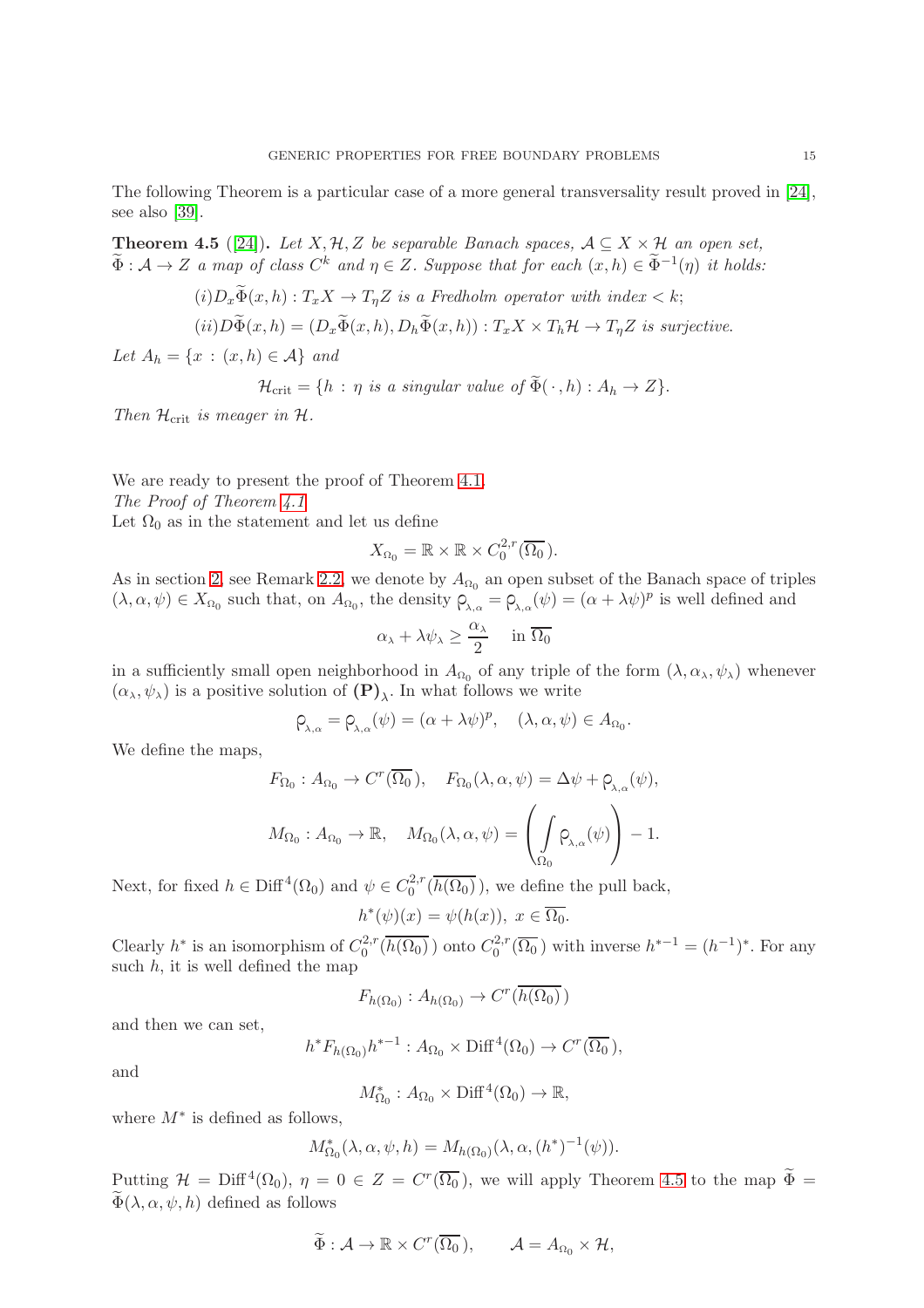$$
\widetilde{\Phi}(\lambda,\alpha,\psi,h) = \begin{pmatrix} \widetilde{\Phi}_1(\lambda,\alpha,\psi,h) \\ \widetilde{\Phi}_2(\lambda,\alpha,\psi,h) \end{pmatrix} = \begin{pmatrix} h^* F_{h(\Omega_0)} h^{*-1}(\lambda,\alpha,\psi) \\ M^*_{\Omega_0}(\lambda,\alpha,\psi,h) \end{pmatrix}.
$$

**STEP 1:** Our aim is to show that the assumptions  $(i)$  and  $(ii)$  of Theorem [4.5](#page-14-0) hold. As in [\[24\]](#page-28-17), it is very useful for the discussion to denote by  $(\dot{\lambda}, \dot{\alpha}, \dot{\psi}, \dot{h}) \in \mathbb{R} \times \mathbb{R} \times C_0^{2,r}$  $\int_0^{2,r}(\Omega_0)\times$  $C^4(\overline{\Omega_0};\mathbb{R}^2)$  the elements of the tangent space at points  $(\lambda,\alpha,\psi,h)\in A_{\Omega_0}\times\mathcal{H}$ . First of all observe that for fixed  $h \in \text{Diff}^4(\Omega_0)$ , the linearized operator,

$$
D_{\lambda,\alpha,\psi}\widetilde{\Phi}_1(\lambda,\alpha,\psi,h): \mathbb{R} \times \mathbb{R} \times C_0^{2,r}(\overline{\Omega_0}) \to C^r(\overline{\Omega_0}),
$$

acts as follows on a triple  $(\dot{\lambda}, \dot{\alpha}, \dot{\psi}) \in \mathbb{R} \times \mathbb{R} \times C_0^{2,r}$  $\int_{0}^{2,r}(\Omega_{0}),$ 

$$
D_{\lambda,\alpha,\psi}\widetilde{\Phi}_1(\lambda,\alpha,\psi,h)[\dot{\lambda},\dot{\alpha},\dot{\psi}]=h^*\left(\Delta\dot{\psi}^*+(\rho_{\lambda,\alpha}(\psi^*))^{\frac{1}{q}}(\lambda p\dot{\psi}^*+p\psi^*\dot{\lambda}+p\dot{\alpha})\right),
$$

where

$$
\psi^* = (h^*)^{-1}\psi, \quad \dot{\psi}^* = (h^*)^{-1}\dot{\psi}.
$$

Since any diffeomorphism of class  $C<sup>4</sup>$  maps the Laplace operator to a uniformly elliptic operator with  $C^2$  coefficients, by standard elliptic estimates it is not difficult to see that  $D_{\lambda,\alpha,\psi} \widetilde{\Phi}_1(\lambda,\alpha,\psi,h)$ is a Fredholm operator of index 2. Moreover we have,

$$
D_{\lambda,\alpha,\psi}\widetilde{\Phi}_2(\lambda,\alpha,\psi,h):\mathbb{R}\times\mathbb{R}\times C_0^{2,r}(\overline{\Omega_0})\to\mathbb{R},
$$

which acts as follows,

$$
D_{\lambda,\alpha,\psi}\widetilde{\Phi}_{2}(\lambda,\alpha,\psi,h)[\dot{\lambda},\dot{\alpha},\dot{\psi}]=\int\limits_{h(\Omega_{0})}(\rho_{\lambda,\alpha}(\psi^{*}))^{\frac{1}{q}}(\lambda p\dot{\psi}^{*}+p\psi^{*}\dot{\lambda}+p\dot{\alpha})
$$

and is semi-Fredholm with index  $+\infty$  and range of vanishing codimension. Therefore the codimension of the range of  $D_{\lambda,\alpha,\psi}(\widetilde{\Phi}(\lambda,\alpha,\psi,h))$  is the same as that of  $D\widetilde{\Phi}_1(\psi,\lambda,\alpha,h)$ . In particular, since  $\text{Ker}(D_{\lambda,\alpha,\psi}\widetilde{\Phi}(\lambda,\alpha,\psi,h)) = \text{Ker}(D_{\lambda,\alpha,\psi}\widetilde{\Phi}_1(\lambda,\alpha,\psi,h)) \cap \text{Ker}(D_{\lambda,\alpha,\psi}\widetilde{\Phi}_2(\lambda,\alpha,\psi,h)),$  then we conclude that  $D_{\lambda,\alpha,\psi}\Phi(\lambda,\alpha,\psi,h)$  is a Fredholm operator of index at most 2.

This fact proves (*i*) whenever we can show that  $\widetilde{\Phi} \in C^k(\mathcal{A})$  for some  $k \geq 3$ . The regularity of  $\widetilde{\Phi}_1$  with respect to h is the same as that of  $F_{h(\Omega_0)}$  with respect to  $\psi$ , see chapter 2 in [\[24\]](#page-28-17). Therefore, in view of Remark [2.2,](#page-8-3) we have  $\widetilde{\Phi}_1 \in C^{\infty}(\mathcal{A})$ . The regularity of  $\widetilde{\Phi}_2$  is more subtle since derivatives of order  $m \geq 2$  with respect to h also involve the derivatives of the normal field on  $\partial\Omega$ . However, since  $\Omega$  is of class  $C^4$  and still by Remark [2.2,](#page-8-3) we can apply Theorem 1.11 in [\[24\]](#page-28-17) to conclude that  $\Phi_2$  is of class  $C^3$  with respect to h. In particular  $\Phi_2 \in C^3(\mathcal{A})$  and then also  $\widetilde{\Phi} \in C^3(\mathcal{A}),$  as claimed.

Next we prove (ii), that is, we show that  $\eta = 0$  is a regular value for the map  $(\lambda, \alpha, \psi, h) \rightarrow$  $\widetilde{\Phi}(\lambda,\alpha,\psi,h)$ . We argue by contradiction and suppose that there exists a singular point  $(\overline{\lambda},\overline{\alpha},\overline{\psi},\overline{h})$ of  $\Phi$  such that  $\overline{\Phi}_i(\overline{\lambda}, \overline{\alpha}, \overline{\psi}, \overline{h}) = 0, i = 1, 2$ .

First of all, let us define  $\Omega = \overline{h}(\Omega_0), \overline{\varphi} = (\overline{h}^*)^{-1} \overline{\psi} \in C_0^{2,r}$  $a_0^{2,r}(\overline{\Omega})$  and  $\widehat{\Phi}(\lambda,\alpha,\varphi,h)$  on  $A_{\Omega} \times \text{Diff}^4(\Omega)$ as follows,

$$
\widehat{\Phi}(\lambda,\alpha,\varphi,h) = \begin{pmatrix} \widehat{\Phi}_1(\lambda,\alpha,\varphi,h) \\ \widehat{\Phi}_2(\lambda,\alpha,\varphi,h) \end{pmatrix} = \begin{pmatrix} h^* F_{\Omega} h^{*-1}(\lambda,\alpha,\varphi) \\ M_{\Omega}^*(\lambda,\alpha,\varphi,h) \end{pmatrix},
$$

where,

$$
F_{\Omega}: A_{\Omega} \to C^{r}(\overline{\Omega}), \quad F_{\Omega}(\lambda, \alpha, \varphi) = \Delta \varphi + \rho_{\lambda, \alpha}(\varphi),
$$
  

$$
M_{\Omega}^{*}: A_{\Omega} \to \mathbb{R}, \quad M_{\Omega}^{*}(\lambda, \alpha, \varphi, h) = M_{h(\Omega)}(\lambda, \alpha, (h^{*})^{-1}(\varphi)).
$$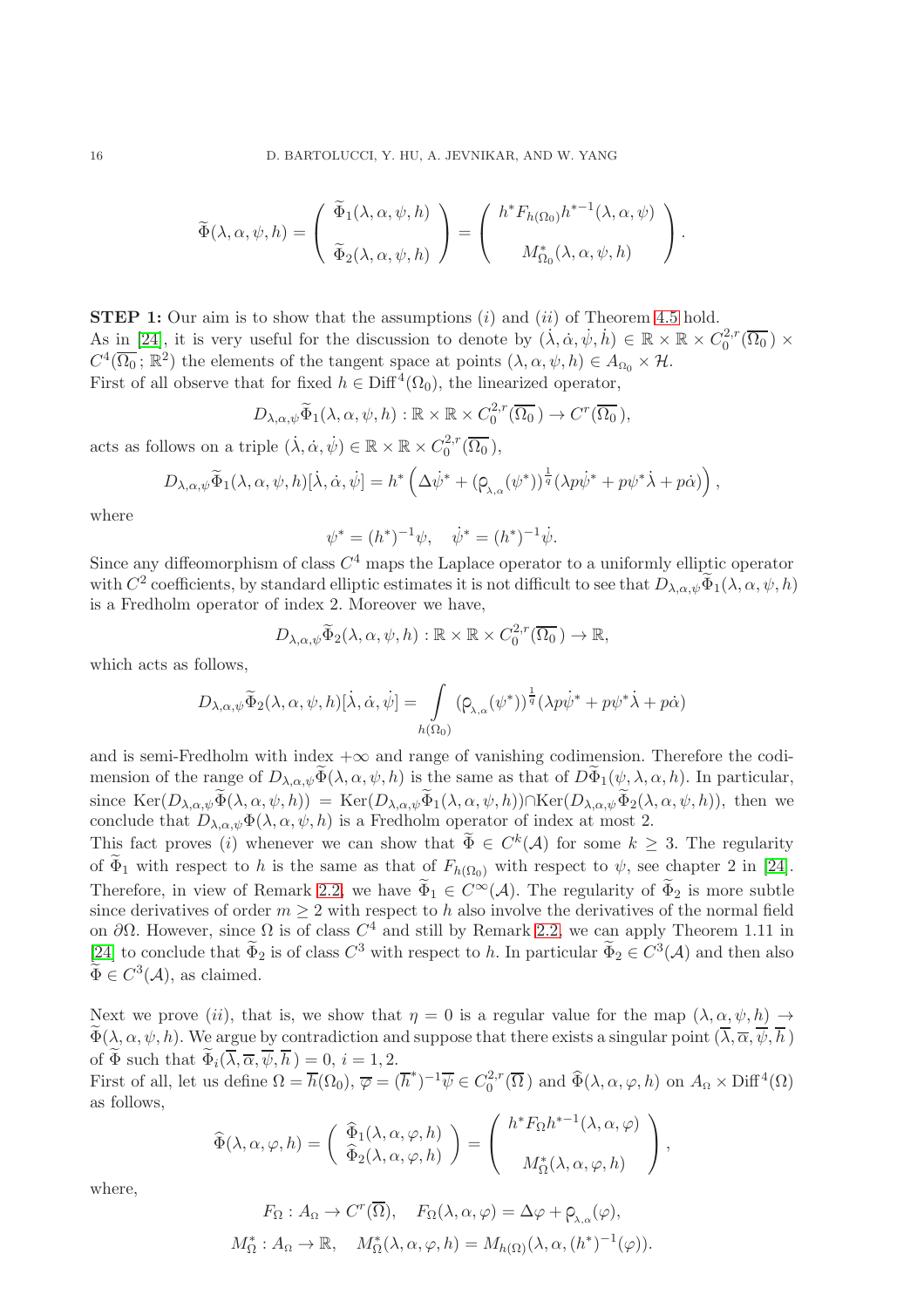Let  $i_{\Omega} \in \text{Diff}^4(\Omega)$  be the identity map. By construction, in these new coordinates the map  $\widehat{\Phi}(\lambda, \alpha, \varphi, h)$  has a singular point  $(\overline{\lambda}, \overline{\alpha}, \overline{\varphi}, i_{\Omega})$  such that  $\widehat{\Phi}_i(\overline{\lambda}, \overline{\alpha}, \overline{\varphi}, i_{\Omega}) = 0$ ,  $i = 1, 2$ , that is, by assumption the derivative  $D_{\lambda,\alpha,\varphi,h}\widehat{\Phi}(\overline{\lambda},\overline{\alpha},\overline{\varphi},i\Omega)$  is not surjective. Putting

$$
\overline{\rho} = (\overline{\alpha} + \overline{\lambda}\overline{\varphi})^p,
$$

a subtle evaluation shows that  $D_{\lambda,\alpha,\varphi,h}\widehat{\Phi}_1(\overline{\lambda}, \overline{\alpha}, \overline{\varphi}, i_\Omega)$  acts on

$$
(\dot{\lambda}, \dot{\alpha}, \dot{\varphi}, \dot{h}) \in \mathbb{R} \times \mathbb{R} \times C_0^{2,r}(\overline{\Omega}) \times C^4(\overline{\Omega}; \mathbb{R}^2)
$$

as follows (see Theorem 2.2 in [\[24\]](#page-28-17)),

$$
D_{\lambda,\alpha,\varphi,h} \widehat{\Phi}_1(\overline{\lambda},\overline{\alpha},\overline{\varphi},i_{\Omega})[\dot{\lambda},\dot{\alpha},\dot{\varphi},\dot{h}]
$$
  
=  $\Delta\dot{\varphi} + p(\overline{\rho})^{\frac{1}{q}} (\overline{\lambda}\dot{\varphi} + \overline{\varphi}\dot{\lambda} + \dot{\alpha}) + \dot{h} \cdot \nabla(\Delta\overline{\varphi} + \overline{\rho}) - (\Delta + p\overline{\lambda}(\overline{\rho})^{\frac{1}{q}})\dot{h} \cdot \nabla\overline{\varphi}$   
=  $(\Delta + p\overline{\lambda}(\overline{\rho})^{\frac{1}{q}})\dot{\varphi} - (\Delta + p\overline{\lambda}(\overline{\rho})^{\frac{1}{q}})\dot{h} \cdot \nabla\overline{\varphi} + p(\overline{\rho})^{\frac{1}{q}}(\overline{\varphi}\dot{\lambda} + \dot{\alpha}),$  (4.1)

where we used the fact that  $\Delta \overline{\varphi} + \overline{\varphi} = \hat{\Phi}_1(\overline{\lambda}, \overline{\alpha}, \overline{\varphi}, i_{\Omega}) = 0$ . In particular, see Theorem 1.11 in [\[24\]](#page-28-17), we have,

$$
D_{\lambda,\alpha,\varphi,h} \widehat{\Phi}_2(\overline{\lambda},\overline{\alpha},\overline{\varphi},i_{\Omega})[\dot{\lambda},\dot{\alpha},\dot{\varphi},\dot{h}] = \int_{\Omega} p(\overline{\rho})^{\frac{1}{q}} \left(\overline{\lambda}\dot{\varphi} + \overline{\varphi}\dot{\lambda} + \dot{\alpha}\right) + \int_{\partial\Omega} \overline{\rho}\dot{h} \cdot \nu
$$

At this point observe that, by the Fredholm property of the operator  $\Delta + \overline{\rho}$  on  $C_0^{2,r}$  $_0^{2,r}(\Omega)$ , we have that the subspace  $\left\{D_{\lambda,\alpha,\varphi,h}\widehat{\Phi}_1(\overline{\lambda},\overline{\alpha},\overline{\varphi},i_{\Omega})[(0,0,\dot{\varphi},0)],\,\dot{\varphi}\in C^{2,r}_0\right\}$  $\left\{ \frac{d^{2,r}}{0}(\overline{\Omega})\right\}$ , is closed and has finite codimension. Next, since  $\overline{\varphi} \in C_0^{2,r}$  $\partial_0^{2,r}(\overline{\Omega})$  and  $\partial\Omega$  is of class  $C^4$ , then by standard elliptic regularity theory we find that  $\overline{\varphi} \in C_0^{3,r}$  $\partial_0^{3,r}(\overline{\Omega})$  and then  $\dot{h} \cdot \nabla \overline{\varphi} \in C^{2,r}(\overline{\Omega})$ . As a consequence we can prove that the subspace  $\left\{D_{\lambda,\alpha,\varphi,h}\widehat{\Phi}_1(\overline{\lambda},\overline{\alpha},\overline{\varphi},i_{\Omega})[(0,0,0,\dot{h})], \dot{h}\in C^4(\overline{\Omega};\mathbb{R}^2)\right\}$  is closed with finite codimension as well. Indeed, let us define  $K: C^{2,r}(\overline{\Omega}) \mapsto C^{2,r}(\overline{\Omega})$  as the linear operator which, to any  $\phi \in C^{2,r}(\overline{\Omega})$ , associates the unique solution  $\phi_b = K[\phi]$  of  $\Delta \phi_b = 0$ ,  $\phi_b = \phi$  on  $\partial \Omega$ . Clearly this is always well posed since  $\Omega$  is of class  $C^4$  and  $\phi \in C^{2,r}(\overline{\Omega})$ . Then,

$$
\Delta \phi + p \overline{\lambda} (\overline{\rho})^{\frac{1}{q}} \phi = g \in C^r(\overline{\Omega}),
$$

if and only if

$$
\phi \in C^{2,r}(\overline{\Omega})
$$
 and  $\phi + T[\phi] = G[g] \in C^{2,r}(\overline{\Omega}),$ 

where  $G[g] = \int_{\Omega} G(x, y)g(y)$  and  $T: C^{2,r}(\overline{\Omega}) \mapsto C^{2,r}(\overline{\Omega}), T(\phi) = G[p\overline{\lambda}(\overline{\rho})^{\frac{1}{q}}\phi] - K[\phi].$  Since  $\Omega$ is of class  $C^4$ , then by standard elliptic estimates ([\[21\]](#page-28-25)), T maps  $C^{2,r}(\overline{\Omega})$  into  $C^{3,r}(\overline{\Omega})$ . Therefore T is compact and then we conclude by the Fredholm alternative that the range of  $(\Delta + p\overline{\lambda}(\overline{\rho})^{\frac{1}{q}})(\dot{h} \cdot \nabla \overline{\varphi}), \dot{h} \cdot \nabla \overline{\varphi} \in C^{2,r}(\overline{\Omega}),$  is closed in  $C^r(\overline{\Omega})$  and has finite codimension.

At this point we readily deduce from these two facts that there exists  $(t_{\perp}, \phi_{\perp}) \in \mathbb{R} \times C^r(\overline{\Omega})$ which is orthogonal to the image of  $D_{\lambda,\alpha,\varphi,h}\widehat{\Phi}(\overline{\lambda},\overline{\alpha},\overline{\varphi},i_{\Omega})$ , that is,

<span id="page-16-0"></span>
$$
\int_{\Omega} \phi_{\perp} \left( \left( \Delta + p \overline{\lambda} (\overline{\rho})^{\frac{1}{q}} \right) \dot{\varphi} - \left( \Delta + p \overline{\lambda} (\overline{\rho})^{\frac{1}{q}} \right) \dot{h} \cdot \nabla \overline{\varphi} + p(\overline{\rho})^{\frac{1}{q}} (\overline{\varphi} \dot{\lambda} + \dot{\alpha}) \right) = 0, \forall (\dot{\lambda}, \dot{\alpha}, \dot{\varphi}, \dot{h}), \quad (4.2)
$$

and

$$
t_{\perp} \left( \int_{\Omega} p(\overline{\rho})^{\frac{1}{q}} \left( \overline{\lambda} \dot{\varphi} + \overline{\varphi} \dot{\lambda} + \dot{\alpha} \right) + \int_{\partial \Omega} \overline{\rho} \dot{h} \cdot \nu \right) = 0, \forall (\dot{\lambda}, \dot{\alpha}, \dot{\varphi}, \dot{h}).
$$

Putting  $(\dot{\lambda}, \dot{\alpha}, \dot{\varphi}, \dot{h}) = (0, \dot{\alpha}, 0, 0)$  in the second equation we see that  $t_{\perp} = 0$ . Next, putting  $(\dot{\lambda}, \dot{\alpha}, \dot{\varphi}, \dot{h}) = (0, \dot{\alpha}, 0, 0)$  in [\(4.2\)](#page-16-0) we find  $\int_{\Omega} (\overline{\rho})^{\frac{1}{q}} \phi_{\perp} = 0$ , while if we choose  $(\dot{\lambda}, \dot{\alpha}, \dot{\varphi}, \dot{h}) =$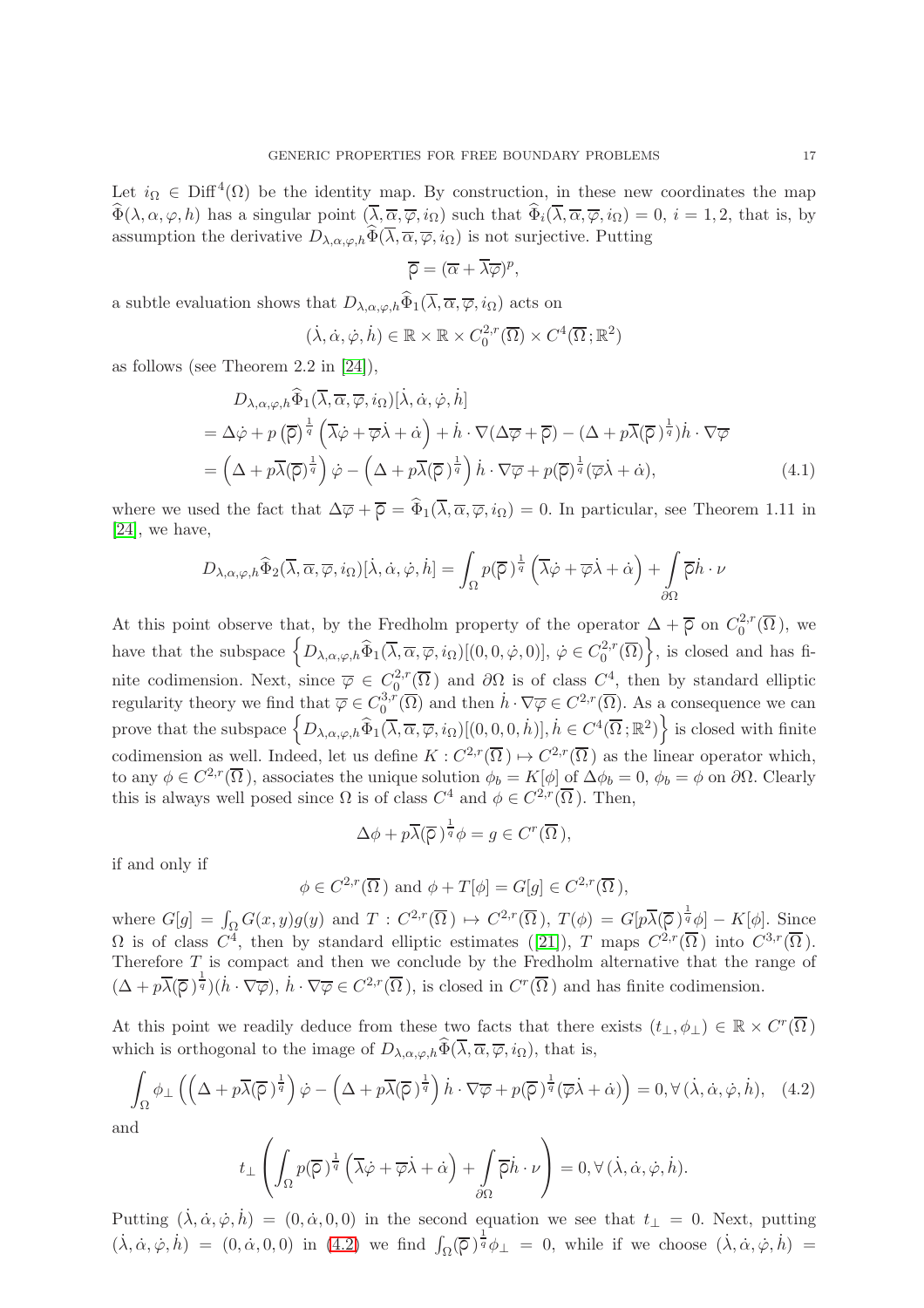$(\dot{\lambda}, 0, 0, 0)$  we have  $\int_{\Omega} (\overline{\rho})^{\frac{1}{q}} \overline{\varphi} \phi_{\perp} = 0$ . At this point, putting  $\dot{h} = 0$ , we find that,

$$
\int_{\Omega} \phi_{\perp} \left( \Delta + p \overline{\lambda} (\overline{\rho})^{\frac{1}{q}} \right) \dot{\varphi} = 0, \,\forall \,\dot{\varphi} \in C_0^{2,r} (\overline{\Omega}),
$$

which shows that  $\phi_{\perp}$  is a  $C_0^r(\overline{\Omega})$  solution of  $\Delta \phi_{\perp} + p\overline{\lambda}(\overline{\rho})^{\frac{1}{q}}\phi_{\perp} = 0$  in the  $(C_0^2(\overline{\Omega}))^*$  sense. Therefore, by standard elliptic estimates (where we recall that  $\partial\Omega$  is of class  $C^4$ ),  $\phi_{\perp}$  is a  $C_0^2(\overline{\Omega})$ solution of  $\Delta\phi_{\perp} + p\overline{\lambda}(\overline{\rho})^{\frac{1}{q}}\phi_{\perp} = 0$ . As a consequence we observe that [\(4.2\)](#page-16-0) is reduced to

$$
\int_{\Omega} \phi_{\perp} \left( \Delta + p \overline{\lambda} (\overline{\rho})^{\frac{1}{q}} \right) \dot{h} \cdot \nabla \overline{\varphi} = 0, \quad \forall \, \dot{h} \in C^{4}(\overline{\Omega}; \mathbb{R}^{2}),
$$

which allows us to deduce that,

$$
0 = \int_{\Omega} \phi_{\perp} \left( \Delta + p \overline{\lambda} (\overline{\rho})^{\frac{1}{q}} \right) \dot{h} \cdot \nabla \overline{\varphi}
$$
  
\n
$$
= \int_{\Omega} \phi_{\perp} \left( \Delta + p \overline{\lambda} (\overline{\rho})^{\frac{1}{q}} \right) \dot{h} \cdot \nabla \overline{\varphi} - \int_{\Omega} \left( \Delta \phi_{\perp} + p \overline{\lambda} (\overline{\rho})^{\frac{1}{q}} \phi_{\perp} \right) \dot{h} \cdot \nabla \overline{\varphi}
$$
  
\n
$$
= \int_{\Omega} \phi_{\perp} \Delta (\dot{h} \cdot \nabla \overline{\varphi}) - \int_{\Omega} (\Delta \phi_{\perp}) \dot{h} \cdot \nabla \overline{\varphi} = \int_{\partial \Omega} \left( \phi_{\perp} \partial_{\nu} (\dot{h} \cdot \nabla \overline{\varphi}) - \dot{h} \cdot \nabla \overline{\varphi} (\partial_{\nu} \phi_{\perp}) \right)
$$
  
\n
$$
= - \int_{\partial \Omega} (\partial_{\nu} \phi_{\perp}) \dot{h} \cdot \nabla \overline{\varphi} = - \int_{\partial \Omega} (\partial_{\nu} \phi_{\perp}) (\partial_{\nu} \overline{\varphi}) \dot{h} \cdot \nu, \quad \forall \dot{h} \in C^{4}(\overline{\Omega}, \mathbb{R}^{2}).
$$

Therefore, since  $\dot{h}$  is arbitrary, we conclude that,

$$
(\partial_{\nu}\phi_{\perp})(\partial_{\nu}\overline{\varphi})\equiv 0 \quad \text{ on } \partial\Omega.
$$

At this point we observe that since  $\overline{\rho} > 0$  on  $\overline{\Omega}$  and  $\overline{\varphi} = 0$  on  $\partial\Omega$ , then, by the strong maximum principle, we have  $\overline{\varphi} > 0$  in  $\Omega$ . Since  $\partial\Omega$  is of class  $C^4$  we can apply the Hopf boundary Lemma and conclude that  $\partial_{\nu}\overline{\varphi}$  < 0 on  $\partial\Omega$ . Therefore we conclude that necessarily  $\partial_{\nu}\phi_{\perp}\equiv 0$ on  $\partial\Omega$ , which is in contradiction with the Hopf boundary Lemma. This contradiction shows that  $(ii)$  holds and then we can apply Theorem [4.5](#page-14-0) and conclude that there exists a meager set  $\mathcal{F} \subset \text{Diff}^4(\Omega_0)$  such that if  $h(\Omega_0) \notin \mathcal{F}$  then  $\eta = 0$  is a regular value of  $\widetilde{\Phi}(\lambda, \alpha, \psi, h)$ .

**STEP 2:** We have from STEP 1 that there exists a meager set  $\mathcal{F} \subset \text{Diff}^4(\Omega_0)$  such that if  $\Omega := h(\Omega_0) \notin \mathcal{F}$ , then  $\eta = 0$  is a regular value of the map  $\widetilde{\Phi}(\lambda, \alpha, \psi, h)$ . As a consequence, for any  $(\overline{\lambda}, \overline{\alpha}, \overline{\psi})$  which solves

$$
\Phi(\lambda, \alpha, \psi) = \begin{pmatrix} \Phi_1(\lambda, \alpha, \psi) \\ \Phi_2(\lambda, \alpha, \psi) \end{pmatrix} = \begin{pmatrix} F_{\Omega}(\lambda, \alpha, \psi) \\ -1 + \int_{\Omega} \rho_{\lambda, \alpha}(\psi) \end{pmatrix} = \begin{pmatrix} 0 \\ 0 \end{pmatrix}
$$

and setting  $\overline{\rho} = (\overline{\alpha} + \overline{\lambda} \overline{\psi})^p$ , then the differential

$$
\begin{pmatrix}\nD_{\lambda,\alpha,\psi}\Phi_1(\overline{\lambda},\overline{\alpha},\overline{\psi})[\dot{\lambda},\dot{\alpha},\dot{\psi}] \\
D_{\lambda,\alpha,\psi}\Phi_2(\overline{\lambda},\overline{\alpha},\overline{\psi})[\dot{\lambda},\dot{\alpha},\dot{\psi}] \n\end{pmatrix} = \begin{pmatrix}\n\Delta\dot{\psi} + p\overline{\lambda}(\overline{\rho})^{\frac{1}{q}}\dot{\psi} + p(\overline{\rho})^{\frac{1}{q}}(\overline{\psi}\dot{\lambda} + \dot{\alpha}) \\
\int_{\Omega} p(\overline{\rho})^{\frac{1}{q}}(\overline{\lambda}\dot{\psi} + \overline{\psi}\dot{\lambda} + \dot{\alpha})\n\end{pmatrix}
$$

is surjective. In particular, there exists a subspace V of the kernel of  $D_{\lambda,\alpha,\psi}\Phi_2(\overline{\lambda},\overline{\alpha},\overline{\psi})$ ,

$$
V\subseteq \text{Ker}\left(D_{\lambda,\alpha,\psi}\Phi_2(\overline{\lambda},\overline{\alpha},\overline{\psi})\right),\,
$$

such that  $D_{\lambda,\alpha,\psi}\Phi_1(\overline{\lambda},\overline{\alpha},\overline{\psi})$  is surjective along V. Let  $\widetilde{V}$  be the space defined as follows

$$
\widetilde{V} = \{ (\dot{\lambda}, \dot{\psi}) : (\dot{\lambda}, \dot{\alpha}, \dot{\psi}) \in V \}
$$

Since  $\dot{\alpha} + \overline{\lambda} < \dot{\psi} >_{\overline{\lambda}} + \dot{\lambda} < \overline{\psi} >_{\overline{\lambda}} = 0$  in V, then  $\tilde{V}$  cannot be trivial. Therefore we can write  $\dot{\alpha} = -\overline{\lambda} < \dot{\psi} >_{\overline{\lambda}} - \dot{\lambda} < \overline{\psi} >_{\overline{\lambda}}, \quad \forall (\dot{\lambda}, \dot{\psi}) \in \widetilde{V},$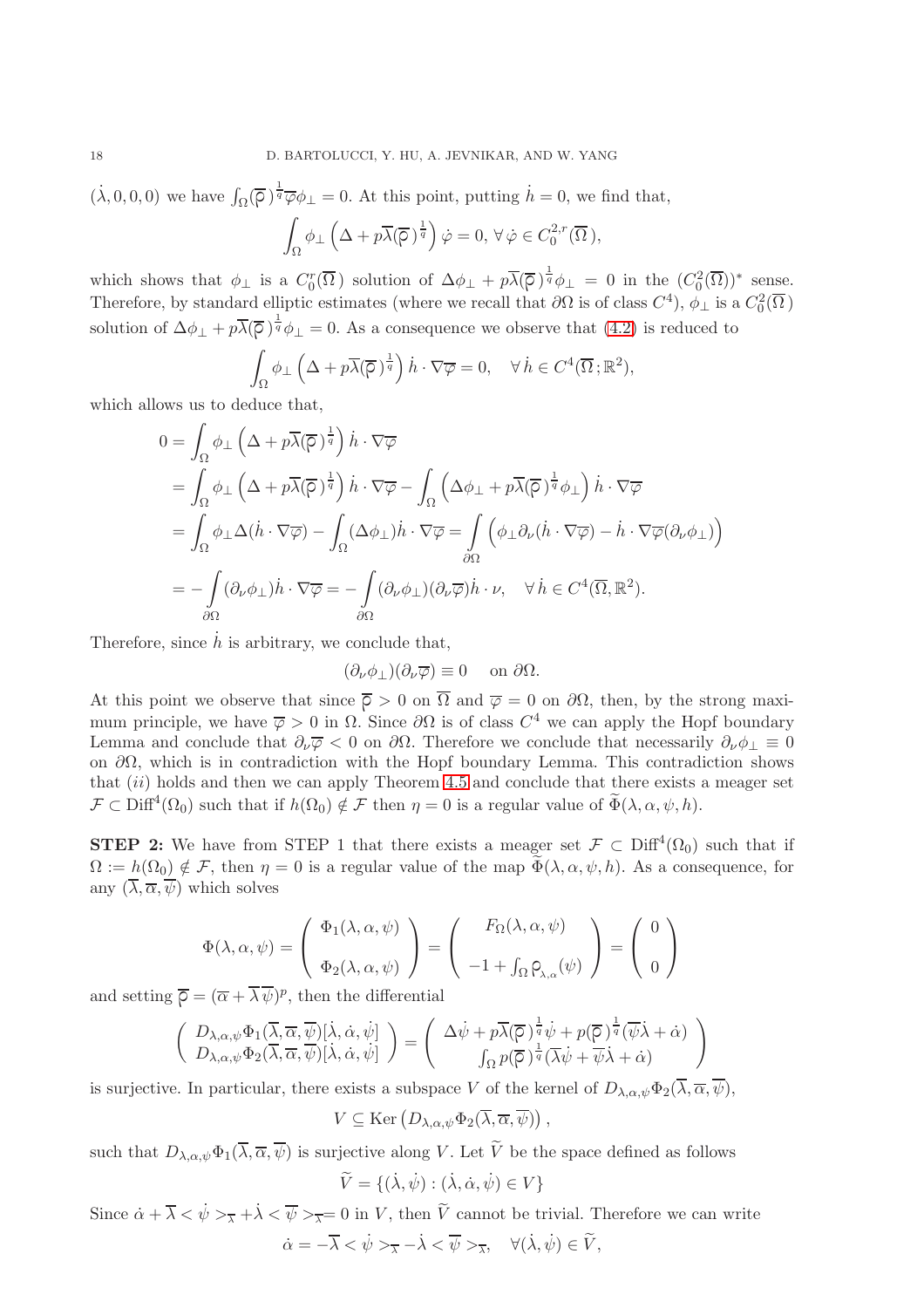and substitute in  $D_{\lambda,\alpha,\psi}\Phi_1(\overline{\lambda},\overline{\alpha},\overline{\psi})[\dot{\lambda},\dot{\alpha},\dot{\psi}]$  to conclude that the map

$$
\widetilde{L}[\dot{\lambda}, \dot{\psi}] := \Delta \dot{\psi} + p \overline{\lambda} (\overline{\rho})^{\frac{1}{q}} [\dot{\psi}]_{\overline{\lambda}} + p (\overline{\rho})^{\frac{1}{q}} [\overline{\psi}]_{\overline{\lambda}} \dot{\lambda}
$$

with domain  $(\dot{\lambda}, \dot{\psi}) \in \widetilde{V}$  is surjective.

On the other side, since  $(\overline{\alpha}, \psi)$  is a solution of  $(P)_{\lambda}$ , then the operator,

$$
\overline{L}[\dot{\psi}] = \Delta \dot{\psi} + p \overline{\lambda}(\overline{\rho})^{\frac{1}{q}}[\dot{\psi}]_{\overline{\lambda}}
$$

is just [\(2.9\)](#page-9-0) evaluated at  $(\lambda, \alpha_{\lambda}, \psi_{\lambda}) = (\overline{\lambda}, \overline{\alpha}, \overline{\psi})$  and we will use the fact that the Fredholm alternative holds for  $\overline{L}$ .

Let us define  $R = R(\overline{L}) \subseteq C^r(\overline{\Omega})$  to be the range of  $\overline{L}$ . Now if  $\widetilde{V} = \{0\} \times W$  where W is some vector subspace of  $C_0^{2,r}$  $\mathcal{L}^{2,r}(\Omega)$ , then we have that L is surjective on W and then a fortiori L is surjective on  $C_0^{2,r}$  $C_0^{2,r}(\Omega)$ . Therefore, by the Fredholm alternative, we have  $\text{Ker}(L) = \emptyset$ , which is (a) in the statement of Theorem [4.1.](#page-13-1) As a consequence we can assume that  $\widetilde{V} = \mathbb{R} \times W$ , where W is some vector subspace of  $C_0^{2,r}$  $\mathcal{Q}_0^{2,r}(\Omega)$ . As above, we can assume without loss of generality that  $\widetilde{L}$  is surjective on  $\mathbb{R} \times C_0^{2,r}$  $C_0^{2,r}(\overline{\Omega})$ , that is, in other words that  $\widetilde{V} = \mathbb{R} \times C_0^{2,r}$  $_{0}^{\alpha,r}(\Omega)$ . At this point, let  $\overline{d} = \text{codim}(R)$  be the codimension of R. Since  $\widetilde{L}$  is surjective, then it is not difficult to see that  $\overline{d} \leq 1$ . If  $\overline{d} = 0$ , then  $\text{Ker}(\overline{L}) = \emptyset$  which is (a) in the statement of Theorem [4.1.](#page-13-1) Otherwise  $\overline{d} = 1$  and we will conclude the proof by showing that (b) holds in this case. In this situation the kernel must be one dimensional,  $\text{Ker}(\overline{L}) = \text{span}\{\overline{\phi}\}\,$ , for some  $\overline{\phi} \in C_0^{2,r}$  $\int_0^{2,r}$ ( $\Omega$ ) which satisfies  $\Delta \overline{\phi} + p \overline{\lambda} (\overline{\rho})^{\frac{1}{q}} [\overline{\phi}]_{\overline{\lambda}} = 0$  and [\(2.18\)](#page-10-2) takes the form

<span id="page-18-0"></span>
$$
(\overline{\alpha} + p\overline{\lambda} < \overline{\psi} >_{\overline{\lambda}}) < \overline{\phi} >_{\overline{\lambda}} = \lambda(p-1) < \overline{\psi} \overline{\phi} >_{\overline{\lambda}} . \tag{4.3}
$$

It is worth to recall that  $\overline{\alpha} > 0$ ,  $\overline{\lambda} > 0$ ,  $p > 1$  by assumption and that, by the maximum principle,  $\overline{\psi} > 0$  in  $\Omega$ . Therefore it is enough to show that if  $\overline{d} = 1$  then  $\langle \overline{\psi} \phi \rangle_{\overline{\chi}} \neq 0$ .

We argue by contradiction and suppose that  $\langle \overline{\psi} \phi \rangle_{\overline{\chi}} = 0$ . Since  $\tilde{L}$  is surjective, then  $(\overline{\rho})^{\frac{1}{q}} \overline{\phi}$ must be an element of its range and then there exists  $(\mu, \phi) \in \mathbb{R} \times C_0^{2,r}$  $\int_0^{2,r}$ ( $\Omega$ ) which satisfies

$$
\Delta \phi + p \overline{\lambda} (\overline{\rho})^{\frac{1}{q}} [\phi]_{\overline{\lambda}} + p (\overline{\rho})^{\frac{1}{q}} [\overline{\psi}]_{\overline{\lambda}} \mu = (\overline{\rho})^{\frac{1}{q}} \overline{\phi}.
$$

Recalling that  $\langle \overline{\phi}[\phi]_{\overline{\lambda}} \rangle_{\overline{\lambda}} = \langle [\overline{\phi}]_{\overline{\lambda}} \phi \rangle_{\overline{\lambda}}$ , multiplying this equation by  $\overline{\phi}$  and integrating by parts we conclude that

$$
p\mu < \overline{\phi}[\overline{\psi}]_{\overline{\lambda}} >_{\overline{\lambda}} = < \overline{\phi}^2 >_{\overline{\lambda}} > 0,
$$

which also shows that necessarily  $\mu \neq 0$  and  $\langle \overline{\phi} | \overline{\psi} |_{\overline{\lambda}} > \overline{\lambda} \neq 0$ . However this is impossible since, in view of  $\langle \overline{\psi} \overline{\phi} \rangle = 0$  and [\(4.3\)](#page-18-0), we would also conclude that

$$
0 < p\mu < \overline{\phi} \left[ \overline{\psi} \right]_{\overline{\lambda}} >_{\overline{\lambda}} = p\mu < \overline{\phi} \overline{\psi} >_{\overline{\lambda}} - p\mu < \overline{\phi} >_{\overline{\lambda}} < \overline{\psi} >_{\overline{\lambda}} = 0,
$$

which is the desired contradiction.

 $\Box$ 

We are ready to present the proof of Theorem [1.4.](#page-6-0)

## The Proof of Theorem [1.4.](#page-6-0)

By Theorem B we have that  $\sigma_1(\alpha_\lambda, \psi_\lambda) > 0$  and  $\alpha_\lambda > 0$  for any  $\lambda \in [0, \frac{1}{p}\Lambda(\Omega, 2p)]$ . Therefore by Lemma [2.5](#page-10-1) we can continue the curve  $(\alpha_{\lambda}, \psi_{\lambda})$  in a right neighborhood of  $\frac{1}{p}\Lambda(\Omega, 2p)$  to a larger simple real analytic curve of solutions with no bifurcation points,  $\mathcal{G}(\Omega) \subset \mathcal{G}_{\mu}$ ,  $\mu > \frac{1}{p}\Lambda(\Omega, 2p)$ , such that, by continuity,  $\alpha_{\lambda} > 0$  and  $\sigma_1(\alpha_{\lambda}, \psi_{\lambda}) > 0$  for any  $\lambda < \mu$ . Therefore it is well defined,

$$
\lambda_1(\Omega) := \sup \left\{ \mu > \frac{1}{p} \Lambda(\Omega, 2p) \, : \, \alpha_{\lambda} > 0 \text{ and } \sigma_1(\alpha_{\lambda}, \psi_{\lambda}) > 0, \, \forall (\alpha_{\lambda}, \psi_{\lambda}) \in \mathcal{G}_{\mu}, \, \forall \lambda < \mu \right\}.
$$

By Theorem [1.2](#page-5-0) we have  $\lambda_1(\Omega) < +\infty$  and there are only two possibilities: either  $\inf_{\lambda \in [0, \lambda_1(\Omega))} \alpha_{\lambda} = 0$  or  $\inf_{\lambda \in [0, \lambda_1(\Omega))} \alpha_{\lambda} > 0$ .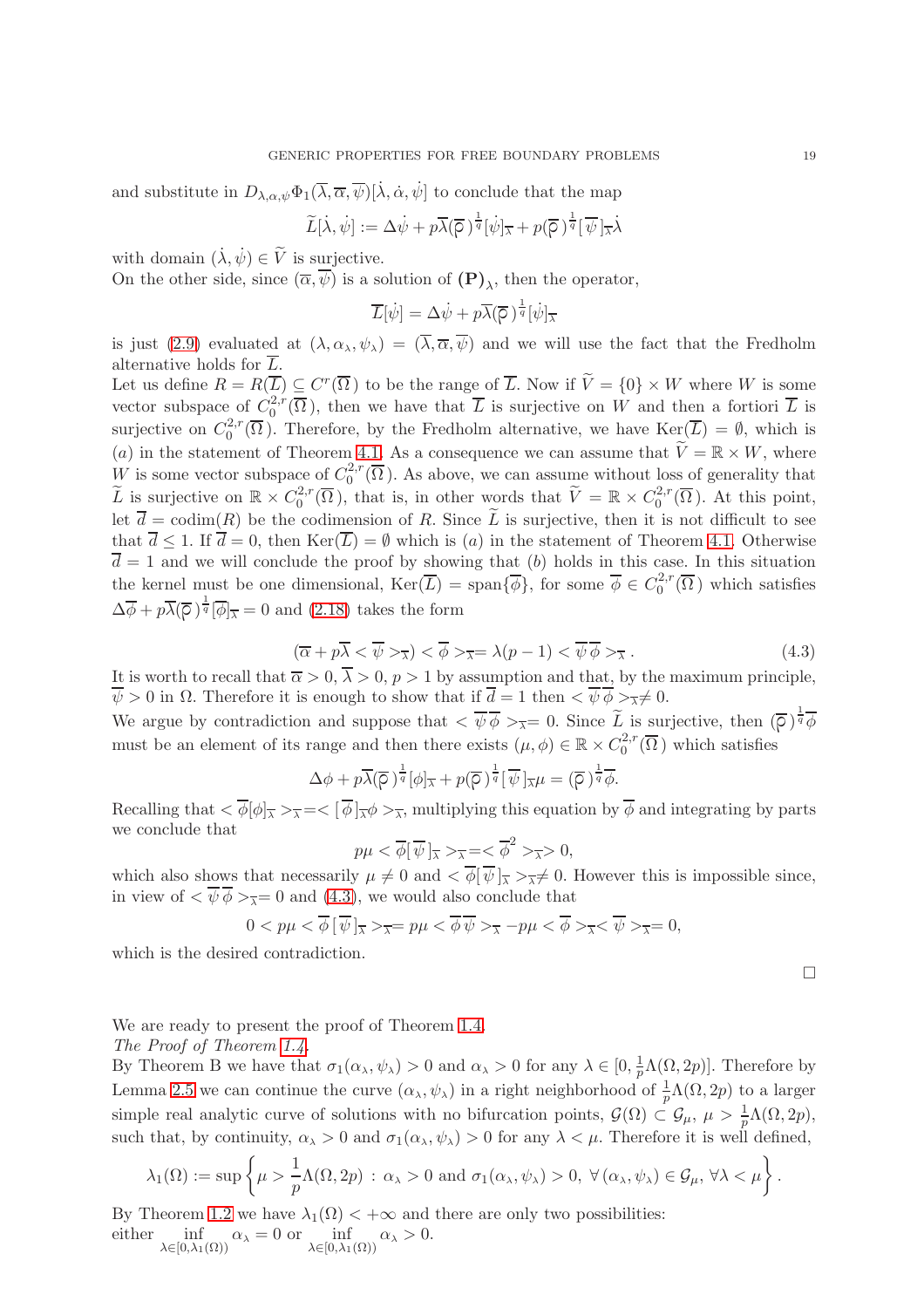By Proposition [2.9](#page-11-3) we have that  $\frac{d\alpha_{\lambda}}{d\lambda} < 0$ ,  $\frac{dE_{\lambda}}{d\lambda} > 0$  continue to hold whenever  $\alpha_{\lambda} > 0$  and  $\sigma_1(\alpha_\lambda, \psi_\lambda) > 0$  are satisfied, whence for any  $\lambda < \lambda_1(\Omega)$  as well. Now if  $\inf_{\lambda \in \Omega_1(\Omega)} \alpha_\lambda = 0$ , then by  $\lambda \in [0, \lambda_1(\Omega))$ definition we have that  $\alpha_{\lambda} > 0$  and  $\sigma_1(\alpha_{\lambda}, \psi_{\lambda}) > 0$  for any  $\lambda < \lambda_1(\Omega)$ , and then by Lemma [2.11](#page-11-2) it is not difficult to see that (i) holds with  $\lambda_{\infty}(\Omega, p) = \lambda_1(\Omega)$ .

We conclude the proof by showing that if  $\alpha_{\lambda_1(\Omega)} > 0$  and  $\Omega = |h(\Omega_0)|^{-\frac{1}{N}} h(\Omega_0)$ , where  $h \in$  $\text{Diff}^4(\Omega_0) \setminus \mathcal{F}$  as in the statement of Theorem [4.1,](#page-13-1) then, possibly taking a larger but still meager set  $\mathcal{F}, (ii)$  holds.

Let  $\Omega = h(\Omega_0)$ , then either  $(a)$  or  $(b)$  of Theorem [4.1](#page-13-1) hold for  $(\mathbf{P})_\lambda$  on  $\Omega = h(\Omega_0)$ , which however in general does not satisfy  $|\tilde{\Omega}| = 1$ . On the other side, of course by the dilation invariance of  $(\mathbf{P})_{\lambda}$ , (ii) holds for  $\Omega$  if and only if (ii) holds on  $\Omega$ . Therefore we can assume without loss of generality that either (a) or (b) of Theorem [4.1](#page-13-1) hold for  $(P)_{\lambda}$  on  $\Omega$  which satisfies  $|\Omega| = 1$ . We need first the following,

<span id="page-19-0"></span>**Lemma 4.6.**  $\mathcal{G}_{\lambda_1(\Omega)}(\Omega)$  can be continued to a continuous simple parametrization without bifurcation points,

$$
\mathbb{G}_{\infty} = \{ [0, s_{\infty}) \ni s \mapsto (\lambda(s), \alpha(s), \psi(s)) \}
$$

which has locally the structure of a 1-dimensional real analytic manifold, such that for any  $s$ ,  $(\alpha(s), \psi(s))$  is a positive solution of  $(\mathbf{P})_{\lambda}|_{\lambda=\lambda(s)}$  and, as  $s \to s_{\infty}$ , we have  $\alpha(s) \to 0^+$ , and for any sequence  $s_n \to s_\infty$ , there exists a subsequence  $\{t_n\} \subseteq \{s_n\}$ , such that  $\lambda(t_n) \to \lambda_\infty$  and  $\psi(t_n) \to \psi_{\infty}$  in  $C_0^2(\overline{\Omega})$ , for some  $\lambda_{\infty} \in (\frac{1}{p})$  $\frac{1}{p}\Lambda(\Omega,2p),\lambda(\Omega,p)]$  and  $\psi_{\infty}$  which solves  $(\mathbf{P})_{\lambda}$  with  $\lambda = \lambda_{\infty}$  and  $\alpha = 0$ .

*Proof.* By Theorem [1.2](#page-5-0) and Lemma [2.11](#page-11-2) we see that  $\lambda$  and  $\psi_{\lambda}$  are compact in the R and  $C_0^2(\overline{\Omega})$ topology respectively. In view also of Theorem B, any limit point  $\lambda$  of a sequence of solutions whose  $\alpha_n \to 0^+$  must satisfy  $\lambda \in (\frac{1}{p}\Lambda(\Omega, 2p), \overline{\lambda}(\Omega, p)]$ . Therefore we just need to prove that  $\mathcal{G}_{\lambda_1(\Omega)}(\Omega)$  can be continued to  $\mathbb{G}_{\infty}$  and that  $\alpha(s) \to 0^+$  as  $s \to s_{\infty}$ .

By Lemmas [2.5](#page-10-1) and [2.11,](#page-11-2) and since  $\alpha_{\lambda_1(\Omega)} > 0$  by assumption, it is not difficult to see that we must have  $\sigma_1(\alpha_1, \psi_1) = 0$ , where  $\alpha_1 = \alpha_{\lambda_1(\Omega)} > 0$  and  $\psi_1 = \psi_{\lambda_1(\Omega)}$ . Thus, in view of Theorem [4.1,](#page-13-1) we have  $Ker(L_{\lambda_1(\Omega)})=span{\phi_1}$  and  $\langle \phi_1 \rangle_{\lambda_1(\Omega)}\neq 0$ . As remarked in the introduction, since  $|\Omega| = 1$ , then  $\alpha_{\lambda} \le 1$  and  $\alpha_{\lambda} = 1$  if and only if  $\lambda = 0$ .

In particular we can apply Proposition [2.6](#page-10-3) and continue  $\mathcal{G}_{\lambda_1(\Omega)}$  to a continuous and simple curve without bifurcation points and which locally around any point  $s_0 > 0$  admits a real analytic reparametrization, that is, an injective and continuous map  $\beta_0$  :  $(-1,1) \rightarrow (s_0 - \varepsilon, s_0 + \varepsilon)$ ,  $s = \beta(t)$ , such that  $\beta(0) = s_0$  and  $(\lambda(\beta_0(t), \alpha(\beta_0(t)), \psi(\beta_0(t)))$  is real analytic. Therefore locally this branch has also the structure of a 1-dimensional real analytic manifold and we denote it by,

$$
\mathcal{G}^{(s_1+\delta_1)} = \{ [0, s_1+\delta_1) \ni s \mapsto (\lambda(s), \alpha(s), \psi(s)) \},
$$

which satisfies,

$$
\mathcal{G}^{(s_1+\delta_1)} = \{ [0, s_1+\delta_1] \ni s \mapsto (\lambda(s), \alpha(s), \psi(s)) \},
$$

where, for some  $s_1 > 0$  and  $\delta_1 > 0$ , we have:  $(A1)_0 \; (\lambda(s), \alpha(s), \psi(s))$  is continuous for  $s \in [0, s_1 + \delta_1];$  $(A1)_1$   $(\alpha(s), \psi(s))$  is a positive solution with  $\lambda = \lambda(s)$  for any  $s \in [0, s_1 + \delta_1]$ ;  $(A1)_2 \lambda(s) = s$  for  $s \leq s_1$ ,  $\lambda(s_1) = \lambda_1(\Omega)$  and  $\lambda(s_*) = \frac{1}{p}\Lambda(\Omega, 2p)$  for some  $s_* < s_1$ ;  $(A1)_3$  the inclusion  $\{(\lambda, \alpha_\lambda, \psi_\lambda), \lambda \in [0, \lambda_1(\Omega)]\} \equiv \overline{\mathcal{G}_{\lambda_1(\Omega)}} \subset \mathcal{G}^{(s_1+\delta_1)}$ , holds;  $(A1)_4 \alpha(s) \in (0,1), \forall s \in (0, s_1 + \delta_1];$  $(A1)_5 \ \lambda(s) > \frac{1}{p} \Lambda(\Omega, 2p), \forall \, s \in [s_1, s_1 + \delta_1];$  $(A1)<sub>6</sub> 0 \notin \sigma(L_{\lambda(s)})$ ,  $\forall s \in (0, s_1 + \delta_1) \setminus \{s_1\}.$ Clearly  $(A1)_5$  holds by  $(A1)_2$  and Theorem A. Also,  $(A1)_6$  holds since for any  $s_0$ , the eigenvalues  $\sigma_n(s_0) = \sigma_n(\alpha(s_0), \psi(s_0))$  of  $L_{\lambda(s_0)}$  are, after a suitable reparametrization  $s = \beta(t)$ , locally real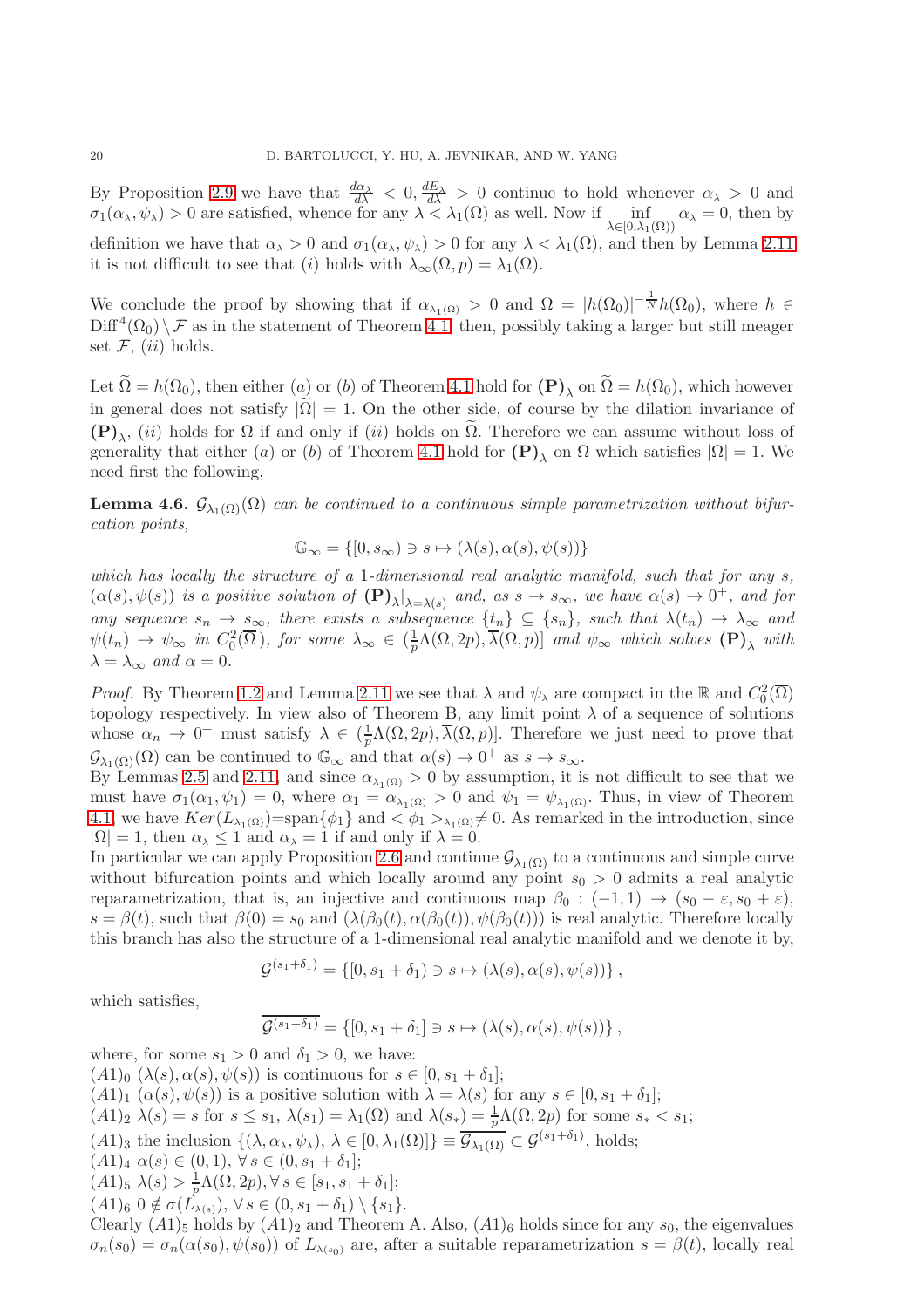analytic functions (see [\[9\]](#page-27-13)). Therefore the level sets of a fixed  $\sigma_n(\beta(t))$  cannot have accumulation points unless  $\sigma_n(\beta(t))$  is locally constant and consequently, since  $\sigma_n(s)$  is (locally up to a reparametrization) real analytic, unless it is constant on  $[0, s_1 + \delta_1)$ . However we can rule out this case since for  $\lambda \leq \frac{1}{n}$  $\frac{1}{p}\Lambda(\Omega, 2p)$  we have  $\sigma_1(\alpha_\lambda, \psi_\lambda) > 0$  and then we deduce from  $(A1)_2$  that no  $\sigma_n(s)$  can vanish identically. Therefore it is well defined,

$$
s_2 := \sup \left\{ t > s_1 \, : \, \alpha(s) > 0 \text{ and } 0 \notin \sigma(L_{\lambda(s)}) \text{, } \forall (\lambda(s), \alpha(s), \psi(s)) \in \mathcal{G}^{(t)}, \forall s_1 < s < t \right\}.
$$

At this point either  $\inf_{s \in (0,s_2)} \alpha(s) = 0$  or  $\inf_{s \in (0,s_2)} \alpha(s) > 0$ .

If inf  $\alpha(s) = 0$  we are done since we can set  $s_{\infty} = s_2$  and  $s \in (0, s_2)$ 

<span id="page-20-0"></span>
$$
\mathbb{G}_{\infty} = \mathcal{G}^{(s_{\infty})} = \{ [0, s_{\infty}) \ni s \mapsto (\lambda(s), \alpha(s), \psi(s)) \}.
$$
 (4.4)

inf  $s\in (0,s_2(\Omega))$  $\alpha(s) > 0$  the situation is different this time since we don't know much about the sign of the first eigenvalue for  $s > s_1$  and consequently in particular about the monotonicity

of  $\alpha_{\lambda}$ . However by compactness, Theorem B and since  $\alpha_{\lambda} = 1$  implies  $\lambda = 0$ , then it is easy to see that necessarily sup  $\alpha(s) < 1$ . In particular, if  $\{\lambda_2, \psi_2\}$  denote any limit point of  $s \in (0, s_2)$ 

 $\{\lambda(s), \psi(s)\}\$ as  $s \to s_2^-$ , then by the definition of  $s_2$  we must necessarily have that  $Ker(L_{\lambda(s_2)})$  is not empty and then, since (b) of Theorem [4.1](#page-13-1) holds, conclude that in fact  $Ker(L_{\lambda_2}) =$ span $\{\phi_2\}$ and  $\langle \phi_2 \rangle_{\lambda(s_2)} \neq 0$ . Therefore we can apply once more Proposition [2.6](#page-10-3) and conclude that in fact  $(\lambda(s), \alpha(s), \psi(s))$  can be continued as a continuous, locally (up to reparametrizations) real analytic simple curve. In particular we can argue by induction and for  $k \geq 3$  define,

$$
s_k := \sup \left\{ t > s_{k-1} \,:\, \alpha(s) > 0 \text{ and } 0 \notin \sigma(L_{\lambda(s)}), \ \forall (\lambda(s), \alpha(s), \psi(s)) \in \mathcal{G}^{(t)}, \ \forall s_{k-1} < s < t \right\}.
$$

If there exists some  $k \geq 3$  such that  $\inf_{s \in (0, s_k)} \alpha(s) = 0$ , then as in [\(4.4\)](#page-20-0) we are done. Otherwise by

using Lemma [2.11,](#page-11-2) (b) of Theorem [4.1,](#page-13-1) Proposition [2.6](#page-10-3) and Theorem A we can find sequences  ${s_k}$  and  ${\delta_k > 0}$  such that, for any  $k \in \mathbb{N}$  we have,  $s_{k+1} > s_k > \cdots > s_2 > s_1$ ,  $s_k + \delta_k < s_{k+1}$ and,

 $(Ak)$ <sub>0</sub>  $(\lambda(s), \alpha(s), \psi(s))$  is a continuous and simple curve without bifurcation points (which admits local real analytic reparamterizations) defined for  $s \in [0, s_k + \delta_k]$ ;

$$
(Ak)_{1}
$$
 for any  $s \in [0, s_{k} + \delta_{k}], (\alpha(s), \psi(s))$  is a positive solution with  $\lambda = \lambda(s)$ ;

$$
(Ak)_2 \lambda(s) = s
$$
 for  $s < s_1$ ,  $\lambda(s_1) = \lambda_1(\Omega)$ ,  $\lambda(s_*) = \frac{1}{p}\Lambda(\Omega, 2p)$ ,  $s_* < s_1$ ;

 $(Ak)_3$  the inclusion  $\{(\lambda(s), \alpha(s), \psi(s)), s \in [0, s_k]\} \equiv \mathcal{G}^{(s_k)} \subset \mathcal{G}^{(s_k + \delta_k)}$ , holds;  $(Ak)_4 \alpha(s) \in (0,1), \forall s \in (0, s_k + \delta_k];$  $(Ak)_5 \lambda(s) > \frac{1}{n}$  $\frac{1}{p}\Lambda(\Omega, 2p), \forall s \in (s_1, s_k + \delta_k];$  $(Ak)_6 \ 0 \notin \sigma(L_{\lambda(s)})$ ,  $\forall s \in (0, s_k + \delta_k) \setminus \{s_1, s_2, \cdots, s_k\};$  $(Ak)_7 \ Ker(L_{\lambda(s_k)}) = \text{span}\{\phi_k\} \text{ and } \langle \phi_k \rangle_{\lambda(s_k)} \neq 0.$ 

Let  $s_{\infty} = \lim_{k \to +\infty} s_k$ , we claim that: Claim:  $\alpha(s) \to 0^+$  as  $s \to s_{\infty}$ .

We argue by contradiction and assume that along an increasing sequence  $\{\hat{s}_j\}$  such that  $\hat{s}_j \to s_{\infty}$ , it holds  $\alpha(\hat{s}_j) \ge \varepsilon_0 > 0$  for some  $\varepsilon_0 > 0$ . Clearly we can extract a subsequence  $\{s_{k_j}\} \subset \{s_k\}$  such that  $s_{k_j} < \hat{s}_j \leq s_{k_{j+1}}$ . By Theorem [1.2](#page-5-0) we can extract an increasing subsequence of s (which we will not relabel) such that  $\lambda(\widehat{s}_i) \to \widehat{\lambda}$  and  $\alpha(\widehat{s}_i) \to \widehat{\alpha} \in (0, 1]$  as  $j \to +\infty$ . Clearly by Lemma [2.11,](#page-11-2) passing to a further subsequence if necessary, we can find  $\hat{\psi}$  such that  $(\hat{\alpha}, \hat{\psi})$  is a positive solution for  $\lambda = \hat{\lambda}$  and  $(\alpha(\hat{s}_j), \psi(\hat{s}_j)) \to (\hat{\alpha}, \hat{\psi})$  in  $C_0^2(\overline{\Omega})$ . However, by  $(Ak)_5$ ,  $\hat{\alpha}$  cannot be 1 since  $\alpha = 1$  if and only if  $\lambda = 0$ . Therefore  $\hat{\alpha} \in (0, 1)$ . By Theorem [4.1](#page-13-1) we can apply either Lemma [2.5](#page-10-1) or Proposition [2.6](#page-10-3) and conclude that locally around  $(\hat{\alpha}, \hat{\psi})$  the set of solutions of  $(\mathbf{P})_{\lambda}$  is a real analytic parametrization of the form  $(\lambda(t), \hat{\alpha}(t), \psi(t)), t \in (-\varepsilon, \varepsilon)$  for some  $\varepsilon > 0$ with  $(\widehat{\lambda}(0), \widehat{\alpha}(0), \widehat{\psi}(0)) = (\widehat{\lambda}, \widehat{\alpha}, \widehat{\psi})$ . In particular for j large enough we can assume without loss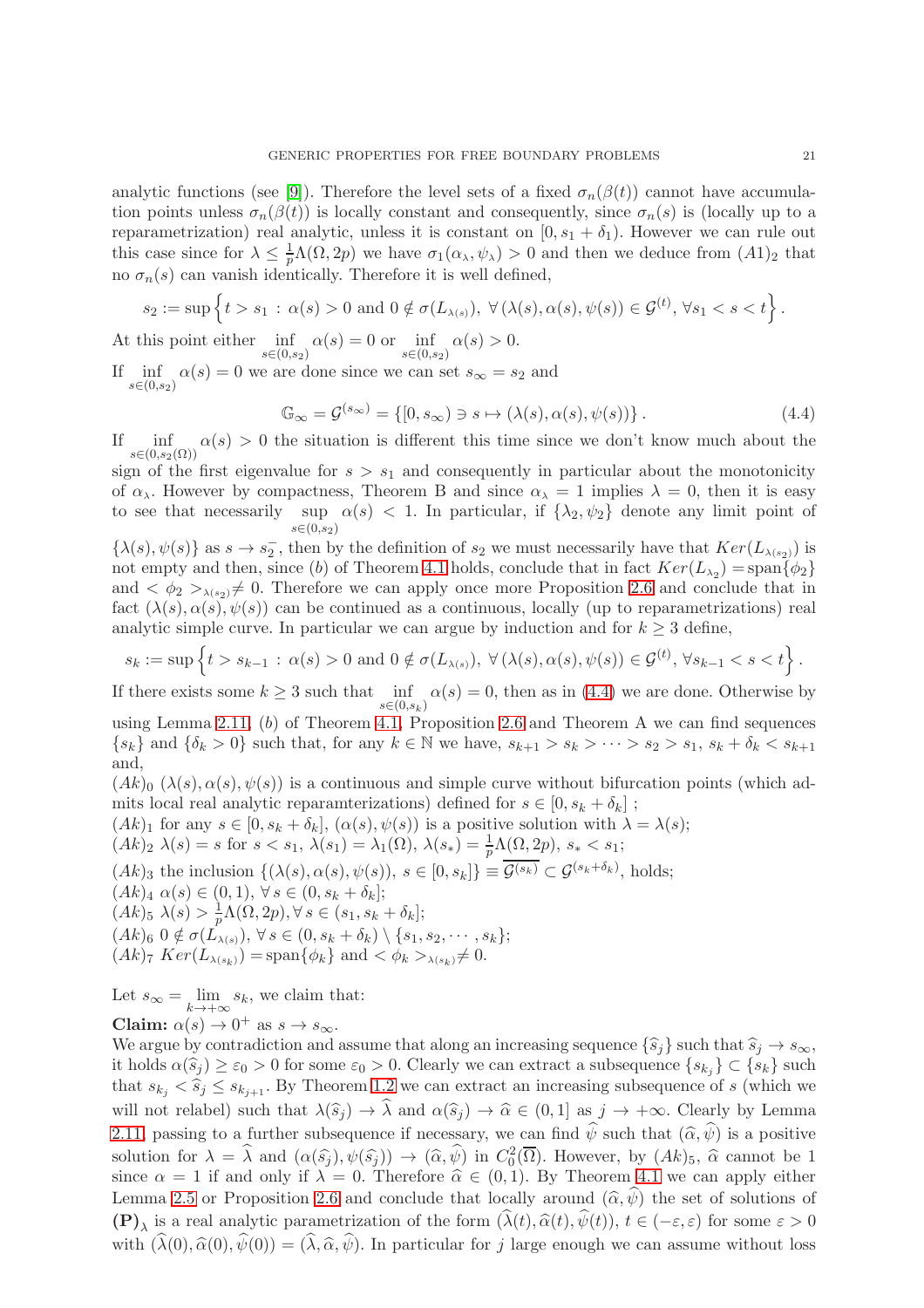of generality that  $(\widehat{\lambda}(t), \widehat{\alpha}(t), \widehat{\psi}(t)), t \in (-\varepsilon, 0)$  coincides with  $(\lambda(s), \alpha(s), \psi(s)), s \in (\widehat{s}_j, s_\infty)$ . Let  $\{\widehat{\sigma}_n\}_{n\in\mathbb{N}}$  be the eigenvalues corresponding to  $(\widehat{\alpha}, \widehat{\psi})$  and  $\{\widehat{\sigma}_n(t)\}_{n\in\mathbb{N}}$  be those corresponding to  $(\widehat{\alpha}(t), \psi(t))$ . On one side, since by construction  $0 \in \sigma(L_{\lambda(s_{k_j})})$  and  $s_{k_j} < \widehat{s}_j \leq s_{k_{j+1}}$  for any j, then we have that  $0 \in \sigma(L_{\hat{\lambda}})$ . Indeed, if this was not the case, then, by Lemma [2.5](#page-10-1) and since the eigenvalues are isolated, we would have that there exists a fixed full neighborhood of 0 with empty intersection with  $\sigma(L_{\lambda(s_{k_j})})$  for any j large enough, which is a contradiction since the number of negative eigenvalues is, locally around each positive solution, uniformly bounded. As a consequence there exists  $n \in \mathbb{N}$  such that  $\hat{\sigma}_n = 0$ . On the other side, since  $\hat{\sigma}_n(t)$  is in particular a continuous function of  $t$ , by using once more the fact that the eigenvalues are isolated, possibly passing to a further subsequence if necessary, we must obviously have  $\hat{\sigma}_n(\hat{t}_j) = 0$  for some  $\hat{t}_j \to 0^-$  as  $j \to +\infty$ . Whence  $\hat{\sigma}_n$  must vanish identically in  $(-\varepsilon, 0]$ . In particular the *n*-th eigenvalue of  $(\varepsilon(\varepsilon), \varepsilon(\varepsilon))$  must vanish identically for  $\varepsilon \in (\hat{\varepsilon}, \varepsilon)$  and therefore in  $[0, \varepsilon)$ . eigenvalue of  $(\alpha(s), \psi(s))$  must vanish identically for  $s \in (\hat{s}_j, s_{\infty})$  and therefore in  $[0, s_{\infty})$ . This is again a contradiction to  $(Ak)_2$  since for  $\lambda \leq \frac{1}{p}\Lambda(\Omega, 2p)$  we have  $\sigma_1(\alpha_\lambda, \psi_\lambda) > 0$  and then no eigenvalue can vanish identically. Therefore a contradiction arise which shows that  $\alpha(s) \to 0^+$ as  $s \to s_{\infty}$  and concludes the proof of Lemma [4.6.](#page-19-0)

In view of Lemma [4.6,](#page-19-0) to conclude the proof it is enough to show that, possibly replacing  $\mathcal F$  of Theorem [4.1](#page-13-1) with a larger but still meager set, then there is a unique value  $\lambda_{\infty}(\Omega, p)$  which can be attained along a subsequence.

By a result in [\[24\]](#page-28-17) (see Example 6.5 and also [\[37\]](#page-28-26)), there exists a meager set  $\mathcal{F}_{N,p}^{(1)} \subset \text{Diff}^4(\Omega_0)$ such that if  $h \in \text{Diff}^4(\Omega_0) \setminus \mathcal{F}_{N,p}^{(1)}$  and  $\Omega = h(\Omega_0)$ , then the set of solutions of

$$
-\Delta v = v^p \text{ in } \Omega, \quad v = 0 \text{ on } \partial \Omega
$$

is at most countable. Clearly  $\mathcal{F}_{N,p} := \mathcal{F} \cup \mathcal{F}_{N,p}^{(1)}$  is a meager set in Diff<sup>4</sup>( $\Omega_0$ ) and we conclude the proof by showing that if  $h \in \text{Diff}^4(\Omega_0) \setminus {\{\mathcal{F}_N \cup \mathcal{F}_{N,p}^{(1)}\}}$  then there is a unique value  $\lambda_\infty(\Omega, p)$ which can be attained along a subsequence.

We argue by contradiction and assume that  $\frac{1}{p}\Lambda(\Omega, 2p) < \lambda_{\infty,1} < \lambda_{\infty,2} \leq \overline{\lambda}(\Omega, p)$  are attained in the limit along two distinct subsequences. Since  $\alpha(s) \to 0^+$  as  $s \to s_{\infty}$  and since  $\lambda(s)$ is continuous, then it is not difficult to see that any  $\lambda \in [\lambda_{\infty,1}, \lambda_{\infty}]$  is attained in the limit along a subsequence and in particular that there exists a solution of  $(P)_{\lambda}$  with  $\alpha = 0$  for any  $\lambda \in [\lambda_{\infty,1}, \lambda_{\infty,2}]$ . Let  $v_{\lambda} = \beta_{\lambda} \psi_{\lambda}, \ \beta_{\lambda} = \lambda^{\frac{p}{p-1}}$  then

$$
\begin{cases}\n-\Delta v_{\lambda} = v_{\lambda}^{p} & \text{in } \Omega \\
v_{\lambda} = 0 & \text{on } \partial\Omega \\
\int_{\Omega} v_{\lambda}^{p} = \beta_{\lambda}\n\end{cases}
$$
\n(4.5)

We would deduce in particular that, as far as  $h \in \text{Diff}^4(\Omega_0) \setminus {\{\mathcal{F} \cup \mathcal{F}_{N,p}^{(1)}\}}$ , the set of solutions of

$$
-\Delta v_{\lambda} = v_{\lambda}^{p} \quad \text{in} \ \ \Omega \quad v_{\lambda} = 0 \quad \text{on} \ \ \partial \Omega,
$$

is not countable. This is a contradiction since, as mentioned above, if  $h \in \text{Diff}^4(\Omega_0) \setminus {\{\mathcal{F}_{N,p}^{(1)}\}}$ , then the set of solution is at most countable.

At this point we prove Theorem [1.6.](#page-7-0) We first state the following straightforward corollary of some uniqueness results in [\[14\]](#page-27-11).

**Theorem C.** ([\[14\]](#page-27-11)) Let  $\Omega \subset \mathbb{R}^2$  be symmetric and convex with respect to the coordinate directions  $x_i, i = 1, 2 \text{ or } \Omega = B_R \subset \mathbb{R}^N, N \geq 3$ . Then there exists a unique value of  $\lambda$ , which we denote by  $\lambda_*(\Omega, p)$ , such that there exists a solution of  $(\mathbf{P})$ , with  $\alpha = 0$ . In particular there exists a unique solution  $\psi_*$  of  $(\mathbf{P})_\lambda$  with  $\lambda = \lambda_*(\Omega, p)$  and  $\alpha = 0$ .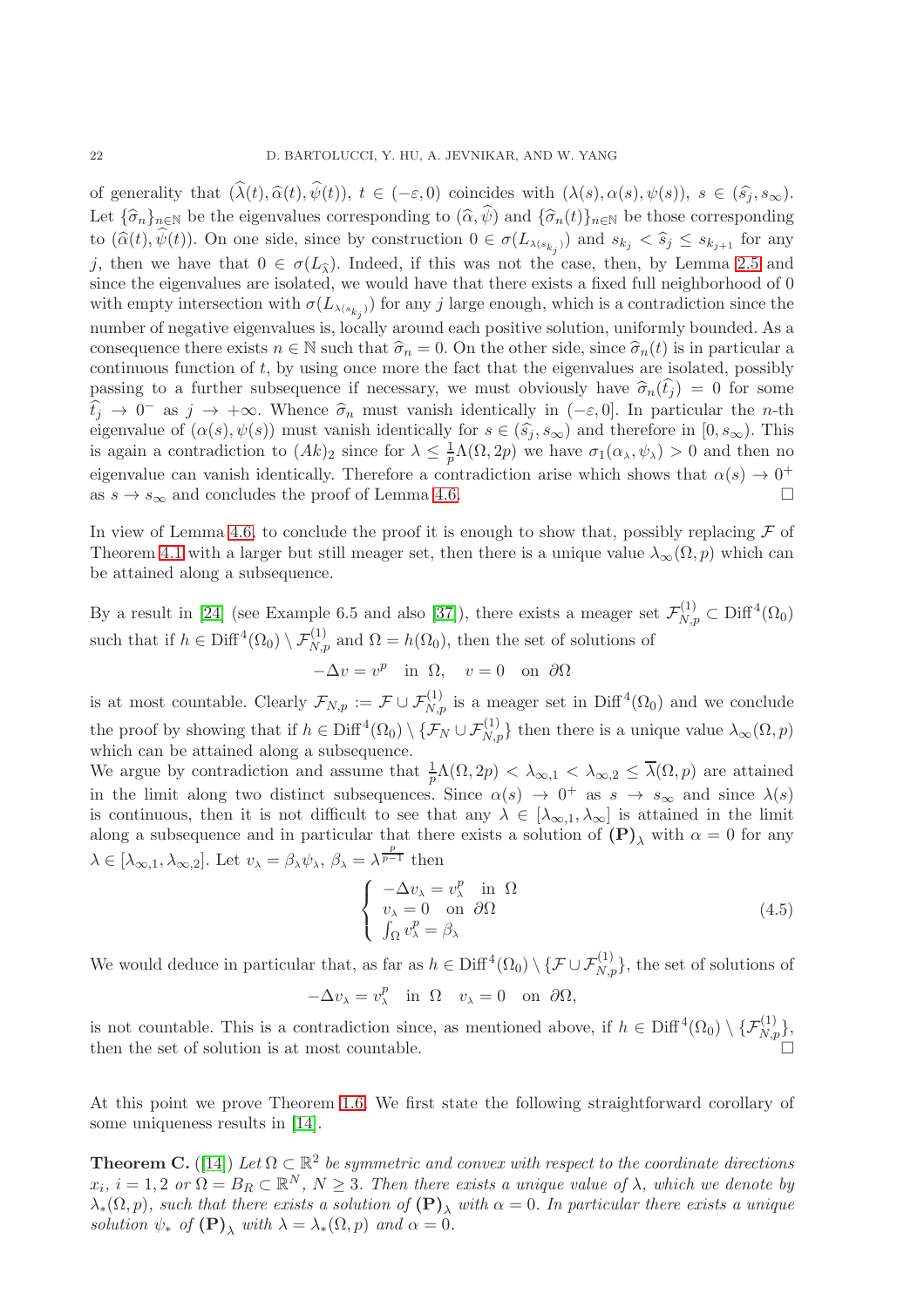The proof of Theorem [1.6](#page-7-0)

By Theorem [2.7](#page-11-1) we see that if either  $\Omega \subset \mathbb{R}^2$  is convex and symmetric with respect to both directions or  $\Omega = B_R \subset \mathbb{R}^N$ ,  $N \geq 3$ , and if  $0 \in \sigma(L_\lambda)$ , then  $Ker(L_\lambda) = \text{span}\{\phi_1\}$  and  $\langle \phi_1 \rangle \neq 0$ always holds. Therefore for this class of domains the alternative  $(i)-(ii)$  always holds. By the uniqueness of the solution for  $\alpha = 0$  (see Theorem C) we easily deduce that if (i) holds then necessarily  $\lambda_{\infty}(\Omega, p) = \lambda_{*}(\Omega, p)$  and  $\psi_{\infty} = \psi_{*}$ . *Proof of*  $(j)-(ji)$ *.* 

Both  $(i)$  and the left hand side inequality in  $(1.13)$  are straightforward consequences of Theorem 1.2 in [\[6\]](#page-27-9) as stated right after Theorem [1.6.](#page-7-0) Therefore, we are just left with the proof of the right hand side inequality in [\(1.13\)](#page-7-1). By using once more Theorem C and using the scale invariance of the Rayleigh quotient in  $(1.12)$ , it is not difficult to see that  $\psi_*$  is a minimizer of  $(1.12)$  with  $t = p + 1$ . Therefore, it follows from the reverse Holder inequality for minimizers (see Theorem 2 in [\[11\]](#page-27-14)) that

$$
\left(\int_{\Omega} \psi_*^p\right)^2 \ge \frac{8\pi}{p+1} \frac{1}{\Lambda(\Omega, p+1)} \left(\int_{\Omega} \psi_*^{p+1}\right)^{\frac{2p}{p+1}}
$$

and in view of  $2E_*(\Omega, p) = \lambda_*^p(\Omega, p) \int_{\Omega} \psi_*^{p+1}$  we readily deduce that

$$
\lambda_*(\Omega, p) \le \frac{\left(\frac{p+1}{8\pi}\Lambda(\Omega, p+1)\right)^{\frac{p+1}{2p}}}{2E_*(\Omega, p)}
$$

where it is easily seen that if  $\Omega = \mathbb{D}_2$  then the equality holds.

5. On the monotonic continuation of the branch of solutions

<span id="page-22-0"></span>The constrained problem  $(P)_{\lambda}$  comes with its own variational principle, see section [A.](#page-26-0) Under a natural connectivity assumption about the set of variational solutions we prove that (i) of Theorem [1.4](#page-6-0) holds. Let us define,

$$
\mathbb{S}(\Omega) = \bigcup_{\lambda \in [0,\lambda^{**}(\Omega,p))} \left\{ (\lambda, \alpha_\lambda, \psi_\lambda) \, : \, (\alpha_\lambda, \psi_\lambda) \text{ is a positive variational solution of } (\mathbf{P})_\lambda \right\},
$$

where  $\lambda^{**}(\Omega, p)$  has been defined in Theorem A. We say that  $(H)$  holds if the following connectivity assumption holds:

(H) There exists a subset  $\mathbb{S}_{**}(\Omega) \subseteq \mathbb{S}(\Omega)$  with the following properties:

- for each  $\lambda \in [0, \lambda^{**}(\Omega, p))$ ,  $\mathbb{S}_{**}(\Omega)$  is not empty;

- for any pair  $\{(\lambda_1, \alpha_1, \psi_1), (\lambda_2, \alpha_2, \psi_2)\}\subset \mathbb{S}_{**}(\Omega)$ , there exists a continuous map (in the product topology),  $[1, 2] \ni t \mapsto (\lambda(t), \alpha(t), \psi(t))$  such that:

 $(\lambda(1), \alpha(1), \psi(1)) = (\lambda_1, \alpha_1, \psi_1), (\lambda(2), \alpha(2), \psi(2)) = (\lambda_2, \alpha_2, \psi_2)$  and  $(\lambda(t), \alpha(t), \psi(t)) \in \mathbb{S}_{**}(\Omega)$ for any  $t \in [1, 2]$ .

Then we have,

**Theorem 5.1.** Let  $p \in (1, p_N)$  and suppose  $(H)$  holds for any domain. Then, for most bounded domains  $\Omega \subset \mathbb{R}^N$  of class  $C^4$ ,  $|\Omega|=1$ , we have that  $\mathbb{S}_{**}(\Omega)$  is a continuous, simple curve without bifurcation points,

$$
\mathbb{S}_{**}(\Omega) = \left\{ [0, \lambda^{**}(\Omega, p)) \ni \lambda \mapsto (\alpha_{\lambda}, \psi_{\lambda}) \in (0, 1] \times C_{0,+}^{2,r}(\overline{\Omega}) \right\}
$$

such that

 $\alpha_{\lambda}$  is strictly decreasing and  $E_{\lambda}$  is strictly increasing

and, as  $\lambda \nearrow \lambda^{**}(\Omega, p), \alpha_{\lambda} \to 0^+$  and  $E_{\lambda} \to E_*$ . In particular, for  $N \geq 3$  it holds  $E_* < \frac{q}{\lambda^{**}(\Omega, p)}$  $\frac{q}{\lambda^{**}(\Omega, p)}$ .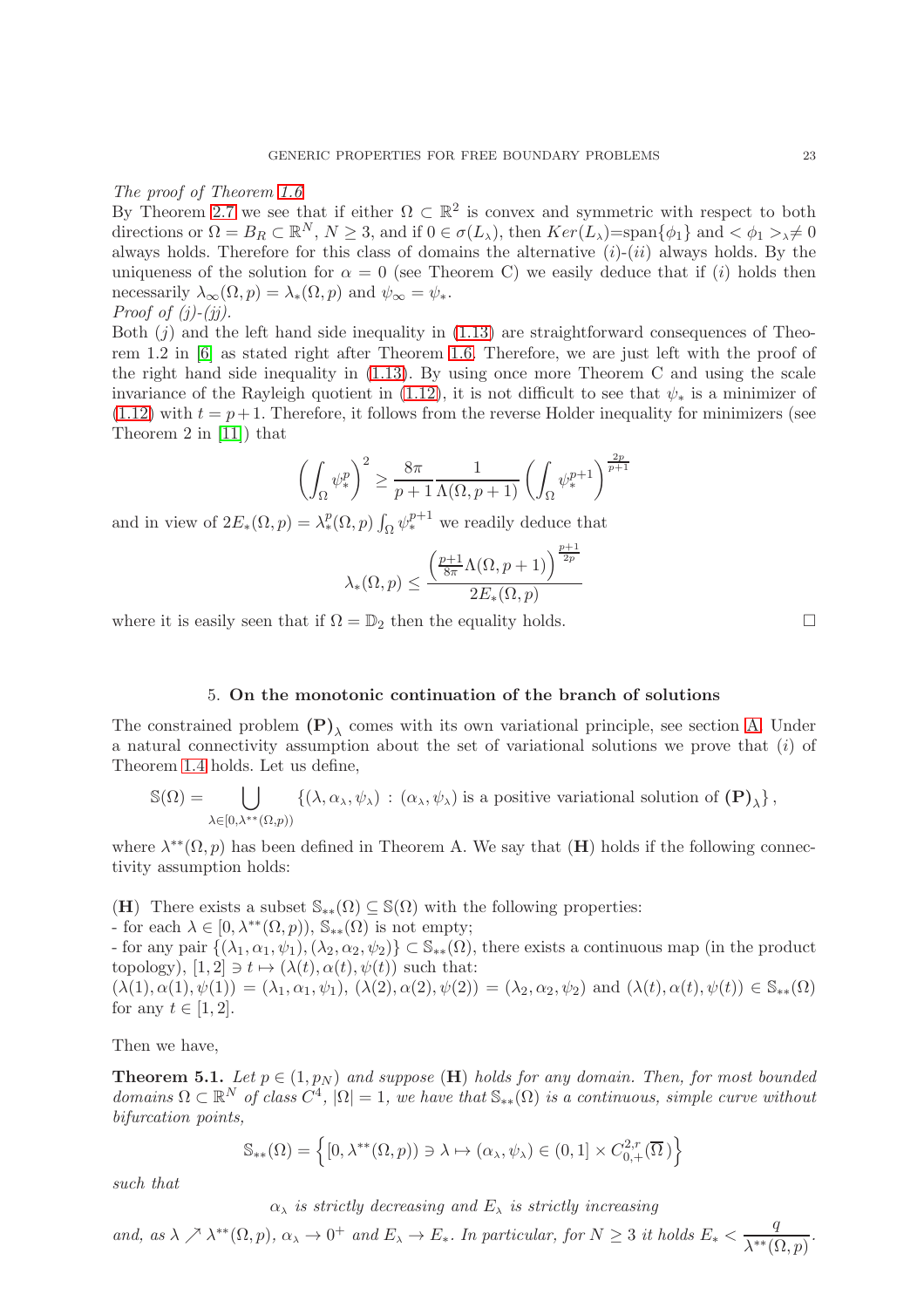Proof. We argue as in the very beginning of the proof of Theorem [1.4](#page-6-0) and deduce from Lemma [2.11](#page-11-2) and Lemma [2.5](#page-10-1) that we can continue the curve  $\mathcal{G}(\Omega)$  of solutions  $(\alpha_{\lambda}, \psi_{\lambda})$  in a right neighborhood of  $\frac{1}{p}\Lambda(\Omega, 2p)$  to a larger simple real analytic curve of solutions with no bifurcation points,  $\mathcal{G}(\Omega) \subset \mathcal{G}_{\mu}, \ \mu > \frac{1}{p}\Lambda(\Omega, 2p)$ , such that, by continuity,  $\alpha_{\lambda} > 0$  and  $\sigma_1(\alpha_{\lambda}, \psi_{\lambda}) > 0$  for any  $\lambda < \mu$ . Therefore it is well defined,

$$
\widehat{\lambda}_1 := \sup \left\{ \mu > \frac{1}{p} \Lambda(\Omega, 2p) \, : \, \alpha_{\lambda} > 0 \text{ and } \sigma_1(\alpha_{\lambda}, \psi_{\lambda}) > 0, \, \forall (\alpha_{\lambda}, \psi_{\lambda}) \in \mathcal{G}_{\mu}, \forall \lambda < \mu \right\}.
$$

Let

<span id="page-23-1"></span>
$$
\mathbb{G}_{\mu} = \{ (\lambda, \alpha_{\lambda}, \psi_{\lambda}) \mid \lambda \in [0, \mu), (\alpha_{\lambda}, \psi_{\lambda}) \in \mathcal{G}_{\mu} \}.
$$
\n(5.1)

Obviously by Theorem B we have,

$$
\mathbb{G}_{\frac{1}{p}\Lambda(\Omega,2p)} \subset \mathbb{S}_{**}(\Omega)
$$
\n(5.2)

and in particular the only solutions for  $\lambda < \frac{1}{p}\Lambda(\Omega, 2p)$  are the variational solutions. In view of the assumption  $(H)$ , we deduce the following

<span id="page-23-0"></span>**Lemma 5.2.** (**H**) implies that  $\mathbb{G}_{\widehat{\lambda}_1} \subseteq \mathbb{S}_{**}(\Omega)$ .

*Proof.* Suppose by contradiction that there exists  $\frac{1}{p}\Lambda(\Omega, 2p) \leq \lambda_1 < \widehat{\lambda}_1$  such that  $(\lambda_1, \alpha_1, \psi_1) \in$  $\mathbb{G}_{\widehat{\lambda}_1}$  but  $(\lambda_1, \alpha_1, \psi_1) \notin \mathbb{S}_{**}(\Omega)$ . Let us fix  $\lambda_2 \in (\lambda_1, \widehat{\lambda}_1)$  and observe that, by  $(\mathbf{H})$ , there exists at least one variational solution  $(\lambda_{\lambda_2}, \alpha_{\lambda_2}, \psi_{\lambda_2}) \in \mathbb{S}_{**}(\Omega)$ . Moreover, still by  $(\mathbf{H})$ , for fixed  $\lambda_0 \in$  $[0, \frac{1}{p}\Lambda(\Omega, 2p))$ , there exists a continuous path, say  $\Gamma$ , such that

$$
[0,2] \ni t \stackrel{\Gamma}{\to} (\lambda(t), \alpha(t), \psi(t)) \in \mathbb{S}_{**}(\Omega), \text{ for any } t \in [0,2],
$$

and

$$
(\lambda(2), \alpha(2), \psi(2)) = (\lambda_2, \alpha_{\lambda_2}, \psi_{\lambda_2}), \quad (\lambda(0), \alpha(0), \psi(0)) = (\lambda_0, \alpha_{\lambda_0}, \psi_{\lambda_0}),
$$

where  $(\alpha_{\lambda_0}, \psi_{\lambda_0})$  is the unique solution, whence the unique variational solution, for  $\lambda = \lambda_0$ . Because of the gap at  $\lambda_1$ ,  $(\lambda(t), \alpha(t), \psi(t)) \notin \mathbb{G}_{\widehat{\lambda}_1}$  for those t such that  $\lambda(t) = \lambda_1$ . We remark that  $\lambda(t)$  is a continuous function and then it must attain also the value  $\lambda_1$ . Therefore the support of  $\Gamma$  cannot intersect  $\mathbb{G}_{\widehat{\lambda}_1}$  for those t such that  $\lambda(t) = \lambda_1$ . On the other side, since  $\mathbb{G}_{\widehat{\lambda}_1}$  is a real analytic curve with no bifurcation points, and  $\Gamma$  is continuous, then the curve  $\Gamma$  cannot intersect  $\mathbb{G}_{\widehat{\lambda}_1}$  at all. Therefore in particular  $(\lambda_0, \alpha_{\lambda_0}, \psi_{\lambda_0}) \notin \mathbb{G}_{\widehat{\lambda}_1}$  which is a contradiction since the solution at  $\lambda_0$  is unique and then  $(\lambda_0, \alpha_{\lambda_0}, \psi_{\lambda_0}) \in \mathbb{G}_{\widehat{\lambda}_1}$ .

At this point we deduce the following,

<span id="page-23-2"></span>**Lemma 5.3.**  $\mathbb{G}_{\widehat{\lambda}_1}$  can be continued to a continuous and piecewise real analytic simple curve without bifurcation points

$$
\mathbb{G}_{**}=\Big\{[0,\lambda^{**}(\Omega,p))\ni \lambda\mapsto (\alpha_\lambda,\psi_\lambda)\in (0,1]\times C^{2,r}_{0,+}(\overline{\Omega}\,)\Big\}
$$

with the property that  $\alpha_{\lambda}$  and  $\psi_{\lambda}$  are real analytic in  $\lambda$  with the exception of at most a strictly increasing set  $\{\lambda_k\}_{k\in I}$ ,  $I \subseteq \mathbb{N}$ , of isolated points, with no finite accumulation points, excluding possibly  $\lambda^{**}(\Omega, p)$ . In particular,

$$
\frac{d\alpha_{\lambda}}{d\lambda} < 0 \text{ and } \frac{dE_{\lambda}}{d\lambda} > 0, \quad \forall \, 0 \leq \lambda < \lambda^{**}(\Omega, p), \lambda \notin \{\lambda_k\}_{k \in \mathbb{N}},
$$

and each  $\lambda_k$  is an inflection point,

$$
\frac{d\alpha_{\lambda}}{d\lambda} \to -\infty \text{ and } \frac{dE_{\lambda}}{d\lambda} \to +\infty, \text{ as } \lambda \to \lambda_k, k \in \mathbb{N}.
$$

In particular  $\mathbb{S}_{**}(\Omega) \equiv \mathbb{G}_{**}.$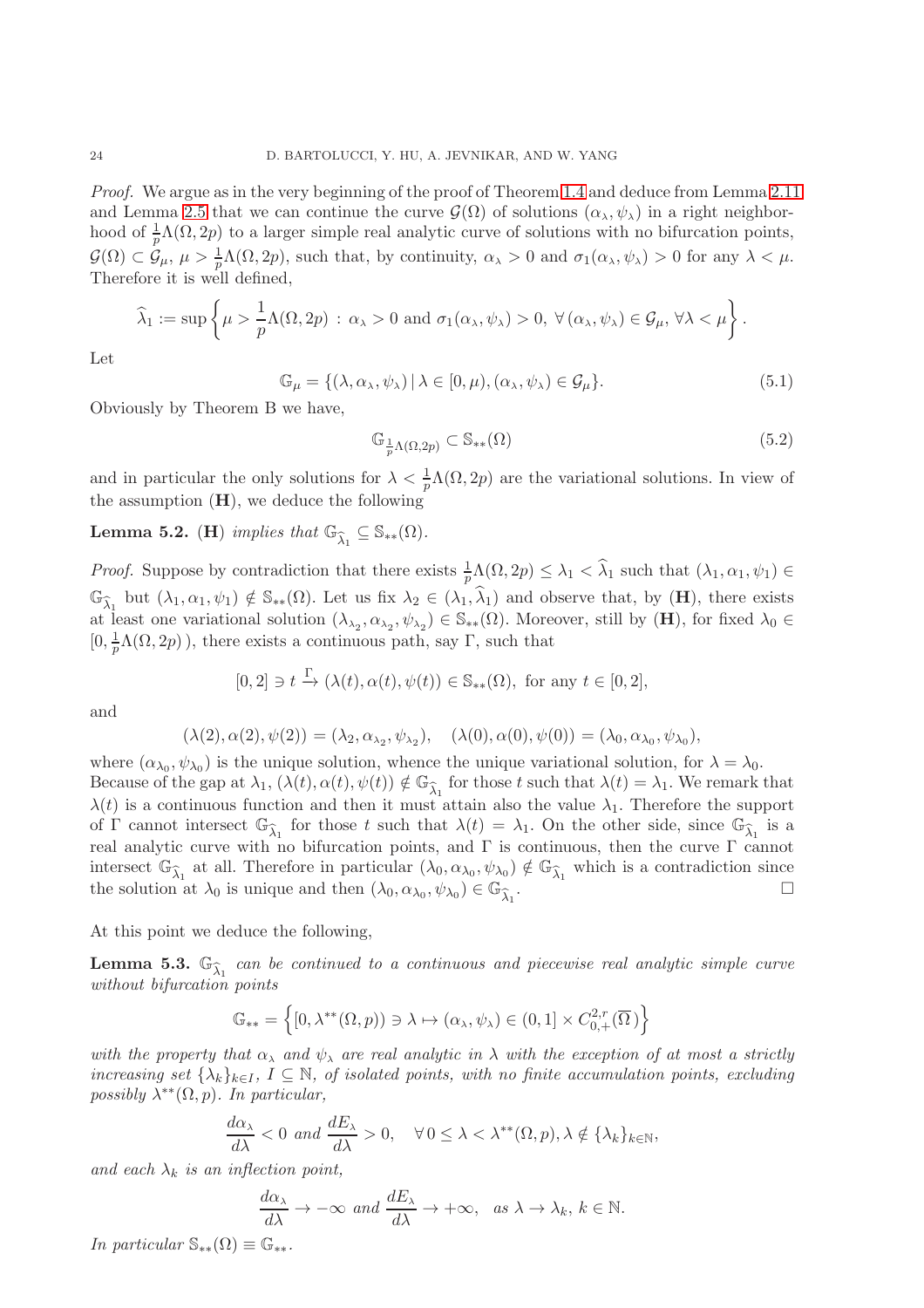*Proof.* By Lemma [2.11](#page-11-2) and since  $\hat{\lambda}_1 \leq \lambda^{**}(\Omega, p)$ , it is not difficult to see that we can pass to the limit as  $\lambda \to \hat{\lambda}_1$  and conclude that  $\hat{\alpha} = \alpha_{\hat{\lambda}_1}, \hat{\psi} = \psi_{\hat{\lambda}_1} \in C^{2,r}_{0,+}(\overline{\Omega})$  and  $\hat{\sigma} = \sigma_1(\hat{\alpha}, \hat{\psi})$  are well defined. In particular, in view of Lemma [5.2,](#page-23-0) we see that  $(\hat{\alpha}, \hat{\psi})$ , being the uniform limit of variational solutions, is also a variational solution. At this point, if  $\hat{\lambda}_1 = \lambda^{**}(\Omega, p)$ , then Lemma [2.5](#page-10-1) and Proposition [2.9](#page-11-3) yields the desired conclusion. Therefore we can assume without loss of generality that  $\widehat{\lambda}_1 < \lambda^{**}(\Omega, p)$ ,  $\widehat{\sigma} = 0$  and  $\widehat{\alpha} > 0$ .

By Theorem [4.1](#page-13-1) we see that the first eigenvalue  $\hat{\sigma}$  is simple and that, denoting by  $\hat{\phi} = \phi_1 \hat{\chi}_1$ the unique eigenfunction of  $\hat{\sigma}$ , it holds  $\langle \phi \rangle_{\hat{\lambda}_1} \neq 0$ . Therefore we can apply Proposition [2.6](#page-10-3) and conclude that  $\mathcal{G}_{\widehat{\lambda}_1}$  can be continued to a continuous and piecewise analytic curve with no bifurcation points, say  $\mathcal{G}^{(\varepsilon)}$ , defined in a slightly larger interval  $[0, \widehat{\lambda}_1 + \varepsilon)$ . Please observe that, in the application of Proposition [2.6,](#page-10-3) we can exclude that  $\lambda(s)$  is constant, since  $\lambda$  itself is the free variable of the parametrization for  $\lambda < \hat{\lambda}_1$ . Let  $\mathbb{G}_{\hat{\lambda}_1+\varepsilon}$  defined as in [\(5.1\)](#page-23-1) just with  $\mu = \hat{\lambda}_1 + \varepsilon$ . In view of (H) the same argument of Lemma [5.2](#page-23-0) shows that  $\mathbb{G}_{\hat{\lambda}_{1+\varepsilon}} \subseteq \mathbb{S}_{**}(\Omega)$ , whence, in particular in view of Proposition [2.10,](#page-11-4) we have  $\sigma_1(\alpha_\lambda, \psi_\lambda) \geq 0$  along  $\mathbb{G}_{\widehat{\lambda}_1 + \varepsilon}$ . At this point we can use [\(2.22\)](#page-11-5) and observe that

$$
\frac{\sigma_1(s)}{\lambda'(s)} = \frac{< [\phi]_{\widehat{\lambda}_1}, \psi >_{\widehat{\lambda}_1} + \text{o}(1)}{< [\widehat{\phi}]_{\widehat{\lambda}_1}^2 >_{\widehat{\lambda}_1} + \text{o}(1)}, \text{ as } s \to 0,
$$

where  $\phi = \phi_{1,\hat{\lambda}_1}$  is the unique eigenfunction of  $\hat{\sigma}$ . We can assume without loss of generality that  $\lambda'(s) > 0$  for  $s < 0$ . By using once more  $\langle \hat{\phi} \rangle_{\hat{\lambda}_1} \neq 0$  and  $(2.21)$ , then we conclude that  $<$   $[\hat{\phi}]_{\hat{\lambda}_1}, \hat{\psi}$   $>_{\hat{\lambda}_1} \neq 0$  and actually, since  $\sigma_1(s) > 0$  and  $\lambda'(s) > 0$  for  $s < 0$ , that necessarily  $<[\phi]_{\hat{\lambda}_1}, \psi>_{\hat{\lambda}_1}>0$ . As a consequence, since  $\sigma_1(s) \geq 0$  for  $s > 0$  small enough, then in particular  $\sigma_1(s) > 0$  and consequently  $\lambda'(s) > 0$  for any  $s \neq 0$  small enough. Therefore  $\mathcal{G}^{(\varepsilon)} \equiv \mathcal{G}_{\lambda_1+\varepsilon}$ is a continuous, piecewise real analytic curve of solutions of  $(\mathbf{P})_\lambda$  with  $\lambda \in [0, \lambda_1 + \varepsilon)$  and  $\sigma_1(\psi_\lambda, \alpha_\lambda) > 0$  in  $[0, \widehat{\lambda}_1 + \varepsilon) \setminus {\widehat{\lambda}_1}$ . In particular, in view of [\(2.20\)](#page-10-4) and since  $\lambda'(s) \to 0^+$  as  $s \to 0$ we find that,

$$
\frac{d\alpha_{\lambda}}{d\lambda} = \frac{\alpha'(s)}{\lambda'(s)} = \frac{-\widehat{\lambda}_1 < \widehat{\psi} >_{\widehat{\lambda}_1} + o(1)}{\lambda'(s)} \to -\infty, \text{ as } s \to 0.
$$

On the other side we have,

$$
\frac{\int_\Omega \mathsf{P}_{\widehat{\lambda}_1} \widehat{\phi} }{\int_\Omega (\mathsf{P}_{\widehat{\lambda}_1})^{\frac{1}{q}}} = \widehat{\alpha} < \widehat{\phi} >_{\widehat{\lambda}_1} + \widehat{\lambda}_1 < \widehat{\psi} \, [\widehat{\phi}]_{\widehat{\lambda}_1} >_{\widehat{\lambda}_1} + \widehat{\lambda}_1 < \widehat{\psi} >_{\widehat{\lambda}_1} < \widehat{\phi} >_{\widehat{\lambda}_1},
$$

which, by using once more [\(2.21\)](#page-11-6), shows that  $\int_{\Omega} \rho_{\hat{\lambda}_1} \hat{\phi} > 0$ . Therefore we conclude that,

$$
\frac{dE_\lambda}{d\lambda} = \int_\Omega \rho_\lambda \frac{d\psi_\lambda}{d\lambda} = \int_\Omega \rho_{\lambda(s)} \frac{\psi'(s)}{\lambda'(s)} = \int_\Omega \left( \rho_{\widehat{\lambda}_1} + o(1) \right) \frac{\widehat{\phi} + o(1)}{\lambda'(s)} \to +\infty, \text{ as } s \to 0.
$$

At this point we can simply iterate the argument above. Indeed, by defining

$$
\widehat{\lambda}_2 = \widehat{\lambda}_2(\Omega) := \sup \{ \widehat{\lambda}_1 < \mu < \lambda^{**}(\Omega, p) \, : \, \alpha_{\lambda} > 0 \text{ and } \sigma_1(\psi_{\lambda}, \alpha_{\lambda}) > 0, \, \forall (\alpha_{\lambda}, \psi_{\lambda}) \in \mathcal{G}_{\mu} \},
$$

we see that we are left with the same two possibilities, that is, either  $\hat{\lambda}_2 = \lambda^{**}(\Omega, p)$ , and we would be done, or  $\hat{\lambda}_2 < \lambda^{**}(\Omega, p)$  and we could repeat the continuation argument. At this point, the same inductive argument adopted in the proof of Theorem [1.4](#page-6-0) shows that  $\mathbb{G}_{\hat{\lambda}_1+\varepsilon}$  can be continued in the full interval  $(0, \lambda^{**}(\Omega, p))$  to a continuous curve  $\mathbb{G}_{\widehat{\lambda}_{1}+\varepsilon}(\lambda, \alpha_{\lambda}, \psi_{\lambda}),$  where  $(\alpha_{\lambda}, \psi_{\lambda})$  are positive variational solutions of  $(P)_{\lambda}$  with the property that  $\alpha_{\lambda}$  and  $\psi_{\lambda}$  are real analytic in  $\lambda$  with the exception of at most a strictly increasing sequence  $\{\lambda_k\}_{k\in\mathbb{N}}$  of isolated points such that  $\lambda_k \to \lambda^{**}(\Omega, p)$ . Indeed if an accumulation point of  $\lambda_k$  would exists which is not  $\lambda^{**}(\Omega, p)$ , then we would obtain a contradiction to the real analiticity of the parametrization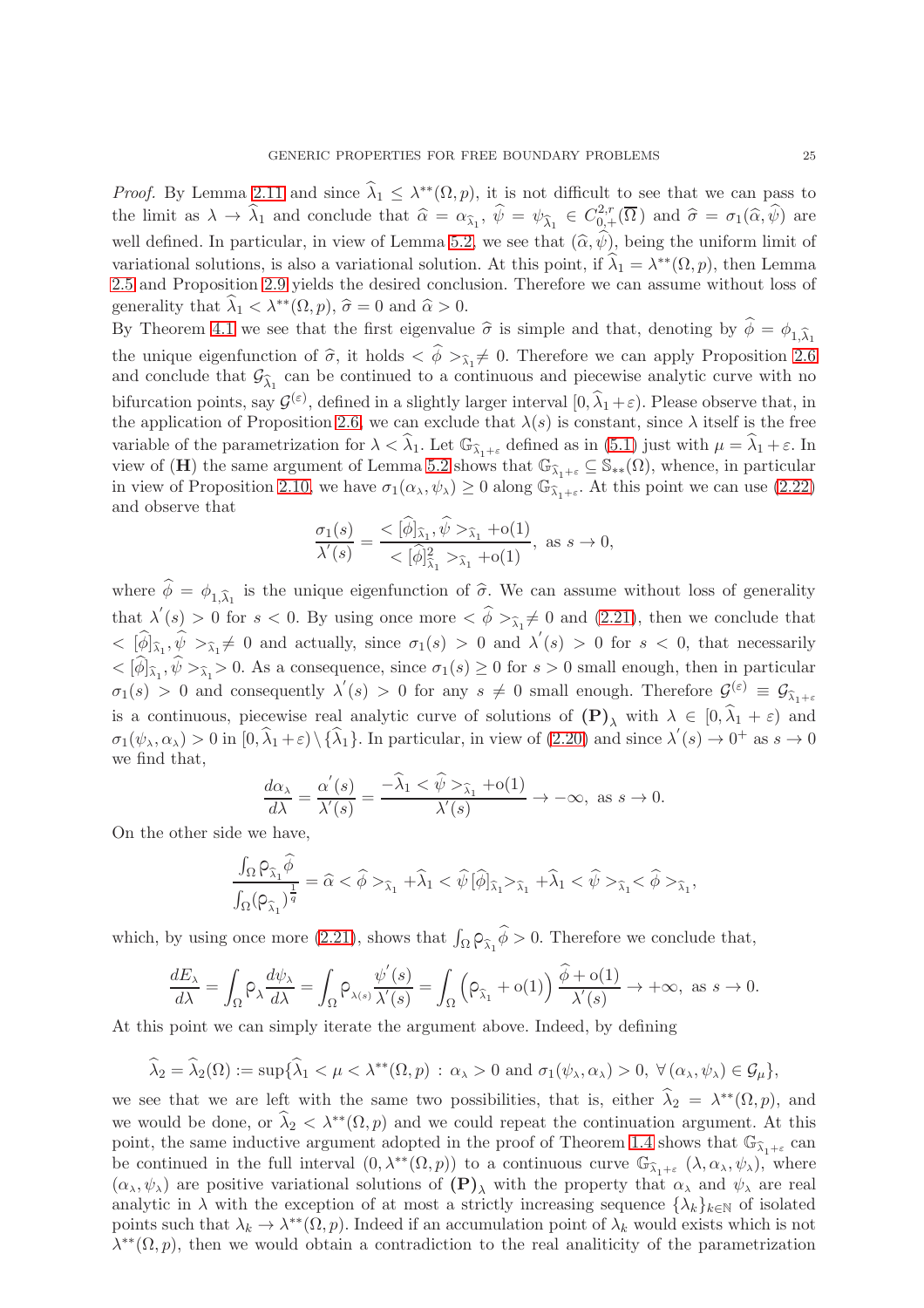around positive solutions. This is done exactly as in the proof Theorem [1.4](#page-6-0) and we skip this part here to avoid repetitions. In particular we have,

$$
\frac{d\alpha_{\lambda}}{d\lambda} < 0 \text{ and } \frac{dE_{\lambda}}{d\lambda} > 0, \quad \forall \lambda \neq \lambda_k, \, k \in \mathbb{N},
$$

and each  $\lambda_k$  is an inflection point,

$$
\frac{d\alpha_{\lambda}}{d\lambda} \to -\infty \text{ and } \frac{dE_{\lambda}}{d\lambda} \to +\infty, \text{ as } \lambda \to \lambda_{k}, k \in \mathbb{N}.
$$

Putting  $\mathbb{G}_{**} = \mathbb{G}_{\mu}|_{\lambda^{**}(\Omega, p)}$ , we see that Lemma [5.3](#page-23-2) essentially concludes the proof. Indeed, the bound for  $E_{\lambda}$  is an immediate consequence of [\(A.3\)](#page-27-15) below and we just miss the fact that  $\mathbb{G}_{**} \equiv \mathbb{S}_{**}(\Omega)$ . However this is easy to check, since by construction  $\mathbb{G}_{**} \subseteq \mathbb{S}_{**}(\Omega)$ , while if  $\mathbb{S}_{**}(\Omega) \setminus \mathbb{G}_{**}$  were not empty, then by  $(H)$  we could always find a continuous path connecting points on  $\mathbb{S}_{**}(\Omega) \setminus \mathbb{G}_{**}$  whose  $\lambda$  satisfies  $\frac{1}{p}\Lambda(\Omega, 2p) \leq \lambda < \lambda^{**}(\Omega, p)$  with any one of those in  $\mathbb{S}_{**}(\Omega) \cap \mathbb{G}_{**}$  with  $\lambda_0 < \frac{1}{p}\Lambda(\Omega, 2p)$ . As in Lemma [5.2](#page-23-0) this would cause  $\mathbb{G}_{**}$  to have a bifurcation point at some  $(\lambda_0, \alpha_{\lambda_0}, \psi_{\lambda_0}) < \frac{1}{p}\Lambda(\Omega, 2p)$ , which is impossible.

#### 6. Applications: a nonlinear eigenvalue problem

<span id="page-25-0"></span>We present here an application to a classic nonlinear eigenvalue problem, which was actually our starting motivation to pursue this approach. In a sense, we obtain a "desingularization" of the blow up limit of problem [\(6.1\)](#page-25-1) below. For  $p \in (1, p_N)$ , let us consider classical solutions of

<span id="page-25-1"></span>
$$
\begin{cases}\n-\Delta u = \mu (1+u)^p & \text{in } \Omega \\
u = 0 & \text{on } \partial \Omega\n\end{cases}.
$$
\n(6.1)

By assuming  $p < \frac{N+2}{N-2}$  and  $u_{\mu}$  to be a mountain pass solution of [\(6.1\)](#page-25-1), it was proved in [\[18\]](#page-28-18) that along a subsequence and as  $\mu \to 0^+$  then  $\mu^{\frac{1}{p-1}}u_{\mu} \to U_{\infty}$  where  $U_{\infty} > 0$  in  $\Omega$  is a mountain pass solution of

<span id="page-25-2"></span>
$$
-\Delta U_{\infty} = U_{\infty}^p, \text{ in } \Omega, \quad U_{\infty} = 0 \text{ on } \partial \Omega.
$$
 (6.2)

Here we deduce the following generic result about the Rabinowitz([\[36\]](#page-28-27)) unbounded continuum of solutions of [\(6.1\)](#page-25-1).

<span id="page-25-3"></span>**Theorem 6.1.** Let  $p \in (1, p_N)$ ,  $\Omega \subset \mathbb{R}^N$  be as in Theorem [1.4](#page-6-0) and let  $(\lambda(s), \alpha_\lambda(s), \psi_\lambda(s)),$  $s\in[0,s_{\infty}),$  denote the curve of positive solutions of  $({\bf P})_{\lambda}$  satisfying either (i) or (ii) in Theo-rem [1.4.](#page-6-0) Then, there exists  $\lambda_{\infty}(\Omega, p) \in (\frac{1}{p}\Lambda(\Omega, 2p), \overline{\lambda}(\Omega, p)]$  such that the Rabinowitz unbounded continuum of solutions of  $(6.1)$  is a continuous parametrization

$$
\mathcal{R}_{\infty} = \{ [0, s_{\infty}) \ni s \mapsto (\mu(s), u(s)) \in [0, +\infty) \times C_0^{2,r}(\overline{\Omega}) \},
$$

where

$$
(\mu(s), u(s)) = (\lambda(s)\alpha^{p-1}(s), \frac{\lambda(s)}{\alpha(s)}\psi(s)),
$$

and  $\alpha(s) \in (0,1], \lambda(s) \in (\frac{1}{p}\Lambda(\Omega, 2p), \overline{\lambda}(\Omega, p)), (\mu(0), u(0)) = (0,0).$ 

Moreover, as  $s \to s_{\infty}$ ,  $\alpha(s) \to 0^+$ ,  $\lambda(s) \to \lambda_{\infty}(\Omega, p)$ , so that  $\mu(s) \to 0^+$  and in particular for any sequence  $s_n \to s_\infty$  there exists a subsequence  $\{t_n\} \subseteq \{s_n\}$ , such that  $\lambda^{\frac{1}{p-1}}(t_n) \alpha(t_n) u(t_n) \to U_\infty$ in  $C_0^2(\overline{\Omega})$ , where  $U_{\infty}$  is a solution of [\(6.2\)](#page-25-2).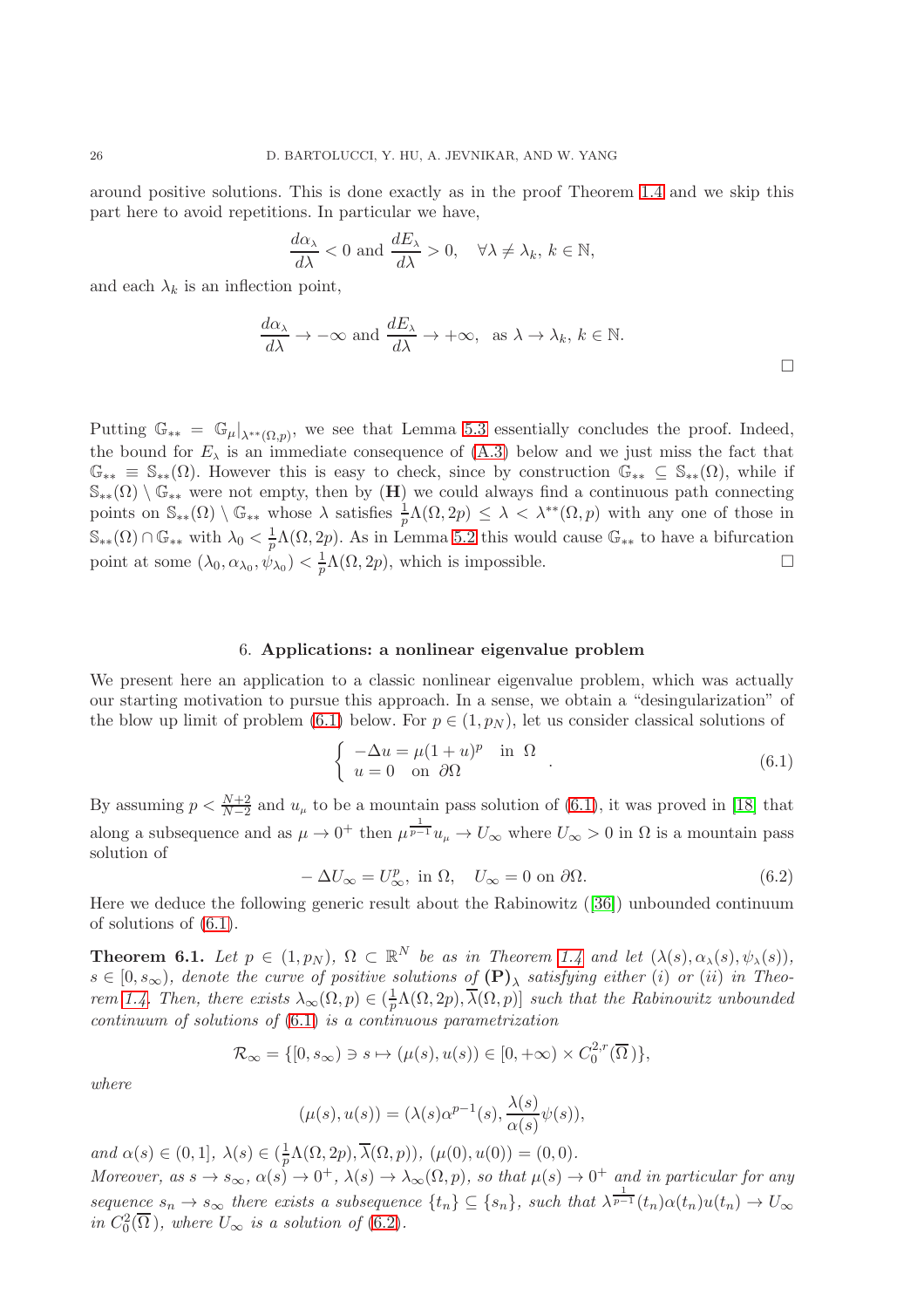**Remark 6.2.** Obviously, in view of Theorem [1.6,](#page-7-0) if  $\Omega \subset \mathbb{R}^2$  is convex and symmetric with respect to the coordinate directions or either  $\Omega = \mathbb{D}_N$ ,  $N \geq 3$ , then, as  $s \to s_{\infty}$ ,  $\lambda^{\frac{1}{p-1}}(s)\alpha(s)u(s) \to U_*$ where  $U_*$  is the unique solution of  $(6.2)$ . However, in these particular cases much more is known about  $\mathcal{R}_{\infty}$ , see for example [\[23\]](#page-28-28), [\[27\]](#page-28-29). Also, it is well known that  $\mu \to 0^+$  along the branch of non minimal solutions ([\[28\]](#page-28-30)).

The interest of Theorem [\[36\]](#page-28-27) relies in the "desingularization" of the limit  $\mu \to 0^+$  for non minimal solutions, that is, the fact that, as a corollary of Theorem [1.4,](#page-6-0) in a generic sense along  $\mathcal{R}_{\infty}$  any non minimal unbounded sequence of solutions must be asymptotically "almost" proportional to a solution of [\(6.2\)](#page-25-2).

*Proof of Theorem* [6.1](#page-25-3). We first point out that in case (i) of Theorem [1.4](#page-6-0) we just have  $\lambda(s) = s$ ,  $\alpha(s) = \alpha_s, \ \psi(s) = \psi_s.$  Now, it is readily seen that for any  $s, u(s) = \frac{\lambda(s)}{\alpha(s)} \psi(s)$  is a solution of [\(6.1\)](#page-25-1) with  $\mu = \mu(s) = \lambda(s)\alpha^{p-1}(s)$ . Since by Theorem [1.4](#page-6-0)  $(\lambda(s), \alpha_{\lambda}(s), \psi_{\lambda}(s))$  is continuous, we deduce that

$$
[0, s_{\infty}) \ni s \mapsto (\mu(s), u(s)) = \left(\lambda(s)\alpha^{p-1}(s), \frac{\lambda(s)}{\alpha(s)}\psi(s)\right)
$$

is a continuous (not necessarily simple) curve. Since in particular  $\alpha(0) = 1$ ,  $\lambda(0) = 0$ ,  $\psi(0) = 0$ G[1], we are just left to prove the assertion about the limit  $s \to s_{\infty}$ . By Theorem [1.4](#page-6-0) we have  $\alpha(s) \to 0^+$  and  $\lambda(s) \to \lambda_\infty(\Omega, p)$  as  $s \to s_\infty$  and for any sequence  $s_n \to s_\infty$  there exists a subsequence  $\{t_n\} \subseteq \{s_n\}$  such that  $\psi(t_n) \to \psi_\infty$  in  $C_0^2(\overline{\Omega})$ , for some  $\psi_\infty$  which solves  $(\mathbf{P})_\lambda$  with  $\lambda = \lambda_{\infty}(\Omega, p)$  and  $\alpha = 0$ . Clearly  $U(s) = \lambda^{\frac{1}{p-1}}(s)\alpha(s)u_s = \lambda^{\frac{p}{p-1}}(s)\psi(s)$  is a solution of

$$
\begin{cases}\n-\Delta U(s) = \lambda^{\frac{p}{p-1}}(s)(\alpha(s) + \lambda^{-\frac{1}{p-1}}(s)U(s))^p & \text{in } \Omega \\
U(s) = 0 & \text{on } \partial\Omega\n\end{cases}
$$

and the convergence of  $U(t_n)$  follows by standard elliptic estimates.

### Appendix A. Variational solutions

<span id="page-26-0"></span>Problem  $(P)_{\lambda}$  arises as the Euler-Lagrange equation of the constrained minimization principle (VP) below for the plasma densities  $\rho \in L^1(\Omega)$ , which, for  $p > 1$ , is equivalent to the variational formulation of  $(F)_I$ . We shortly discuss here the variational solutions of  $(F)_I$  and  $(P)_\lambda$  and their equivalence and refer to [\[7\]](#page-27-1) for a detailed discussion of this point. In this context  $\alpha_{\lambda}$  is the Lagrange multiplier related to the "mass" constraint  $\int_{\Omega} \rho_{\lambda} = 1$  while the Dirichlet energy is the density interaction energy,

$$
\mathcal{E}(\rho)=\frac{1}{2}\int_{\Omega}\rho G[\rho],
$$

which is easily seen to coincide with  $E_\lambda$  whenever  $\psi_\lambda = G[\rho_\lambda]$ , that is,  $E_\lambda = \mathcal{E}(\rho_\lambda)$ . For any

$$
\rho \in \mathcal{P}_{\Omega} := \left\{ \rho \in L^{1+\frac{1}{p}}(\Omega) \, | \, \rho \ge 0 \text{ a.e. in } \Omega \right\},\
$$

and  $\lambda \geq 0$ , we define the free energy,

$$
J_{\lambda}(\rho) = \frac{p}{p+1} \int_{\Omega} (\rho)^{1+\frac{1}{p}} - \frac{\lambda}{2} \int_{\Omega} \rho G[\rho]. \tag{A.1}
$$

Let us consider the variational principle,

$$
\mathcal{J}(\lambda) = \inf \left\{ J_{\lambda}(\rho) \, : \, \rho \in \mathcal{P}_{\Omega}, \int_{\Omega} \rho = 1 \right\}.
$$
 (VP)

It has been shown in [\[7,](#page-27-1) [43\]](#page-28-5) that for each  $\lambda > 0$  there exists at least one  $\rho_{\lambda}$  which solves the(VP). In particular, ([\[7\]](#page-27-1))  $\alpha = \alpha_{\lambda} \in \mathbb{R}$  arises as the Lagrange multiplier relative to the constraint  $\int_{\Omega} \rho_{\lambda} = 1$  and if  $\alpha_{\lambda} \geq 0$ , then any minimizer  $\rho_{\lambda}$  yields a solution  $(\alpha_{\lambda}, \psi_{\lambda})$  of  $(\mathbf{P})_{\lambda}$ where  $\psi_{\lambda} = G[\hat{\varphi}_{\lambda}]$ . Any such solution is called a variational solution of  $(\mathbf{P})_{\lambda}$ .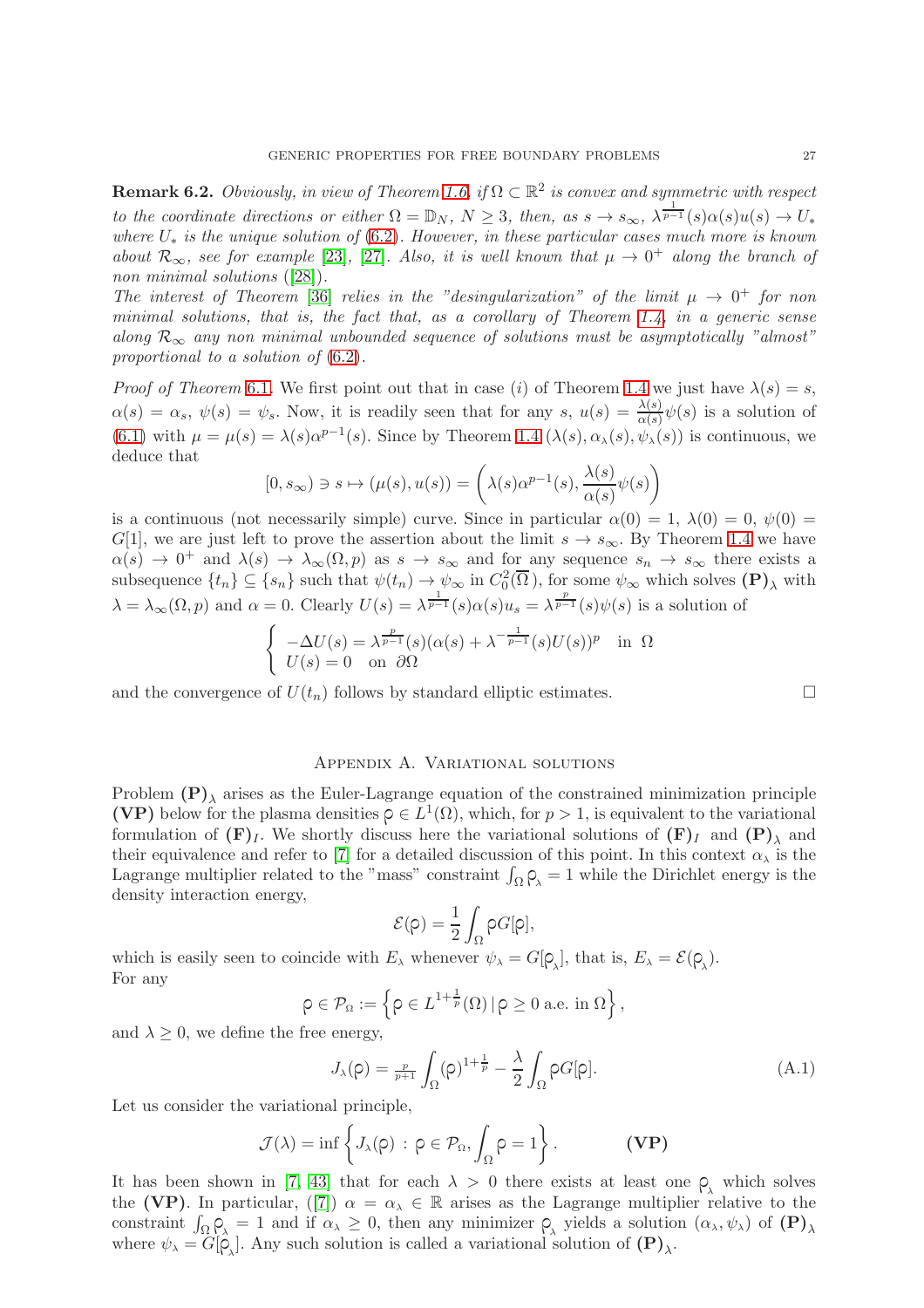Solutions of  $(\mathbf{F})_I$  are also found in [\[7\]](#page-27-1) as minimizers of the functional  $\Psi_I(v)$ ,  $v \in \mathcal{H}_I$  defined as follows

$$
\Psi_I(v) = \frac{1}{2} \int_{\Omega} |\nabla v|^2 - \frac{1}{p+1} \left( \int_{\Omega} (v)_+^{p+1} \right) + I v(\partial \Omega),
$$
\n
$$
\mathcal{H}_I = \left\{ v \in H \mid \int_{\Omega} (v)_+^p = I \right\},
$$
\n(A.2)

on

where 
$$
I > 0
$$
 and H is the space of  $H^1(\Omega)$  functions whose boundary trace is constant. For fixed  $I > 0$ , a variational solution of  $(\mathbf{F})_I$  is a solution of  $(\mathbf{F})_I$  which is also a minimizer of  $\Psi_I$  on  $\mathcal{H}_I$ . It has been shown in [7] that, for  $p \in (1, p_N)$ , at least one variational solution exists for each  $I > 0$ . The proof of Theorem A in the introduction can be found in Appendix A of [5].

Finally we show that for positive variational solutions of  $(P)_{\lambda}$  and  $N \geq 3$  the following holds:

<span id="page-27-15"></span>
$$
E_{\lambda} \le \frac{q}{\lambda} (1 - \alpha_{\lambda}), \,\forall \lambda > 0. \tag{A.3}
$$

Indeed, putting  $c_p = \frac{p}{p+1}$ , we see that,

$$
\mathcal{J}(\lambda) = -1 + c_p \int_{\Omega} (\rho_\lambda)^{1 + \frac{1}{p}} - \lambda E_\lambda = -1 + c_p \int_{\Omega} \rho_\lambda (\alpha_\lambda + \lambda \psi_\lambda) - \lambda E_\lambda =
$$
  

$$
-1 + c_p \alpha_\lambda + c_p 2\lambda E_\lambda - \lambda E_\lambda = -1 + c_p \alpha_\lambda + \frac{p - 1}{p + 1} \lambda E_\lambda.
$$
 (A.4)

Since  $\mathcal{J}(\lambda)$  is decreasing, then we also find that,

$$
-1 + c_p = \mathcal{J}(0) \ge \mathcal{J}(\lambda) = -1 + c_p \alpha_\lambda + \frac{p-1}{p+1} \lambda E_\lambda,
$$

which immediately yields [\(A.3\)](#page-27-15).

#### <span id="page-27-0"></span>**REFERENCES**

- <span id="page-27-5"></span>[1] A. Ambrosetti, G. Mancini, A free boundary problem and a related semilinear equation, Nonlin. An. 4(5) (1980), 909-915.
- <span id="page-27-8"></span>[2] C. Bandle, M. Marcus, On the boundary values of solutions of a problem arising in plasma physics, Nonlin. An. 6(12) (1982), 1287-1294.
- <span id="page-27-6"></span>[3] C. Bandle, M. Marcus, A priori estimates and the boundary values of solutions for a problem arising in plasma physics, Nonlin. An. 7(4) (1983), 439-451.
- <span id="page-27-10"></span><span id="page-27-2"></span>[4] C. Bandle, R.P. Sperb, Qualitative behavior and bounds in a nonlinear plasma problem, S.I.A.M. 14(1) (1983), 142-151.
- [5] D. Bartolucci, A. Jevnikar, On the uniqueness and monotonicity of solutions of free boundary problems, J. Diff. Eq. 306 (2022), 152-188.
- <span id="page-27-9"></span>[6] D. Bartolucci, A. Jevnikar, New universal estimates for free boundary problems arising in plasma physics, Proc. Amer. Math. Soc., to appear.
- <span id="page-27-1"></span>[7] H. Beresticky, H. Brezis, On a free boundary problem arising arising in plasma physics, Nonlin. An. 4(3) (1980), 415-436.
- <span id="page-27-3"></span>[8] J. Blum, C. Boulbe, B. Faugeras, Reconstruction of the equilibrium of the plasma in a Tokamak and identification of the current density profile in real time, Jour. Comp. Phys. 231 (2012), 960-980.
- <span id="page-27-13"></span><span id="page-27-7"></span>[9] B. Buffoni, J. Toland, Analytic Theory of Global Bifurcation, (2003) Princeton Univ. Press.
- [10] E. Caglioti, P.L. Lions, C. Marchioro & M. Pulvirenti, A special class of stationary flows for two dimensional Euler equations: a statistical mechanics description. II, Comm. Math. Phys. 174 (1995), 229-260.
- <span id="page-27-14"></span>[11] T. Carroll, J. Ratzkin, Two isoperimetric inequalities for the Sobolev constant, Z. Angew. Math. Phys. 63 (2012), 855-863.
- <span id="page-27-4"></span>[12] J. Cerfon, J.P. Freidberg, "One size fits all" analytic solutions to the Grad-Shafranov equation, Phys. Plasmas 17 (2010), 032502.
- <span id="page-27-12"></span>[13] M. G. Crandall, P. H. Rabinowitz, Some Continuation and Variational Methods for Positive Solutions of Nonlinear Elliptic Eigenvalue Problems, Arch. Rat. Mech. An. 58 (1975), 207-218.
- <span id="page-27-11"></span>[14] L. Damascelli, M. Grossi and F. Pacella, Qualitative properties of positive solu- tions of semilinear elliptic equations in symmetric domains via the maximum principle, Ann. Inst. H. Poincaré  $16$  (1999), 631-652.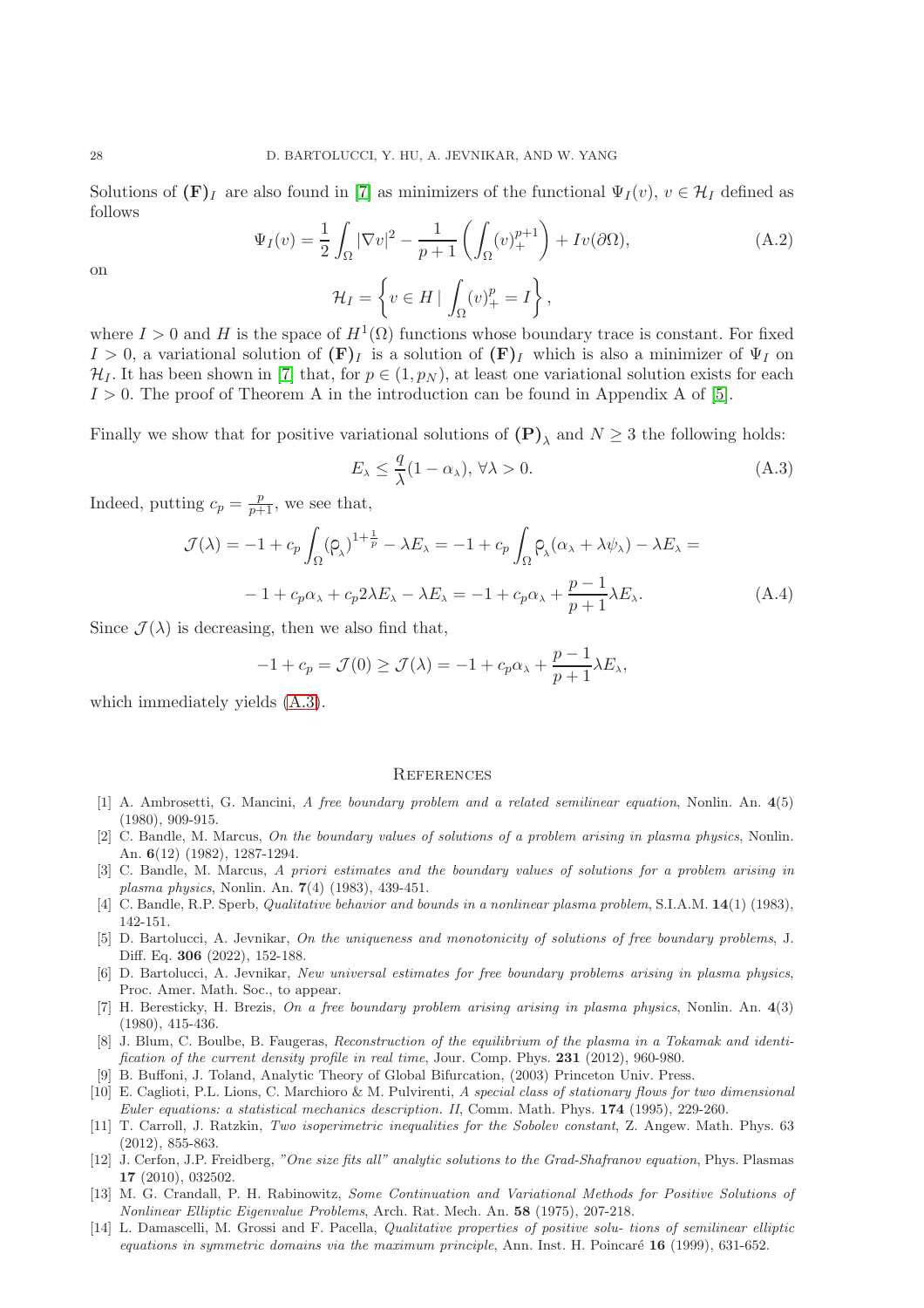- <span id="page-28-6"></span>[15] D.H.E. Dubin, T.M. O'Neil, Trapped nonneutral plasmas, liquids, and crystals (the thermal equilibrium states), Rev. Mod. Phys. 71(1) 1999, 87-172.
- <span id="page-28-21"></span>[16] D.G. de Figuereido, P.-L. Lions, R.D. Nussbaum, A priori estimates and existence of positive solutions of semilinear elliptic equations, J. Math. Pures Appl. 61(1) (1982), 41-63.
- <span id="page-28-18"></span><span id="page-28-0"></span>[17] J.P. Freidberg, "Ideal MHD", Cambridge U.P. (2014).
- [18] F. Gazzola, A. Malchiodi, Some remarks on the equation  $-\Delta u = \lambda(1+u)^p$  for varying  $\lambda$ , p and varying domains, Comm. P.D.E. 27 (2002), 809-845.
- <span id="page-28-20"></span>[19] B. Gidas, W.M. Ni, L. Nirenberg, Symmetry and related properties via the maximum principle, Comm. Math. Phys. 68 (1979), 209-243.
- <span id="page-28-22"></span>[20] B. Gidas, J. Spruck, Global and Local Behavior of Positive Solutions of Nonlinear Elliptic Equations, Comm. Pure App. Math. Vol. XXXIV (1981), 525-598.
- <span id="page-28-25"></span>[21] D. Gilbarg, N. Trudinger, "Elliptic Partial Differential Equations of Second Order", Springer-Verlag, Berlin-Heidelberg-New York (1998).
- <span id="page-28-12"></span>[22] F. Hofmann, O. Sauter, H. Reimerdes, I. Furno, A. Pochelon, Experimental and Theoretical Stability Limits of Highly Elongated Tokamak Plasmas, Phys. Rev. Lett. 81(14) (1998), 2918-2921.
- <span id="page-28-28"></span>[23] M. Holzmann, H. Kielhöfer, Uniqueness of global positive solution branches of nonlinear elliptic problems, Math. Ann. 300 (1994), 221-241.
- <span id="page-28-17"></span>[24] D. Henry, "Perturbation of the boundary in boundary-value problems of partial differential equations", London Math. Soc. L.N.S. (318) Cambridge University Press, Cambridge, (2005).
- <span id="page-28-23"></span><span id="page-28-1"></span>[25] B.B. Kadomtsev, Non-linear phenomena in tokamak plasmas, Rep. Prog. Phys. 59 (1996), 91-130.
- <span id="page-28-29"></span>[26] T. Kato, "Perturbation Theory of Linear Operators", Springer-Verlag (1966).
- <span id="page-28-30"></span>[27] P. Korman, "Global Solution Curves for Semilinear Elliptic Equations", World Scientific (2012).
- [28] P.L. Lions, On the Existence of Positive Solutions of Semilinear Elliptic Equations, S.I.A.M. Review 24(4) (1982) 441-467.
- <span id="page-28-16"></span>[29] Z. Liu, Multiple solutions for a free boundary problem arising in plasma physics, Proc. R. S. E. Sect. A 144(5) (2014), 965-990.
- <span id="page-28-13"></span>[30] L. Liu, B. Xiao, D. Mueller, Q. Yuan, Improved sensing of vertical velocity for vertical position control using loop voltage signals on EAST, Fusion En. Des. 138 (2019), 170-174.
- <span id="page-28-2"></span>[31] C. Mercier, The MHD Approach to the Problem of Plasma Confinement in Closed Magnetic Configurations, Publications of EURATOM-CEA, Luxemburg (1974), Report EUR-5127, 157 pp.
- <span id="page-28-10"></span><span id="page-28-9"></span>[32] D. Montgomery, G. Joyce, Statistical mechanics of negative temperature states, Phys. Fluids, 17 (1974), 1139-1145.
- [33] D. Montgomery, L. Turner, G. Vahala, Statistical mechanics of negative temperature states, J. Plasma Phys., 21 (1979), 239-251.
- <span id="page-28-7"></span>[34] F. Porcelli, A. Yolbarsop, Analytic equilibrium of "straight tokamak" plasma bounded by a magnetic separatrix, Phys. Plasmas 26, 054501 (2019).
- <span id="page-28-14"></span>[35] J.P. Puel (with A. Damlamian), A free boundary, nonlinear eigenvalue problem, in G.M. de La Penha, L.A. Medeiros (eds.), Contemporary Developments in Continuum Mechanics and Partial Differential Equations, North-Holland Publishing Company (1978).
- <span id="page-28-27"></span><span id="page-28-26"></span>[36] P.H. Rabinowitz, Some global results for nonlinear eigenvalue problems, J. Funct. Anal. 7 (1981), 487-513.
- <span id="page-28-19"></span>[37] J.C. Saut, R. Temam, Generic properties of nonlinear boundary-value problems, Comm. P.D.E. (1979), 293- 319.
- [38] G. Stampacchia, Le problème de Dirichlet pour les équations elliptiques du second ordre à coefficients discontinus, Ann. Ins. Fourier 15(1) (1965), pp. 189-257.
- <span id="page-28-24"></span><span id="page-28-11"></span>[39] S. Smale, An infinite-dimensional version of Sard's theorem, Amer. J. Math. 87 (1969), 861-866.
- [40] R.A. Smith, T.M. O'Neil, Nonaxisymmetric thermal equilibria of a cylidrically bounded guiding-centre plasma or vortex system, Phys. Fluids B 2(12) (1990), 2961-2975.
- <span id="page-28-8"></span>[41] J.B. Taylor, Filamentation, current profiles, and transport in a tokamak, Physics of Fluids B: Plasma Physics 5, 4378 (1993);
- <span id="page-28-4"></span>[42] R. Temam, A non-linear eigenvalue problem: the shape at equilibrium of a confined plasma, Arch. Rational Mech. An. 60 (1975), 51-73.
- <span id="page-28-15"></span><span id="page-28-5"></span>[43] R. Temam, Remarks on a free boundary value problem arising in plasma physics, Comm. P.D.E. 2 (1977), 563-585.
- [44] J. Wei, Multiple condensations for a nonlinear elliptic equation with sub-critical growth and critical behaviour Proc. Edinb. Math. Soc. (2) 44(3) (2001), 631-660.
- <span id="page-28-3"></span>[45] J. Wesson, "Tokamaks", Clarendon press, Oxford (2004).